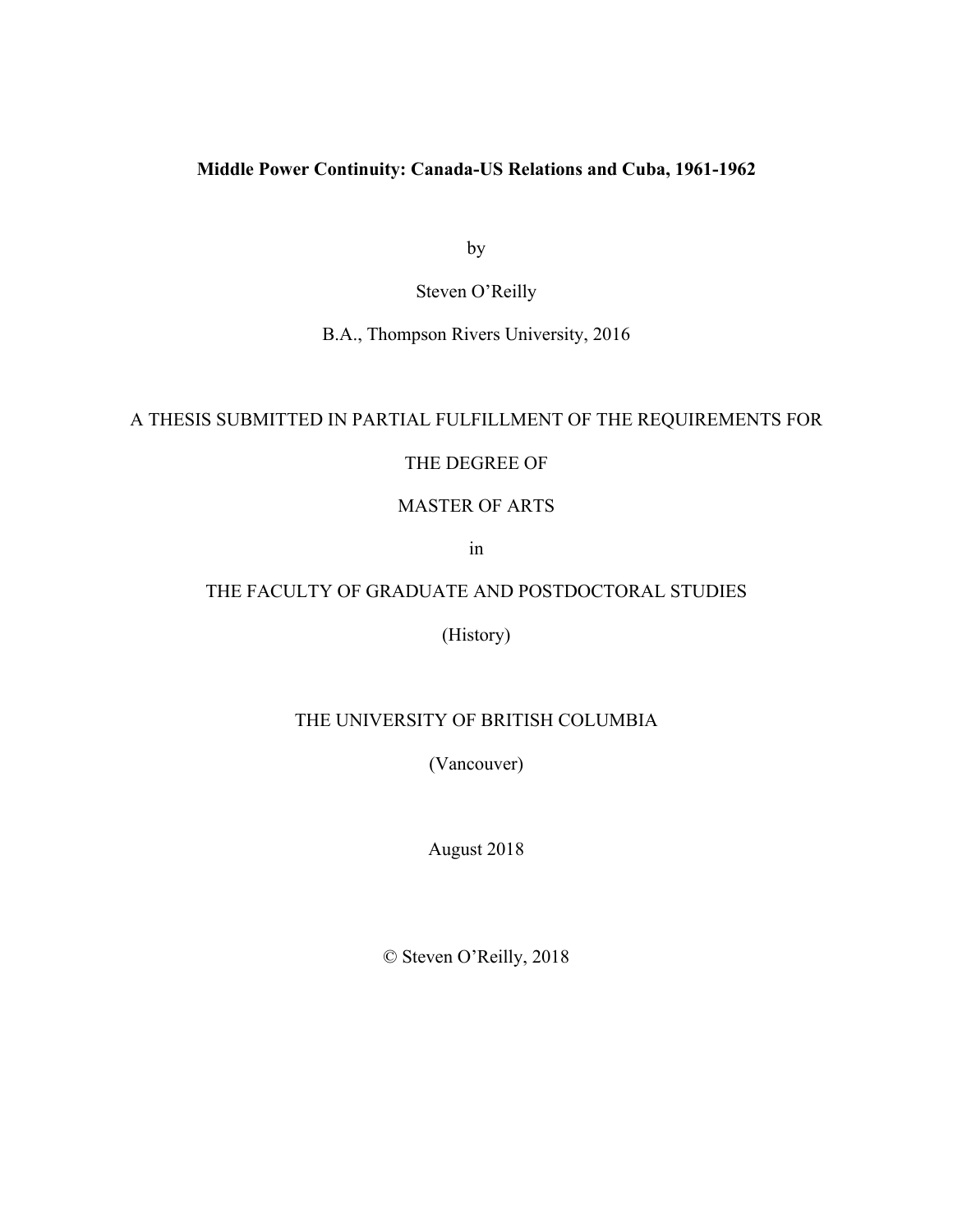The following individuals certify that they have read, and recommend to the Faculty of Graduate and Postdoctoral Studies for acceptance, a thesis/dissertation entitled:

MIDDLE POWER CONTINUITY: CANADA-US RELATIONS AND CUBA, 1961-1962

Submitted by STEVEN O'REILLY in partial fulfillment of the requirements for the degree of MASTER OF ARTS in HISTORY

## **Examining Committee:**

HEIDI J.S. TWOREK, HISTORY Co-Supervisor

STEVEN H. LEE, HISTORY Co-Supervisor

BRADLEY J. MILLER, HISTORY Additional Examiner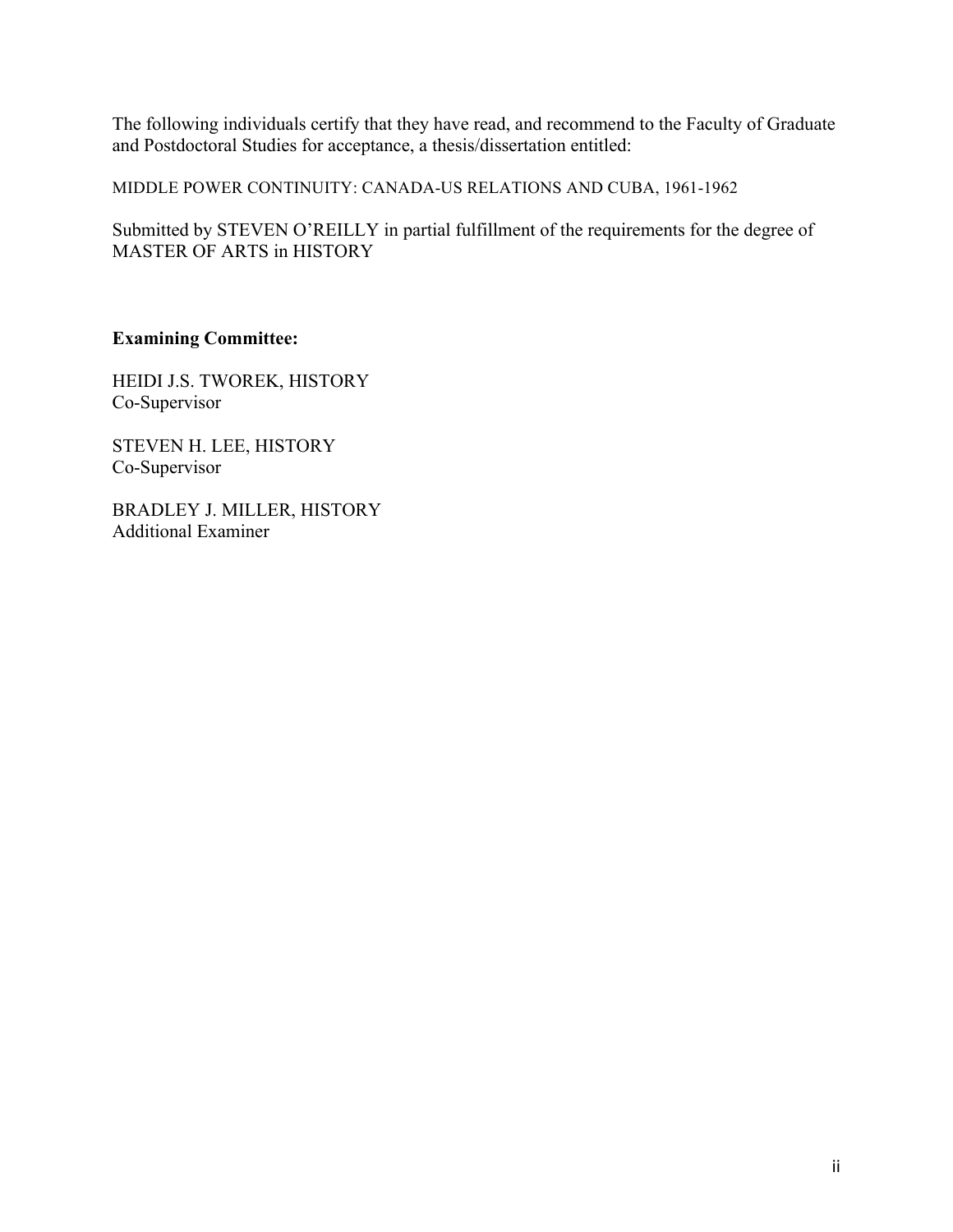## **Abstract**

This thesis examines the work of Canada's Department of External Affairs and its Undersecretary of State for External Affairs Norman Robertson during tense relations between Canada and the United States in 1961 and 1962. More specifically, this project uses the topic of Cuba in Canada-US relations during the Diefenbaker-Kennedy years as a flash point of how the DEA developed its own Canadian policy strategy that exacerbated tensions between Canada and the United States. This essay argues that the DEA's policy formation on Cuba during the Kennedy years both reflected a broader continuity in Canadian foreign policy and exacerbated bilateral tensions during a period when tensions have often been blamed primarily on the clash of leaders. The compass guiding Canadian bureaucrats at the DEA when forming policy was often pointed towards Canada's supposed middle power role within international affairs, a position that long-predated the Diefenbaker years but nevertheless put his government on a collision course with the United States.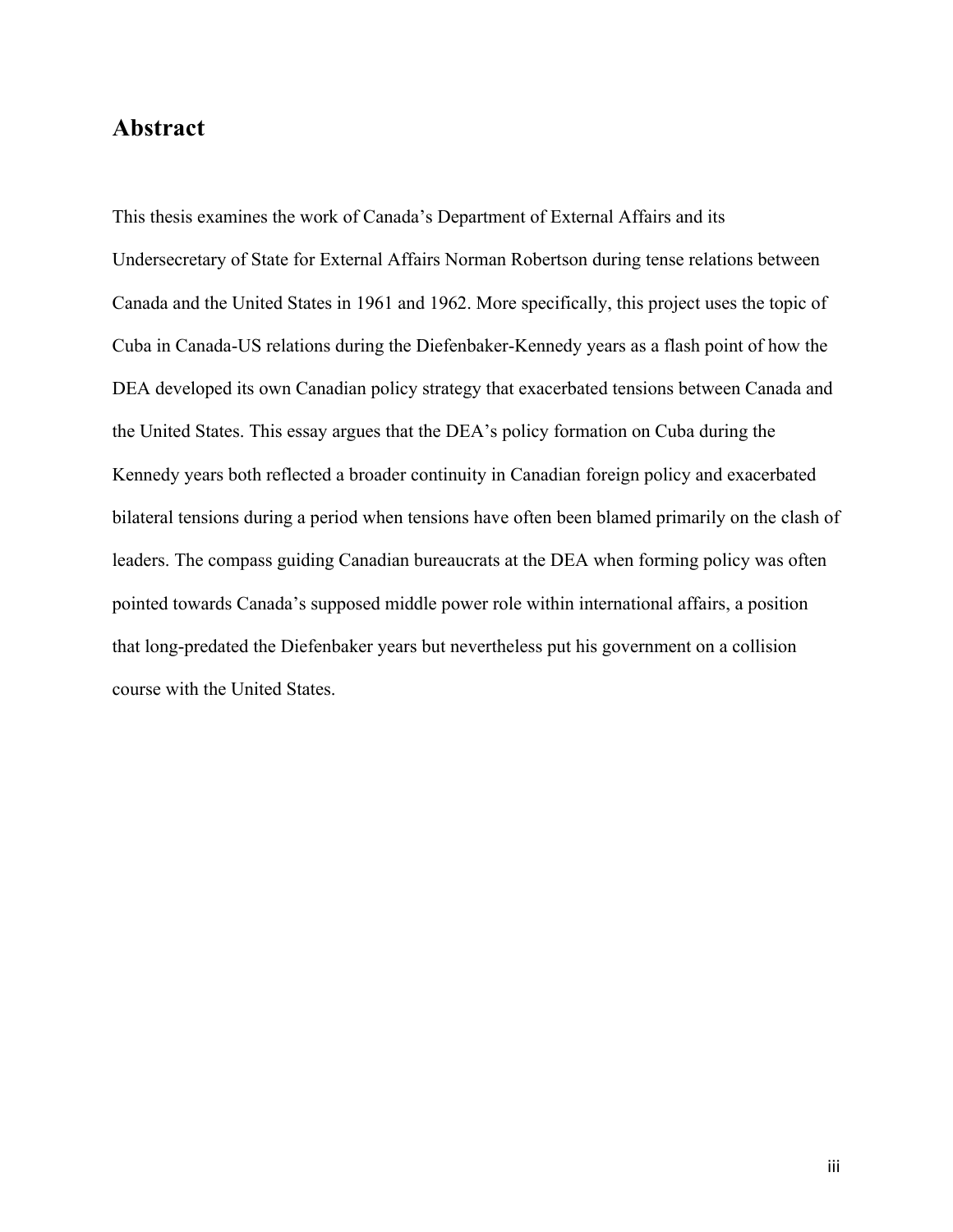# **Lay Summary**

How has Canada's bureaucracy shaped its foreign policy during moments of international strife? How did Canada's role as a middle power in the Cold War cause tension in what was otherwise a generally amicable relationship with the United States? This thesis probes these questions by examining Canada's Department of External Affairs (DEA) and its response to an emerging foreign policy crisis between the United States and Cuba in the early 1960s. Canada's response to the Cuban crisis embodied a foreign policy strategy that emerged before the government of John Diefenbaker came to power and was informed by a belief in Canada's middle power identity on the world stage. The American approach to Cuba unveiled Canada's adherence to its middle power identity that required a semblance of independence from American policy. Ultimately, the heart of this essay is centered on the role of Canada's bureaucracy and the importance of the *process* of ideas rather than the *presentation* of ideas. That is, by focusing more on the work of Canadian bureaucrats as opposed to the differences between high-profile leaders, a different narrative emerges that explains the bilateral tension between allies at the height of the Cold War.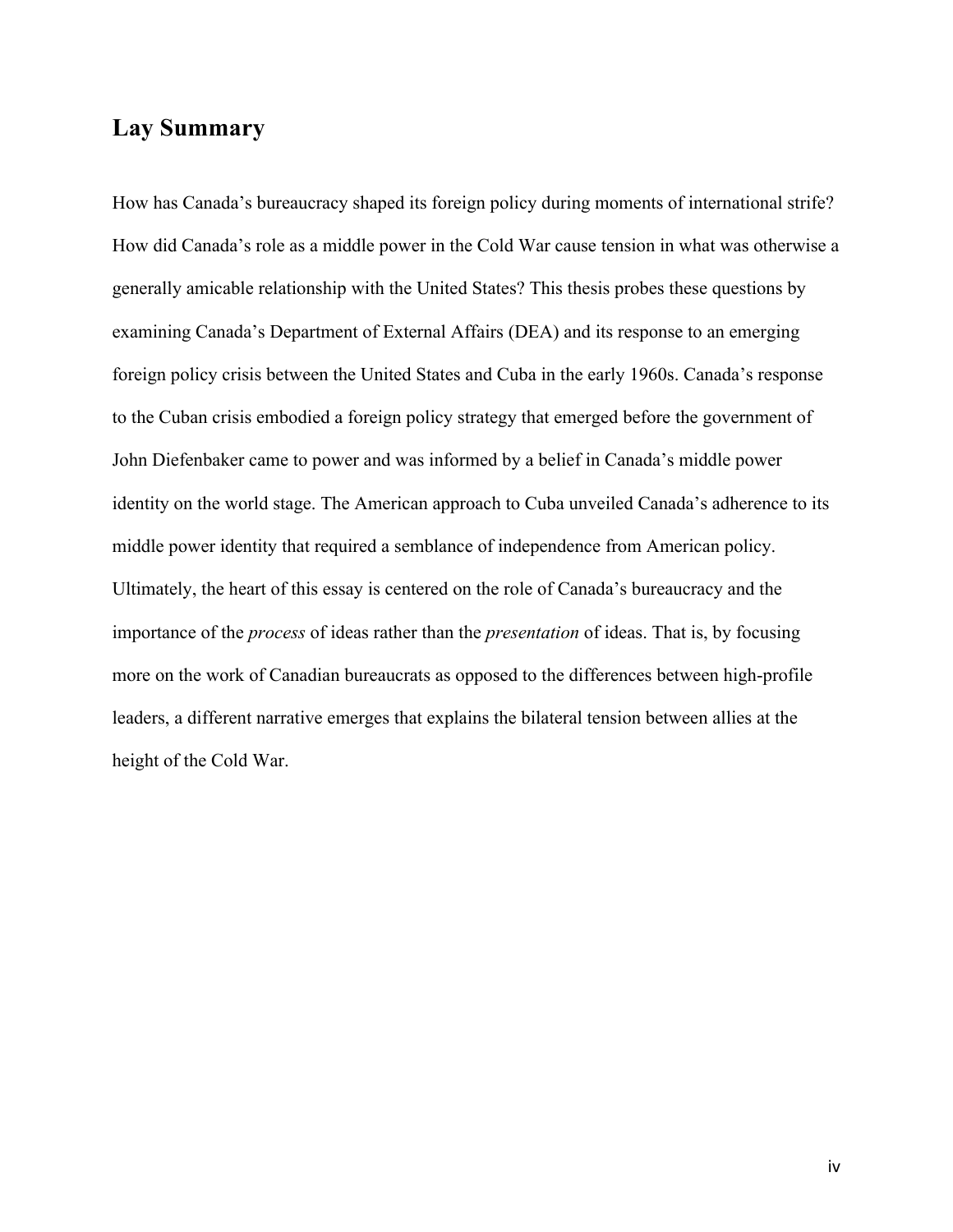# **Preface**

I hereby certify that this thesis is the original and independent work of the researcher and author, Steven O'Reilly.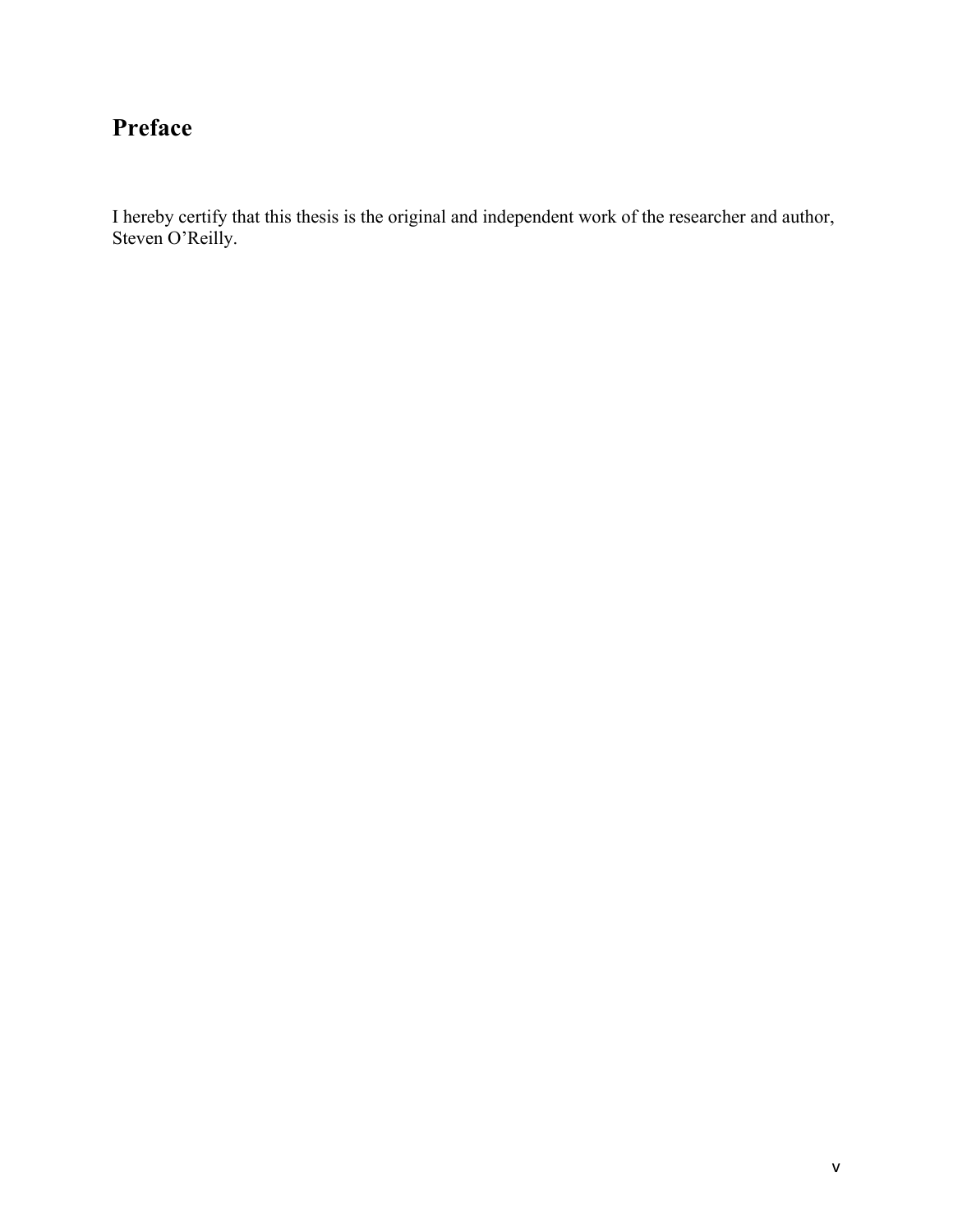# **Table of Contents**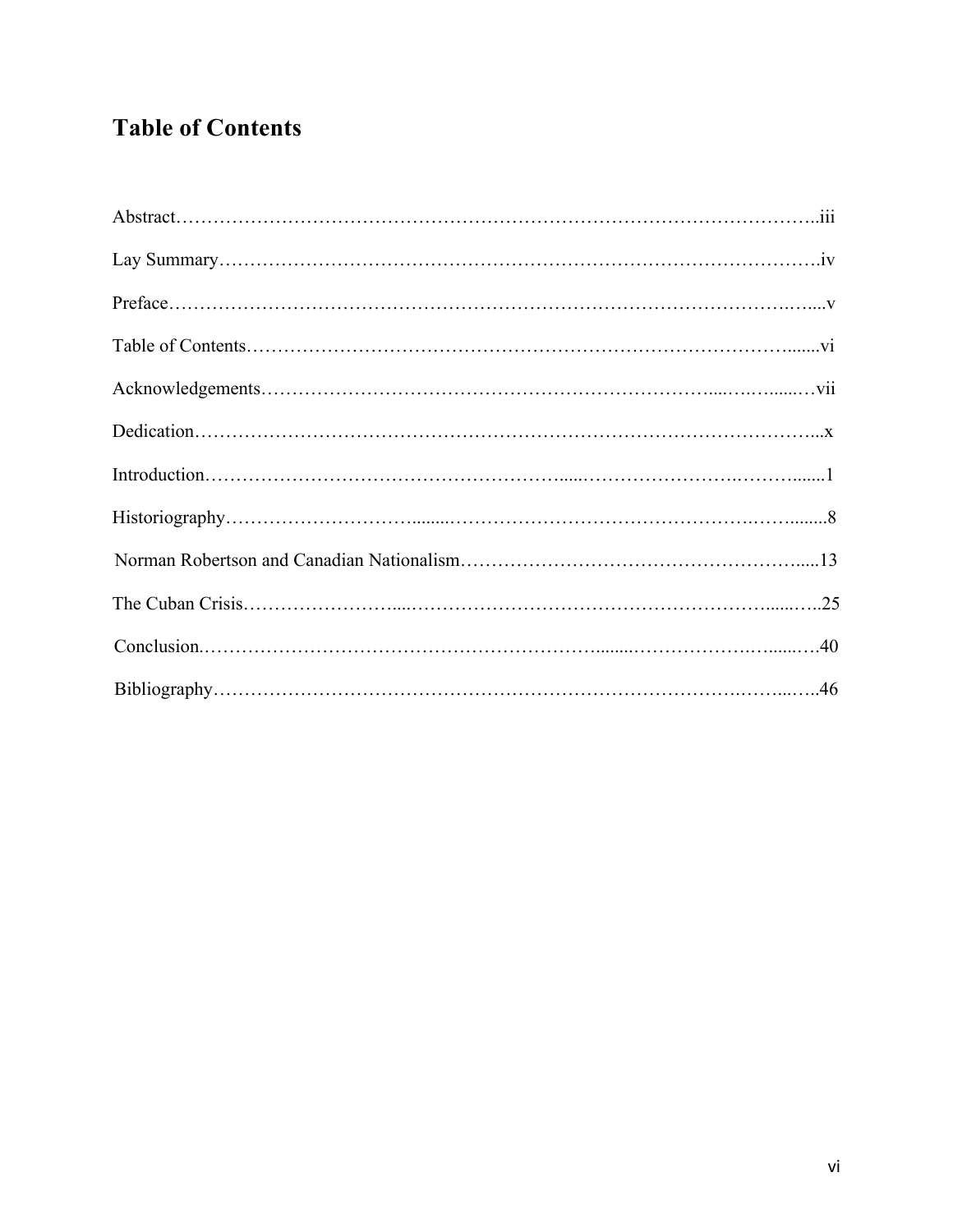## **Acknowledgements**

This thesis is a result of the immense generosity of an amazing group of people that I have been fortunate enough to have surround me over my years in academia.

I am grateful for the generosity of the UBC History Department and the Social Sciences and Humanities Research Council that made this research possible. I would also like to thank kind staff at the Library and Archives Canada in Ottawa, the University Archives and Special Collections at the University of Saskatchewan, the National Archives and Records Administration in College Park, Maryland, and the United Nations Archives in New York City for helping me navigate my search for primary documents.

The thesis that follows simply would not have been possible without the countless hours spent by my two supervisors, Heidi Tworek and Steve Lee, in guiding me through the world of graduate school, research, and thesis writing. I am not entirely convinced that I would have been able to put any words to paper without Heidi's tireless efforts to keep my project on track. Her seemingly endless organizational and writing tips helped me realize that completing a project of this scale was nothing to fear. Even when she found herself in faraway places, Heidi was always an email or a skype call away and I could always expect a thoughtful response within minutes to my incessant questions or an in depth edit of my latest draft. I am also indebted to Heidi for piquing my interest on the topic of Canada's "middle power" history and introducing me to other academics in the field when she invited me to a conference at Harvard University in 2016. Steve's enthusiasm and expertise in Canadian foreign relations gave me an immense advantage in navigating the field and carving out my project. His relaxed and happy demeanour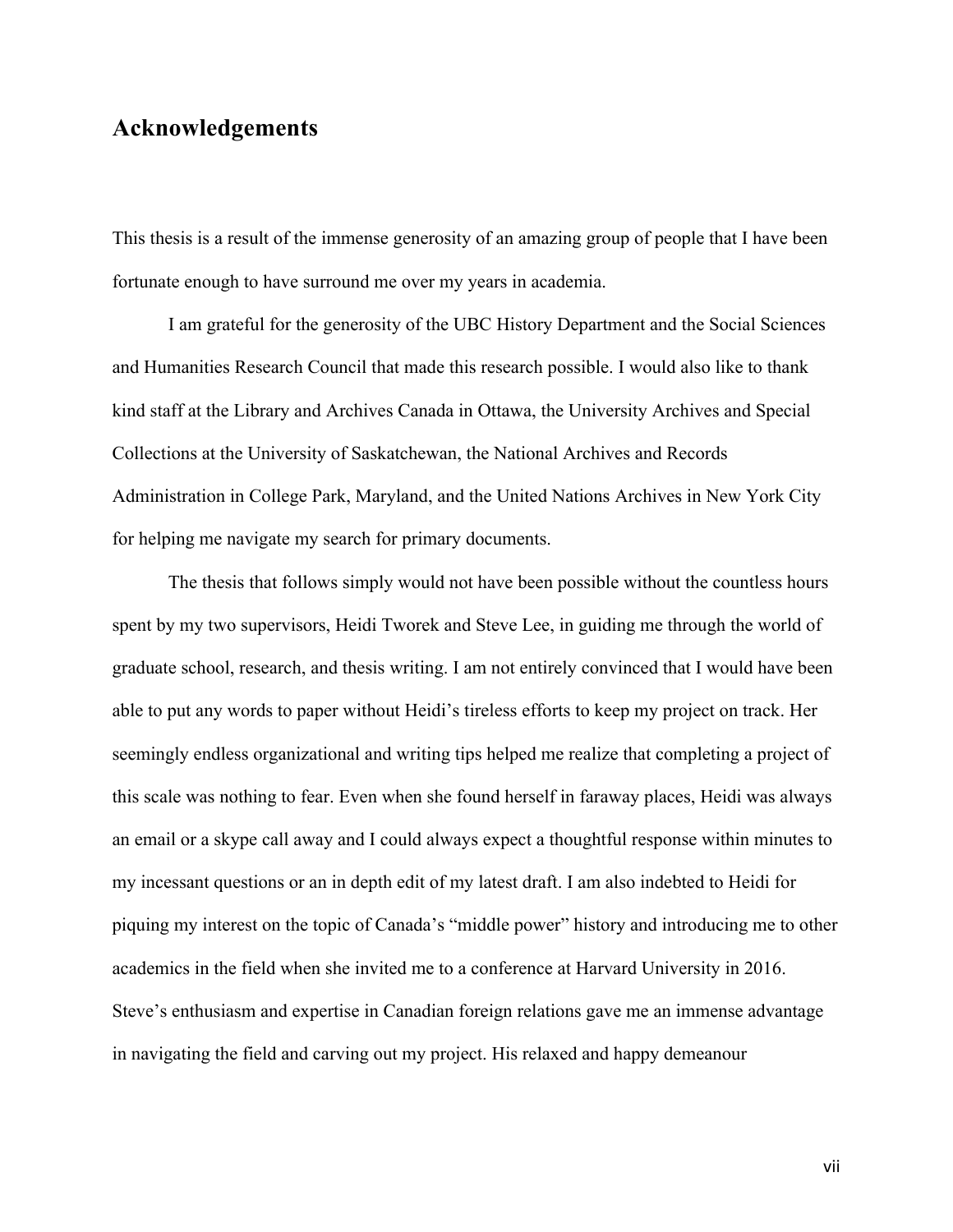considerably reduced my stress levels throughout my graduate school experience. I am also indebted to Steve for allowing me to pick his brain on a weekly basis as I navigated the secondary literature on my topic, which gave me the grounding for approaching a field that was new to me. I was also lucky enough to be a teaching assistant for both Heidi and Steve, who both made the experience as enjoyable for me as I hope it was for them.

I want to thank Brad Miller for his willingness to be an additional reader for this thesis, despite the timing of its submission likely conflicting with his well-deserved vacation plans. Brad was also an informal advisor to me on the topic of Canadian history throughout my time at UBC, as I often found myself stopping by his office to ask a quick question that somehow always turned into a 45-minute discussion. I am also indebted to Brad and Leo Shin for reading and advising me on my grant proposals, which ultimately turned out to be a great success. Other faculty who have helped shape this thesis include Tim Brook, Coll Thrush, Tim Cheek, Bob Brain, Bill French, and Michel Ducharme. I also want to thank Jason Wu, whose titanic knowledge of the graduate program and university bureaucracy ultimately allowed me to finish this project with the belief that I will, in fact, graduate.

I am forever grateful for the contributions of my fellow classmates throughout the marathon that is graduate school. Each one of you helped shape this project in some way, and your thoughtful comments on my early drafts were immeasurably helpful. I also want to thank Jihyun Shin, Joshua Tan, and Joe Paris for their support in the classroom and friendship outside of it. A very special thanks to Claire Oliver who somehow managed to read countless pieces of my work on a near-weekly basis and gave constructive feedback every single time, despite having to deal with her own thesis work.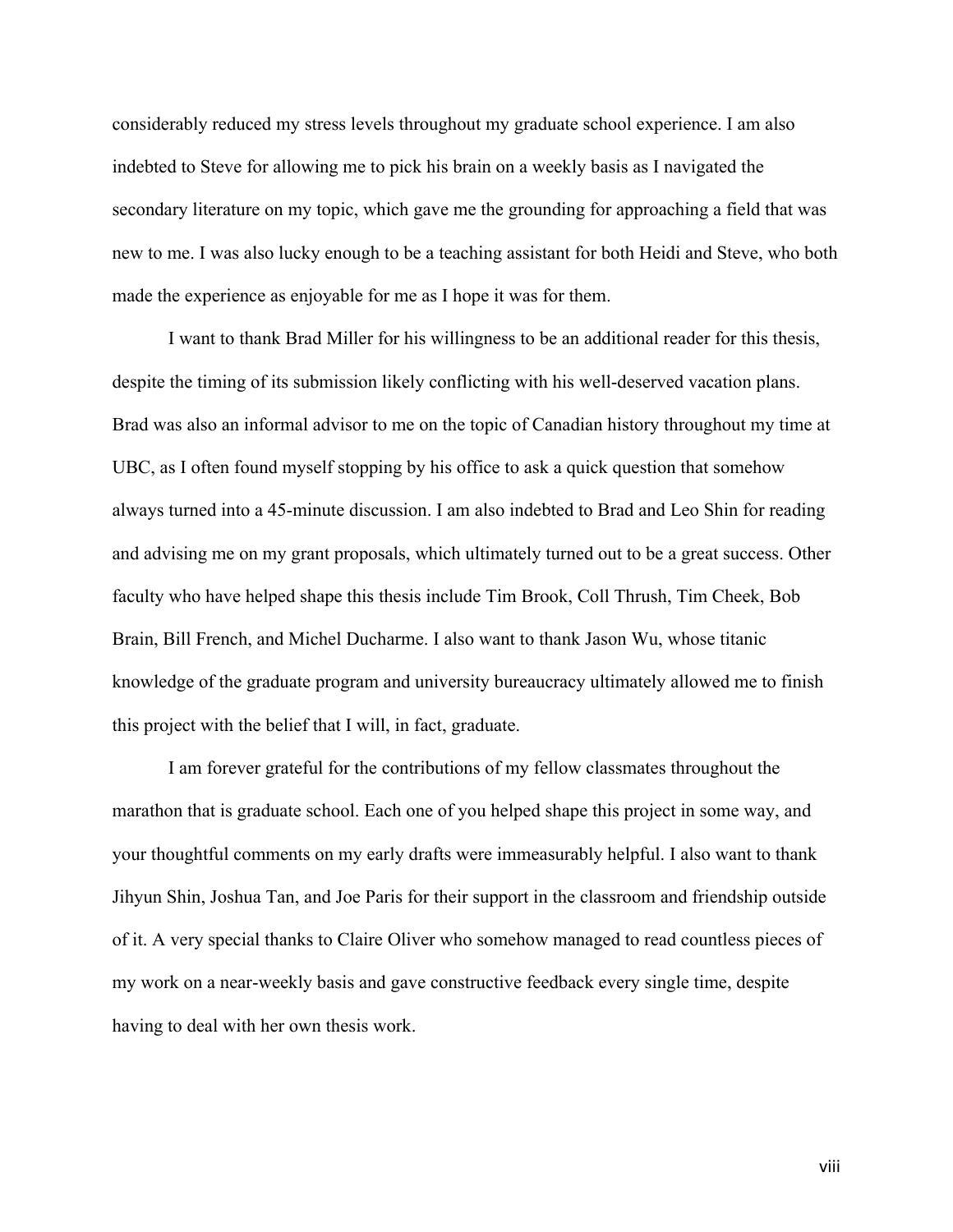I also want to thank my undergraduate supervisors at Thompson Rivers University, Tina Block and Terry Kading. Your generosity and belief in my abilities is ultimately why I had the courage to embark on the graduate school experience.

Of course, none of this would have been possible without the support of my friends and family. I want to especially thank Mark Ste. Marie, whose curiosity and quest for knowledge was so contagious that it ultimately fuelled me to attend university in the first place. His years of friendship and humour have been a nice little bonus. I am eternally grateful to the Stout family in Kamloops, British Columbia. They took me in and made another world possible. A special thanks to the Morrison family, particularly Bill and Lee, whose constant words of encouragement and support have made the obstacles of graduate school and living in Vancouver achievable. A million thanks to my mom for making my entire undergraduate degree feasible despite the challenges it presented, and to my dad for enthusiastically writing a cheque to pay for my first ever course at TRU 8 years ago. Finally, I could not have done any of this without the constant love and support of Katy Morrison. Her strength, unrelenting kindness, and warmth have made everything possible.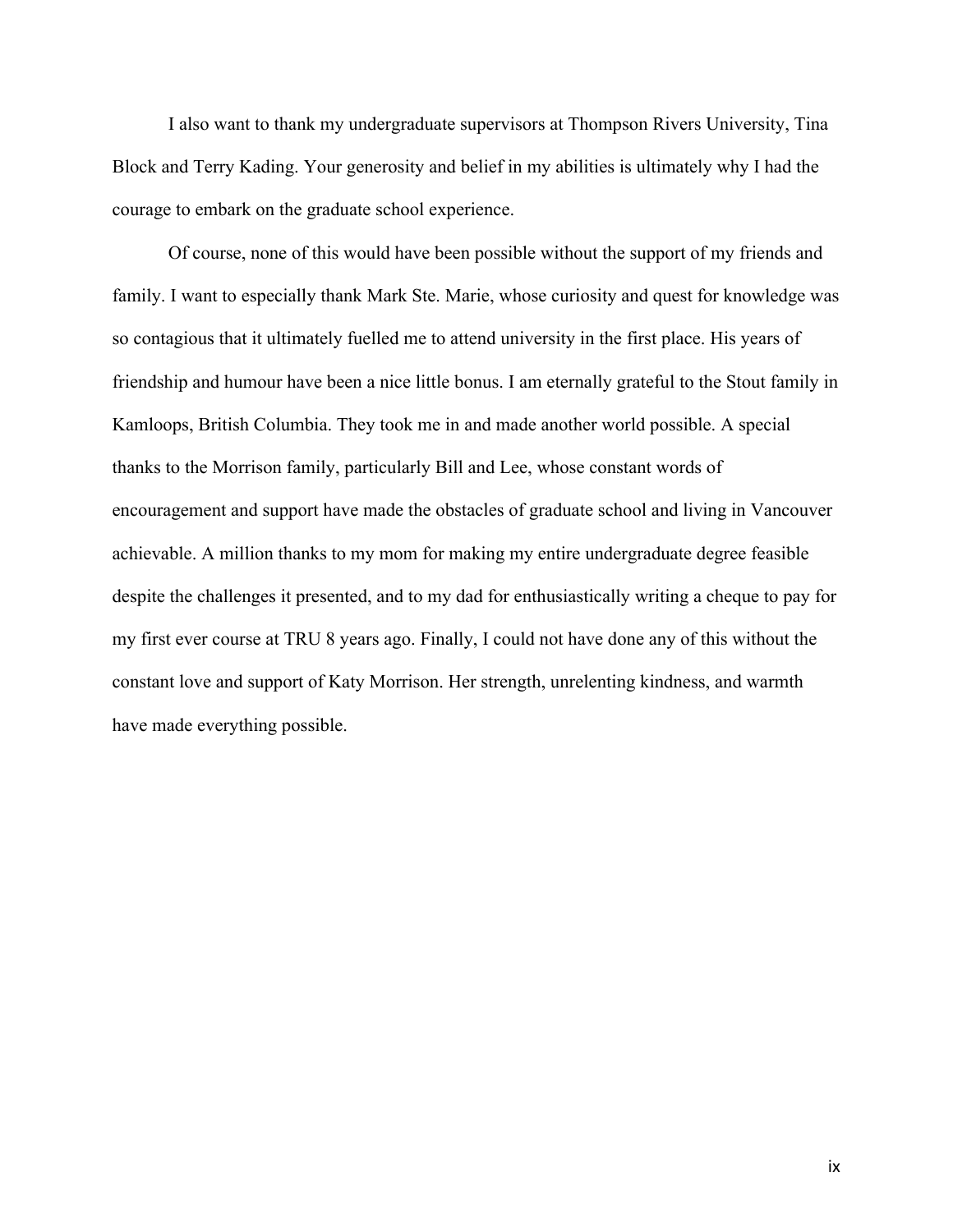*For Katy, Val, & Noreen*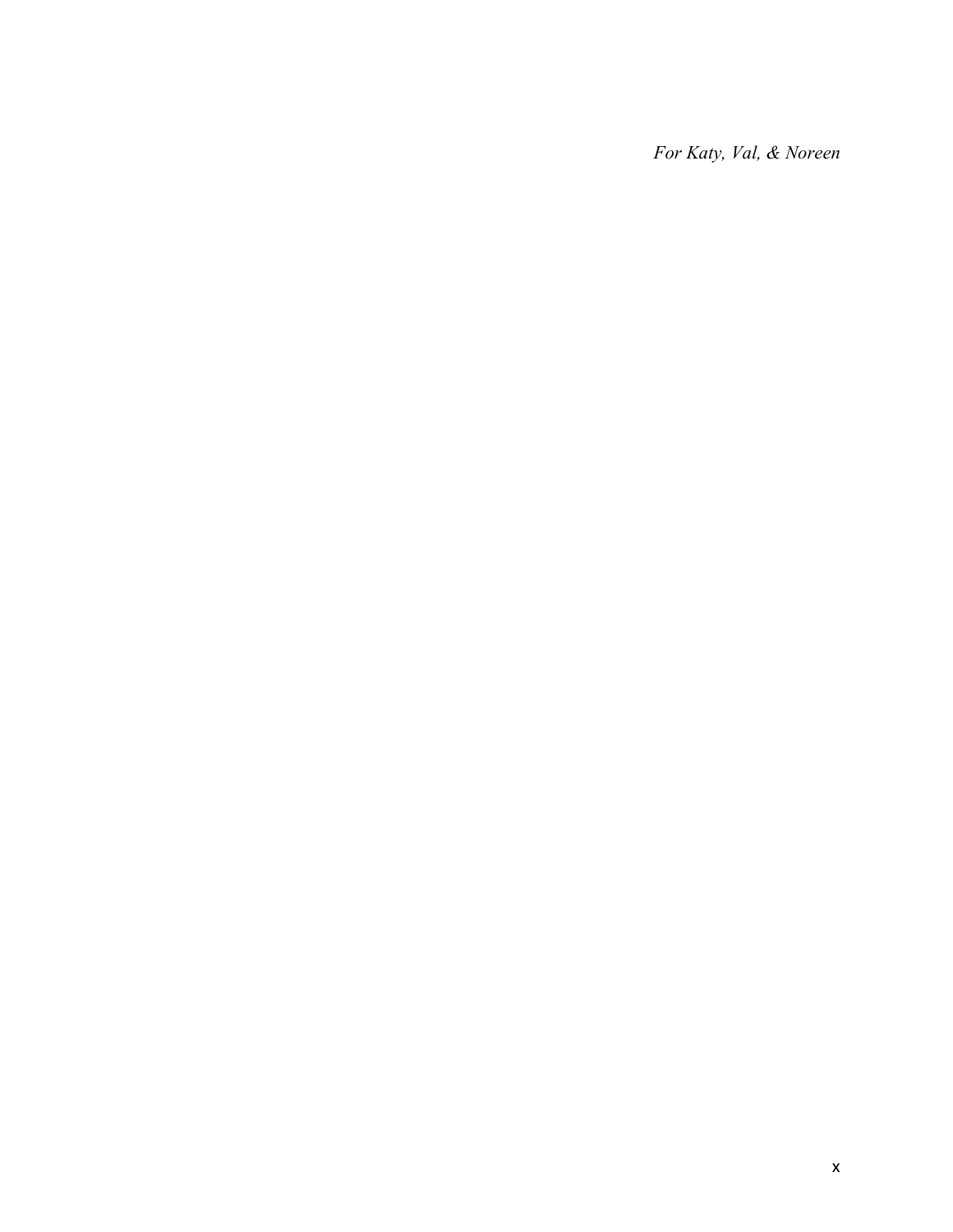## **Introduction**

In his first visit to Ottawa as President of the United States, John Kennedy participated in a treeplanting ceremony outside Rideau Hall with his wife Jacqueline. While turning over the sod for what would eventually become a towering red oak on the Rideau grounds, the president severely strained his back. The pain would not subside until shortly before his assassination more than two years later.<sup>1</sup> Seemingly unaware of the injury at the time, Prime Minister John Diefenbaker reached out to Kennedy the following month to express his "distress" that he had suffered the injury during his visit and offered Canada's "most sincere wishes for a rapid and complete recovery."<sup>2</sup> Kennedy promptly responded via telegram from his estate in Palm Beach, Florida. In thanking the prime minister for his sentiments, Kennedy wrote, "The tree will be there long after the discomfort is gone. The visit with the Canadian people is a shining memory to both of us."<sup>3</sup> Kennedy's note to Diefenbaker was at least half correct. The tree stands prominently today among others planted by various world leaders at Rideau Hall, but Kennedy's visit to Ottawa would not be a shining memory for either leader.

Canada-US relations, much like Kennedy's back, became significantly strained after the Ottawa visit and remained so for years. The overlapping tenures of Kennedy and Diefenbaker

<sup>&</sup>lt;sup>1</sup> Kenneth P. O'Donnell, David F. Powers, and Joe McCarthy, "Johnny, We Hardly Knew Ye": *Memories of John Fitzgerald Kennedy* (Boston, Mass: Little, Brown and Company) 1972, 2.  $2$  Telegram from John  $\overline{G}$ . Diefenbaker to Embassy in Washington, D.C., in Library and Archives Canada, Ottawa, Ontario, Canada (hereafter LAC), NAR Files, MG 31—E83—Vol 5, File 7, June 8, 1961.

 $3$  Telegram from John F. Kennedy in Palm Beach, Florida to John G. Diefenbaker in Ottawa, Ontario, in University Archives and Special Collections, University of Saskatchewan, Saskatoon, Saskatchewan, Canada (hereafter UASC), Canada-US Relations, JFK Corr., MG 01/XII/A/268 Diefenbaker, John G—Correspondence—(V.I.P.) Kennedy, John F. 1960-1962, June 9, 1961.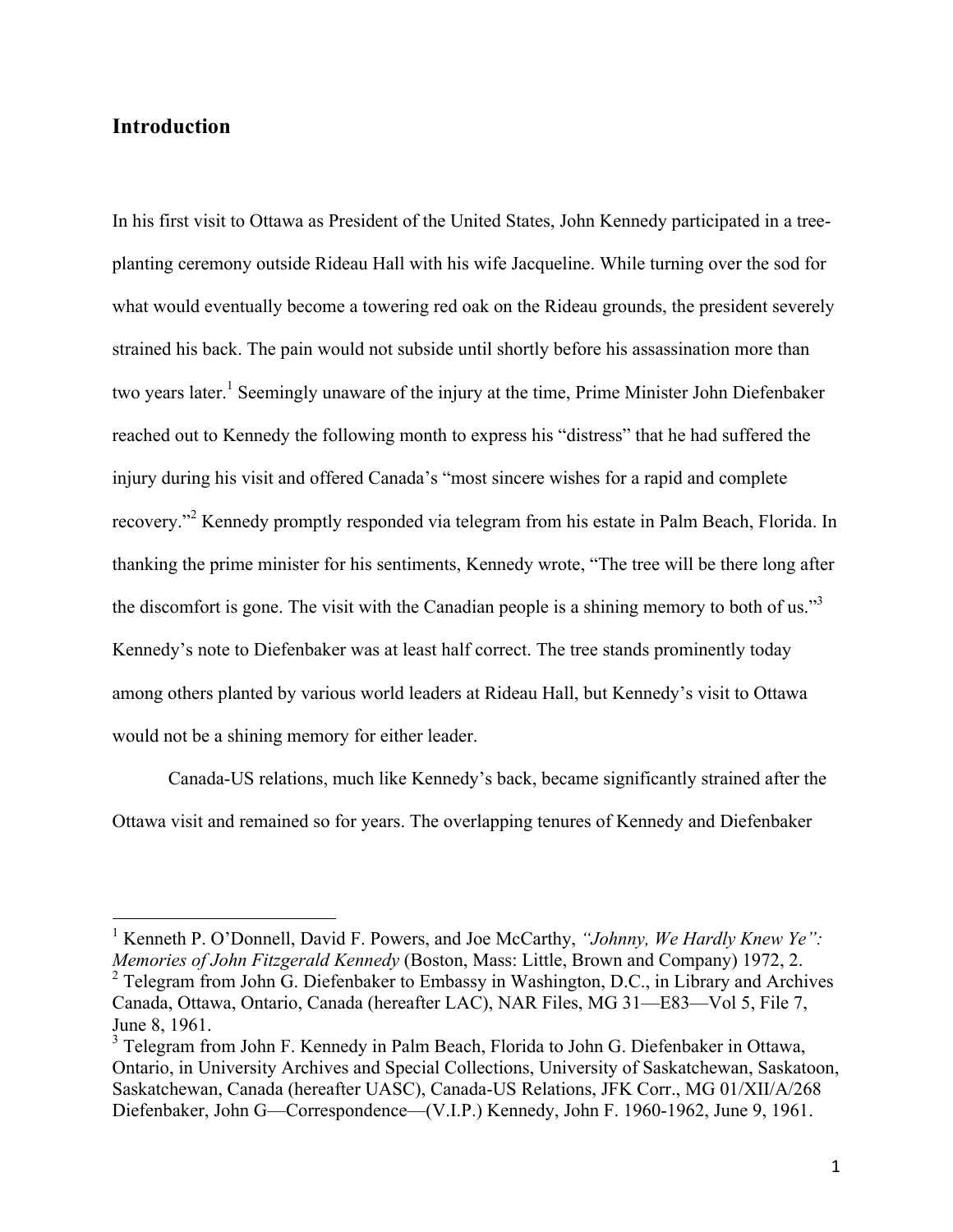would be one of the most fractured moments in the history of Canada-US relations.<sup>4</sup> Although historians have disagreed on whether or not Kennedy was heavy-handed in his dealing with Canada, there is broad consensus that Diefenbaker was, at best, an unpredictable partner for the United States, which precipitated considerable angst south of the border. As the US State Department was keenly aware, nationalist sentiments in Canada reached a fever pitch in the late 1950s and propelled Diefenbaker to the largest electoral majority on record. The State Department's concern over Canadian attitudes towards the United States, combined with Diefenbaker's proclivities towards galvanizing these sentiments for his own political gain, set the stage for an unstable bilateral relationship.

Coinciding with the clash between leaders was an equally—if not more—important dynamic that developed at the bureaucratic level. While conflict was ensuing at the highest levels of the bilateral relationship, Canada's Department of External Affairs (DEA) was on its own collision course with the US State Department and the Kennedy administration. Under the stewardship of Diefenbaker's Secretary of State for External Affairs Howard Green and his Undersecretary Norman Robertson, the DEA was developing a Canadian foreign policy that valued Canada's role within multilateral institutions and resisted following American Cold War policy blindly. Both hailing from Vancouver, Green and Robertson were critical to the unfolding dynamic of bilateral tensions during these years. Green, an elected member of Diefenbaker's Progressive Conservative government, was both a champion of nuclear disarmament and of Canada achieving its foreign policy aims through the United Nations.<sup>5</sup> Robertson, an important carryover from the long years of Liberal dominance that preceded Diefenbaker, subscribed to a

 <sup>4</sup> Asa McKercher, *Camelot and Canada: Canadian-American Relations in the Kennedy Era* (New York: Oxford University Press, 2016), 3.  $<sup>5</sup>$  Ibid, 28.</sup>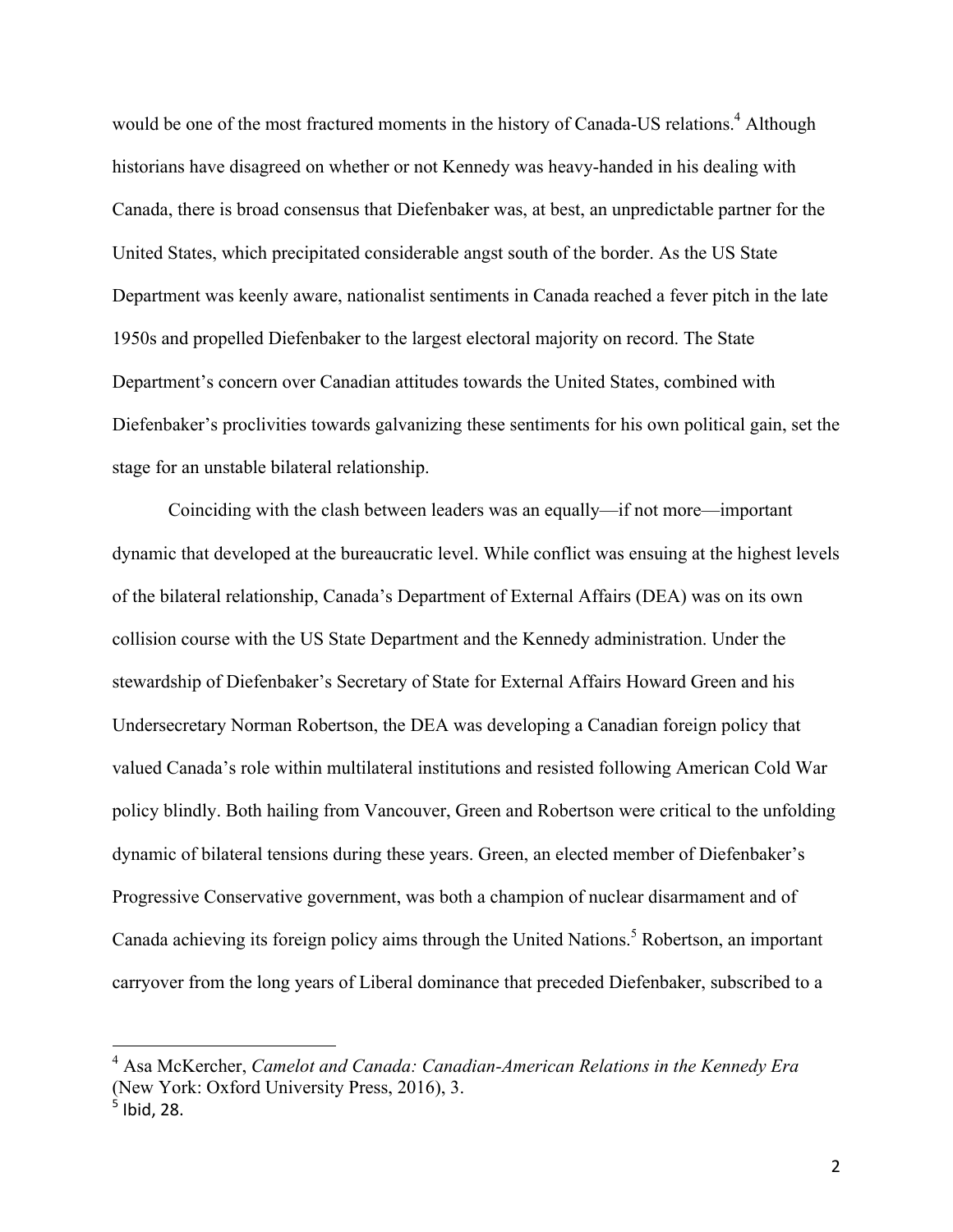Canadian identity that ranked middle power mediation over bilateral servitude. Given the hardline Cold War perspective of the Kennedy Administration and Green's high ranking position within the Canadian cabinet, he proved to be a major talking point in American foreign policy circles.<sup>6</sup> American officials feared his independent tendencies and openly mocked his supposed naivety at the height of Cold War geopolitics. However, Robertson, along with other high ranking officials within the DEA, received minimal attention from Washington. Yet, these individuals were ultimately responsible for carving out Canada's foreign policy on emerging Cold War issues that, at times, put them at odds with the United States and caused considerable strain. What mattered was less the showy conflicts between prime ministers, presidents, and foreign affairs ministers. What mattered more was the role of mid-level bureaucrats in determining Canadian foreign policy. The US-Canadian conflict over Cuba shows how bureaucratic continuity plays a far greater role within post-war Canadian diplomatic history than scholars have previously acknowledged.

This thesis reassesses the role of the DEA in the deterioration of Canada's bilateral relations with the United States. From the perspective of the White House and the State Department, Howard Green represented a "willfully oblivious" figure who was both stubborn and naive on matters of foreign policy, which only further complicated the Canada-US relationship.<sup>7</sup> American policymakers ultimately saw Green as the embodiment of a Canadian

 $<sup>6</sup>$  In fact, Green remained a talking point within American circles even after he lost re-election</sup> and left politics. The State Department kept tabs on his retirement activities, most notably when Green would write op-eds for Canadian newspapers. US officials would critique and, in some cases, mock Green's opinions while exchanging mutual relief that he was no longer their Canadian counterpart.

<sup>7</sup> John Herd Thompson, *Canada and the United States: Ambivalent Allies* (Montreal: McGill-Queens University Press, 2008), 202.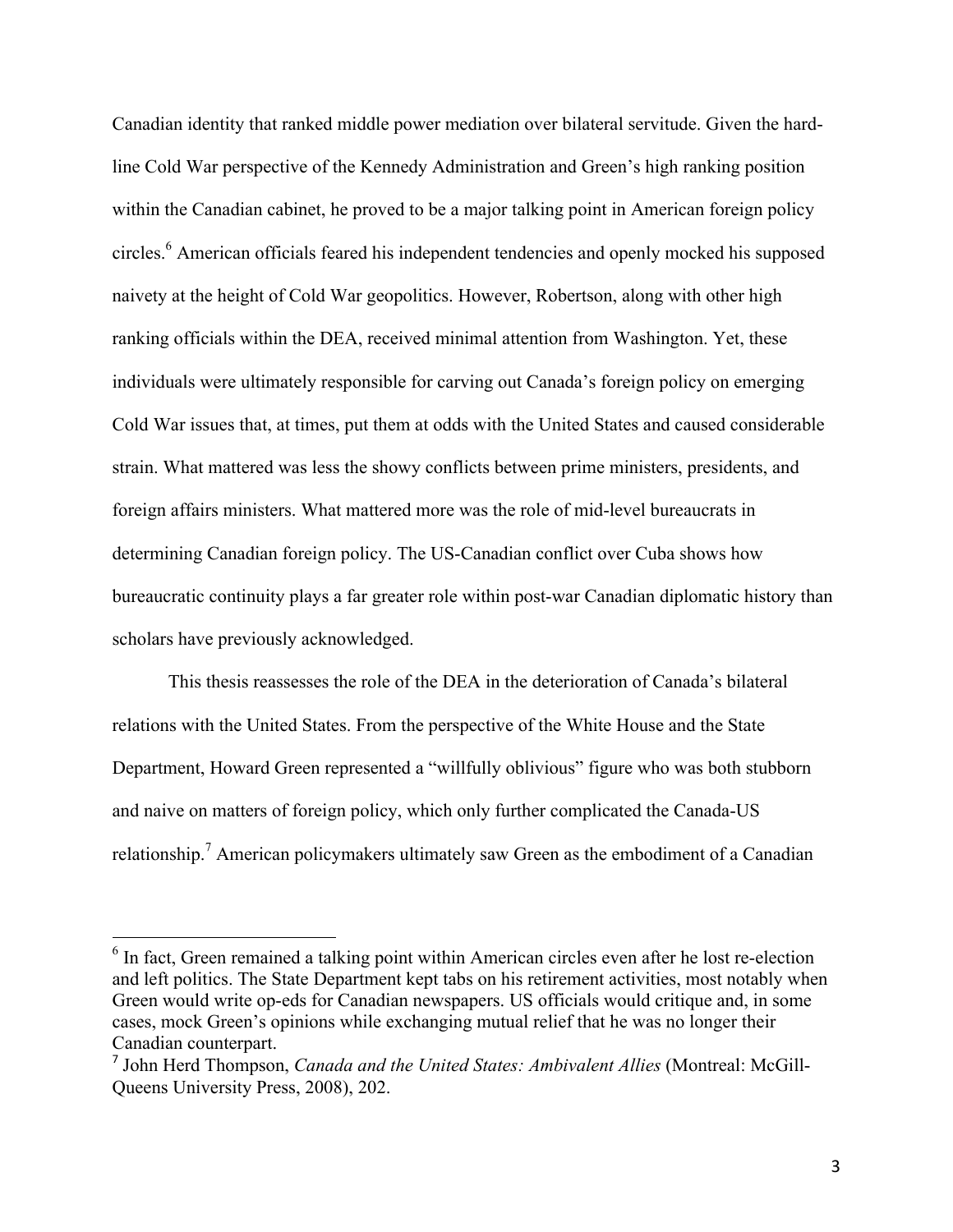foreign policy that was increasingly at odds with their expectations of a NATO ally in their hemisphere at the height of Cold War tensions. However, the role of the DEA in forming policy on issues that were points of tension in bilateral relations generally went overlooked. While Green was ultimately responsible for the department as its minister, Robertson and the DEA staff was often already forming policy that was in-step with his and Diefenbaker's general perspective. This is significant because the DEA staff, all the way up to Robertson, were primarily holdovers from the Liberal dynasty that held the reins of power in Ottawa for well over two decades. Ironically, the DEA came of age during the 1950s under its larger-than-life minister Lester Pearson, Diefenbaker's chief political rival and Kennedy's preferred Canadian leader. In short, tension in bilateral relations was not simply a result of a rogue Howard Green, or even Diefenbaker, but emerged from policy decisions that were formed by a DEA largely staffed and trained under Pearson and that was gaining both confidence and expertise on the world stage.

This essay uses the topic of Cuba in Canada-US relations during the Diefenbaker-Kennedy years as a flash point of how the DEA developed its own Canadian policy strategy that exacerbated tensions between Canada and the United States. Following its revolution under Fidel Castro in 1959 and subsequent shift toward a geopolitical alignment with the Soviet Union, Cuba represented a major concern for the United States as Kennedy took the oath of office in January 1961. Following the failed CIA-orchestrated invasion at the Bay of Pigs in April of that year, the DEA was forced to rapidly develop and define its policy approach toward Cuba as it became one of the tensest fronts of the Cold War. Under the leadership of Norman Robertson, the DEA carved out a policy that called into question the efficacy of American aggression and unilateral intervention in Cuba. Furthermore, the DEA resisted American calls for Canada to impose a fullscale economic embargo and a potential cutting of diplomatic ties with Cuba. The DEA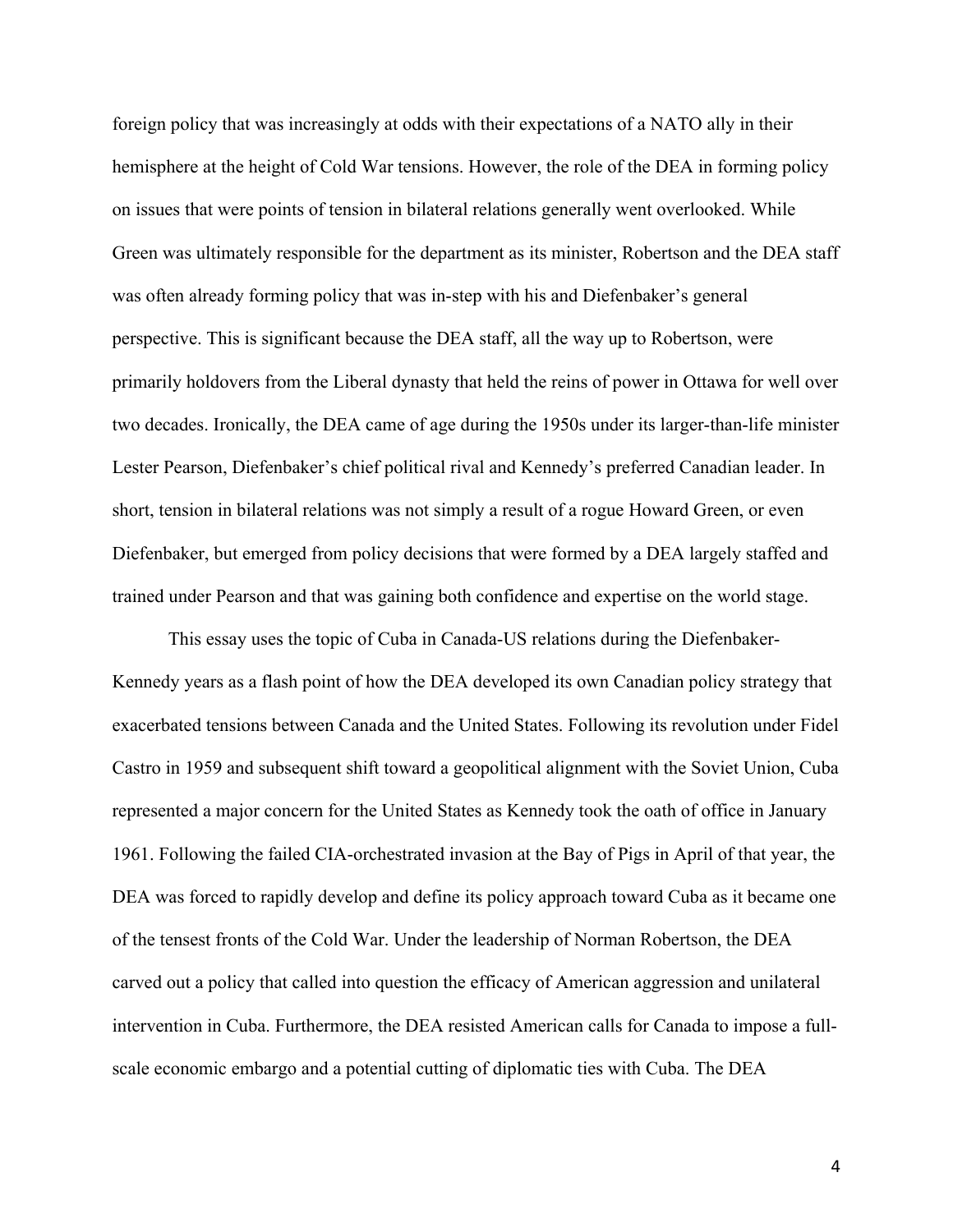ultimately envisaged Canada's standing within international bodies, such as the United Nations, as the primary interest of their emerging foreign policy. As with other issues that arose in the bilateral relationship during these years—the debate over Canada acquiring nuclear weapons, chief among them—the DEA advised against adopting American policies that could ultimately isolate Canada in the international community or undermine Canadian efforts at the UN in their quest to be viewed as an honest "middle power" in global affairs. In essence, the DEA prioritized Canada's position at the UN and this required Canada not appearing to blindly follow unilateral American Cold War policy. This applied to the case of Cuba, where American hostility towards Castro left the United States as an outlier in the international community.

This essay argues that the DEA's policy formation on Cuba during the Kennedy years exacerbated bilateral tensions during a period when tensions have often been blamed primarily on the clash of leaders. Perhaps more importantly, this analysis suggests that the work of the DEA, given its rapid evolution throughout the 1950s and being overwhelmingly staffed by preceding Liberal governments, often transcended political affiliations in Canada and represented an important level of continuity in the conduct of Canada's foreign affairs that was on its own trajectory irrespective of the governing party of the day.

Underlying this essay is an acknowledgement that process and bureaucracy are deeply important to the function of a state's foreign policy and its bilateral relations. This truism is often forgotten or overshadowed in the history of Canada-US relations by the idiosyncrasies of prime ministers and presidents. The *process* of idea creation, as opposed to the *presentation* of ideas, displayed far more continuity than would be visible when observing the ebb and flow of personal relationships between heads of states. Following career bureaucrats in Canadian foreign policy development during the Diefenbaker years shows that their work was fuelled by an evolving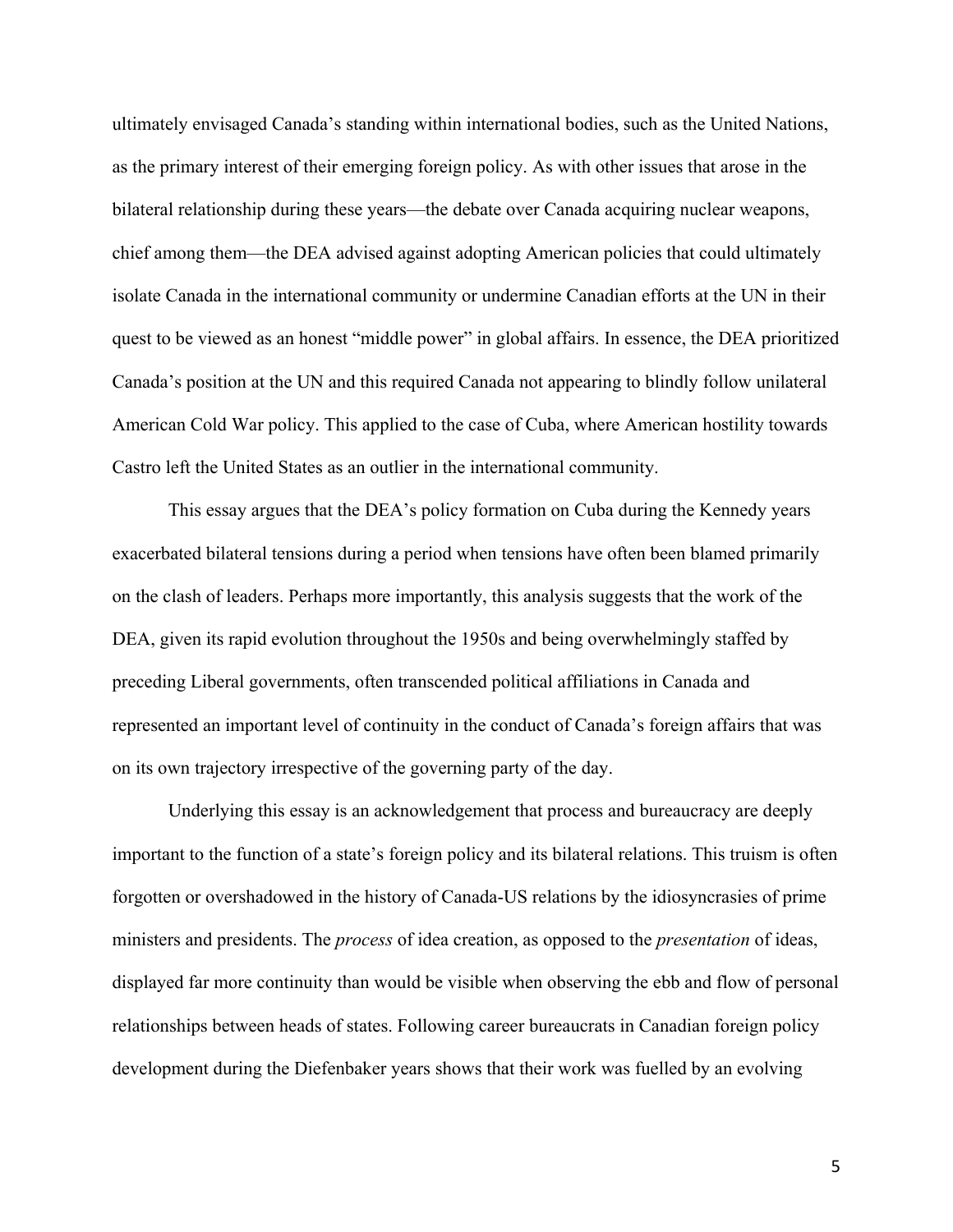national interest in global affairs that had begun before Diefenbaker assumed office as prime minister and continued long after his government fell. Canada's perceived standing in both the international community and its institutions, such as the UN, was at the forefront of this emerging foreign policy strategy and the government of the day, whether it be Louis St. Laurent's Liberals, Diefenbaker's Progressive Conservatives, or Lester Pearson's Liberals that followed, were more-or-less bound to this reality of Canada's emerging interests. While governing parties and leadership personalities naturally play a role in a state's foreign policy, the bureaucratic continuity shows that the role of such factors are simply not as important in determining policy as they are often made out to be.

This essay predominantly uses archival materials from the Department of External Affairs, primarily the files of Norman Robertson, housed at the Library and Archives Canada in Ottawa, Ontario. Additionally, materials from the US State Department housed at the National Archives and Records Administration in College Park, Maryland provide the various perspectives of the Kennedy administration on Canadian foreign policy and the issue of Cuba. Various archived materials, such as the papers of John Diefenbaker and polling data during his tenure, housed at the University Archives and Special Collections at the University of Saskatchewan in Saskatoon are also used throughout. The thesis is structured into three sections. First, this essay begins with a discussion of the historiography of Canadian foreign relations during this era that situates this research into the wider body of literature on Canada's bilateral relations with the United States in the early post-war period. Second, a section on the background of Norman Robertson, the DEA, and Canadian nationalism that show bureaucratic continuities. And third, the case of Cuba and the DEA's policy response to growing tensions with the United States, separated into two sub-sections for the years 1961 and 1962. The first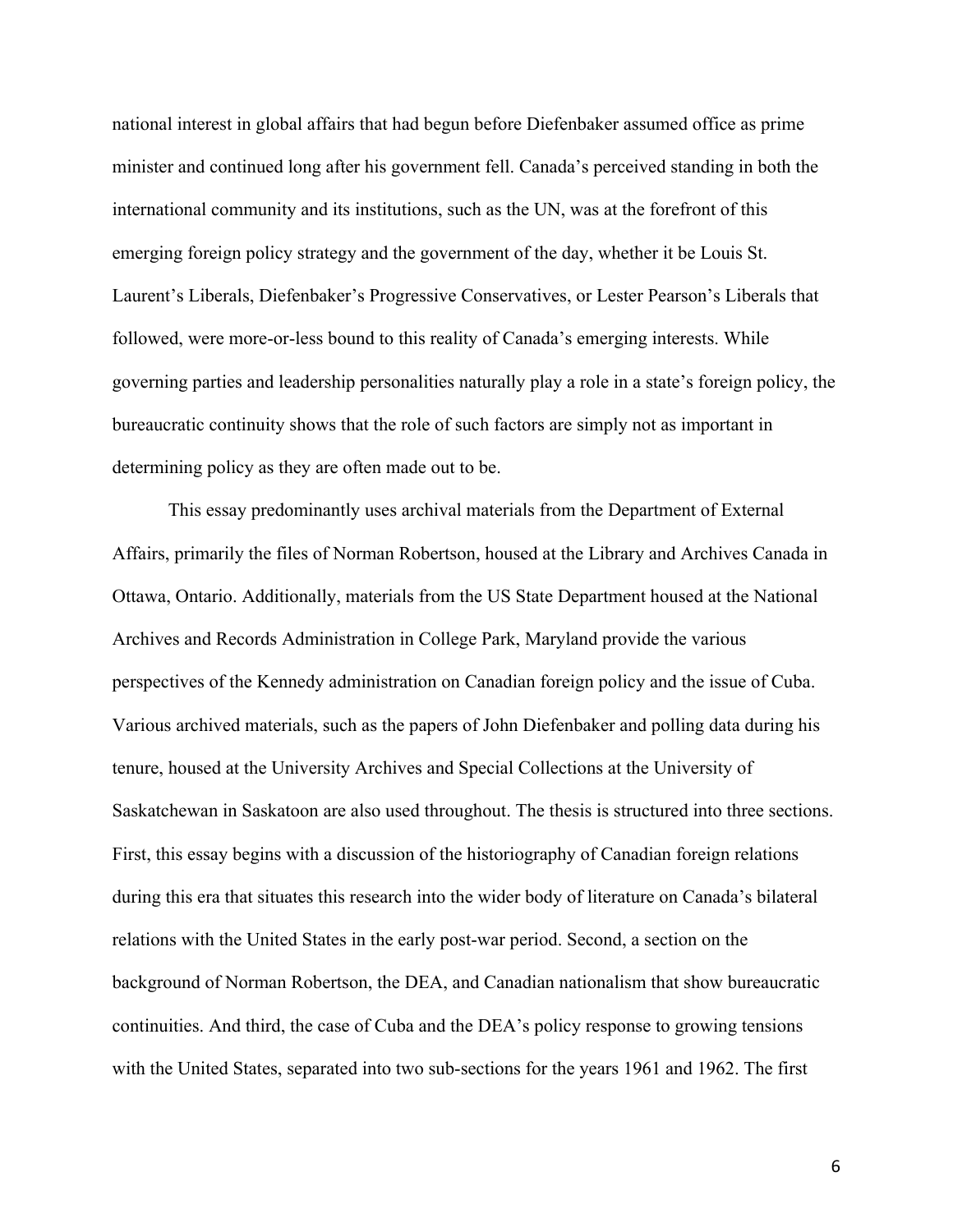sub-section examines the buildup to Kennedy's visit to Ottawa in May of that year following the Bay of Pigs invasion the previous month. The second section examines the Canadian response to American efforts to influence NATO—and Canada in particular—to re-examine and ultimately heighten their restrictions towards Cuba in the international community. Ultimately, this thesis examines Norman Robertson and the process of bureaucratic continuity in Canadian foreign relations with the case of Cuba as a flashpoint in this process.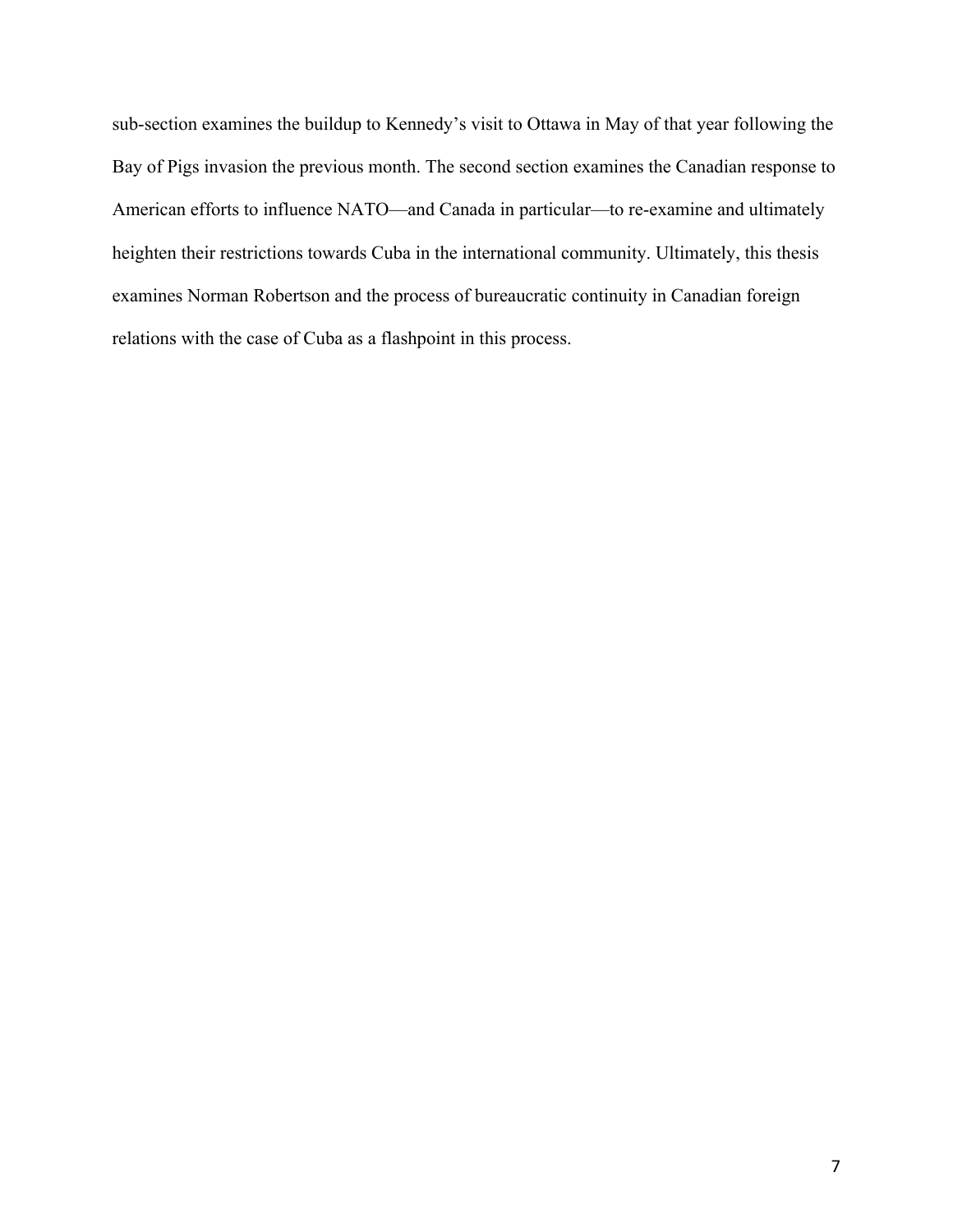# **Historiography**

Works within the field of Canada's foreign relations have addressed the flashpoint of Cuba in Canada's bilateral relationship with the Unites States in two primary streams. The first has seen the bilateral tensions over Cuba as one of several episodes that facilitated the withering of formal bilateral relations with the United States during the tenure of John Diefenbaker. This trend fits within the wider rise-and-fall narrative that permeates the scholarship on the Diefenbaker years. After all, Diefenbaker and his Progressive Conservative Party had won the largest government majority in Canadian history following decades of Liberal rule, which was then followed by electoral defeat in 1963 and another two decades before the Conservatives would regain meaningful control in Ottawa. As such, in the context of Canadian politics, the Diefenbaker Conservatives triumphantly rose to power in 1957 only to return in 1963 to wandering the political wilderness as the Liberals entrenched themselves over two decades as the supposed natural governing party of Canada in the post-war era. Diefenbaker's political fall also coincided, and no doubt was intertwined, with a seeming collapse in relations with the United States.<sup>8</sup>

<sup>&</sup>lt;sup>8</sup> This narrative has only served to amplify the "fall" portion of the rise-and-fall narrative and has enabled two timeframes in which historians have assessed Diefenbaker's foreign policy: the long rise-and-fall narrative of his years as prime minister (1957-1963) and the short rise-and-fall years coinciding with the rise in bilateral tensions with the United States (roughly 1960-1963); For notable works fitting into the long rise-and-fall narrative that places Cuba as one of many stepping stones towards political defeat is perhaps best encapsulated by Basil Robinson's *Diefenbaker's World: A Populist in Foreign Affairs* (Toronto: University of Toronto Press, 1989). Other notable works adopting this method include Patricia McMahon's *Essence of Indecision: Diefenbaker's Nuclear Policy, 1957-1963* (Montreal: McGill-Queens University Press, 2009). For works using the short rise-and-fall narrative see Asa McKercher's *Camelot and Canada: Canadian-American Relations in the Kennedy Era (New York: Oxford University* Press, 2016) and Knowlton Nash's *Kennedy and Diefenbaker: Fear and Loathing Across the Undefended Border* (Toronto: McClelland & Stewart, 1990).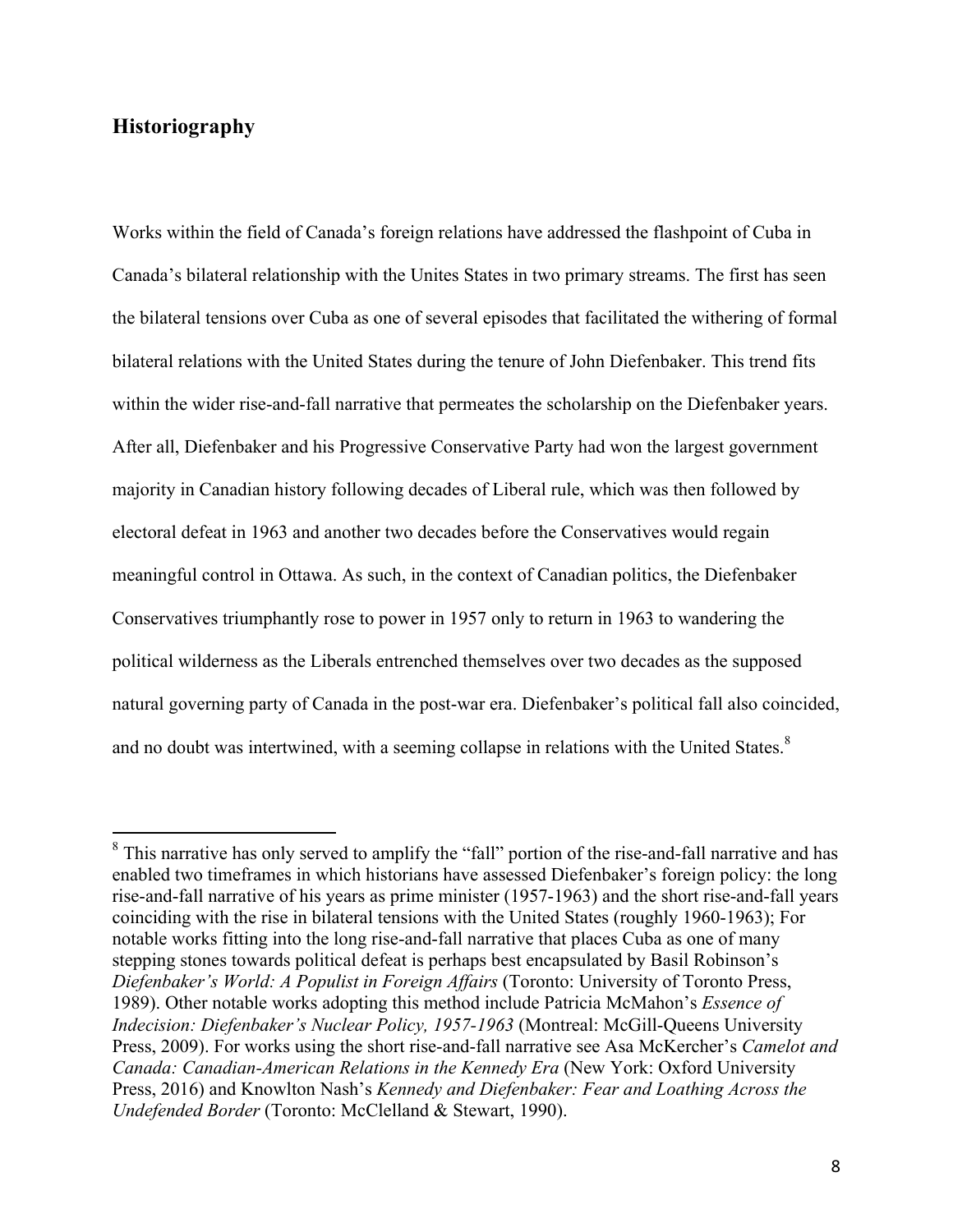The second dominant trend in Canada's foreign relations are more expansive studies of foreign policy that transcend single tenures of government. These works are generally not fixated around the Diefenbaker government per-se, but rather offer a broad analysis of Canada's foreign policy over the course of numerous Canadian governments regardless of political affiliation. The topic of Cuba often surfaces in these types of studies, most notably in works on Canada and Latin America, such as Peter McKenna's *Canada and the OAS: From Dilettante to Full Partner,*  which places the case of Cuba and the United States in the broader history of Canada's reluctance to join the Organization of American States during the Cold War. In the case of Canadian diplomatic history, this trend is encapsulated in John Hilliker's *Canada's Department of External Affairs, Volume II: Coming of Age, 1946-1968,* which writes the history of the DEA as it evolved from an afterthought federal department to a major political player in Ottawa, significantly shaping Canada's global influence and being able to speak with a more prominent voice in the federal cabinet. This essay ultimately highlights the key element of this second trend: that there is a relative continuity in Canada's foreign policy irrespective of the governing party.<sup>9</sup>

The essay that follows inverts the structural trends in the scholarship of Canadian foreign policy and of the Diefenbaker years specifically. By focusing on the issue of Cuba over a brief period of the Diefenbaker years, and by placing a bureaucratic institution—in this case, the DEA—at the center of the project ahead of figures like Diefenbaker or Kennedy, this essay

<sup>&</sup>lt;sup>9</sup> This is not to suggest that Canadian foreign policy was conducted through a single approach across the administrations of St. Laurent, Diefenbaker, Pearson, and Trudeau. But rather, by engaging topics such as the OAS debate and the evolution of the DEA study, these works reveal a level of continuity that exposes blind spots in the rise-and-fall narrative of the Diefenbaker years. Essentially, the works in this second trend often avoid centering their narrative around one or two national leaders, but rather on an evolving issue of foreign policy that overlaps the tenures of numerous leaders.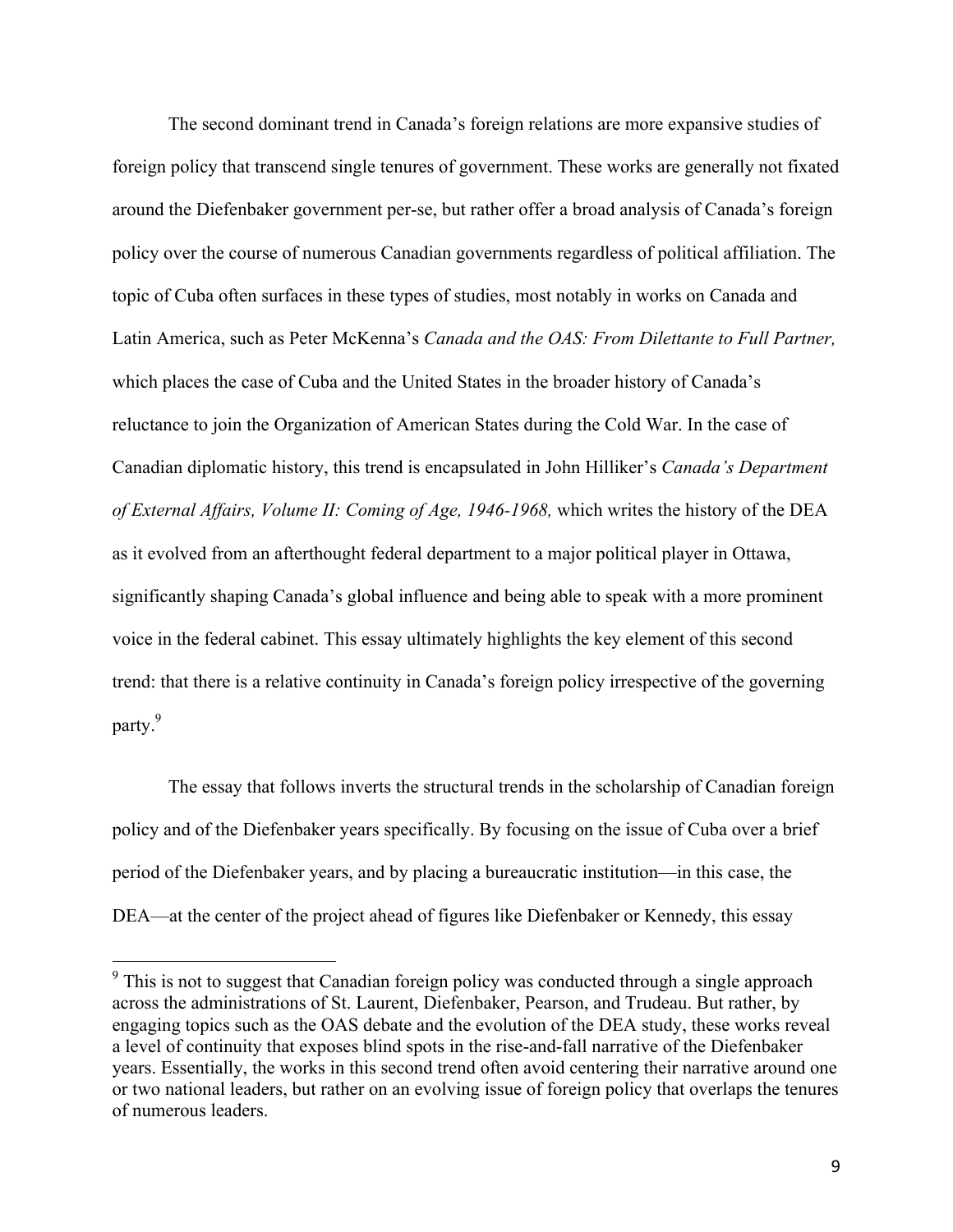reveals a broader continuity in Canada's foreign relations that can be easily missed when the overriding focus is on the individual dispositions of controversial or noteworthy leaders. This is not to suggest that the proclivities of Diefenbaker and Kennedy did not greatly impact government policy. However, by focusing on DEA policy formation during points of tension in the Canada-US relationship, it becomes clear that the evolving Canadian bureaucracy was as much on a collision course with the Kennedy administration as John Diefenbaker. The question of Cuba in the early 1960s ironically reveals a level of continuity in Canadian foreign policy, shaped by the bureaucracy, that transcends party politics and contrasts the rise-and-fall narrative of the Diefenbaker years. This approach ultimately raises questions about the formation of Canadian foreign policy in the Cold War years and how far individual leaders and political parties in Canada should be put into conflict with one another over issues of foreign policy. This essay highlights Cuba as a flashpoint in the Canada-US relationship, which is often used in the rise-and-fall narrative of the Diefenbaker years, but inserts the role of an evolving government bureaucracy that exposes an uninterrupted trajectory across successive Canadian governments.

Percolating under the surface of this essay is the issue of Canada's position in international affairs as a supposed "middle power" in the post-war era and how far this orientation informed Canada's bilateral approach towards its most powerful ally during the depths of Cold War. In particular, the case of Cuba in the Canada-US relationship generally affirms the work of Edward Jordaan<sup>10</sup> on middle powers in international relations; namely that middle powers tend to exhibit a "weak and ambivalent regional orientation" while constructing

 $10$  See Edward Jordaan, "The Concept of a Middle Power in International Relations: Distinguishing between Emerging and Traditional Middle Powers," *South African Political Studies* 30, no. 1 (2003): 165-181.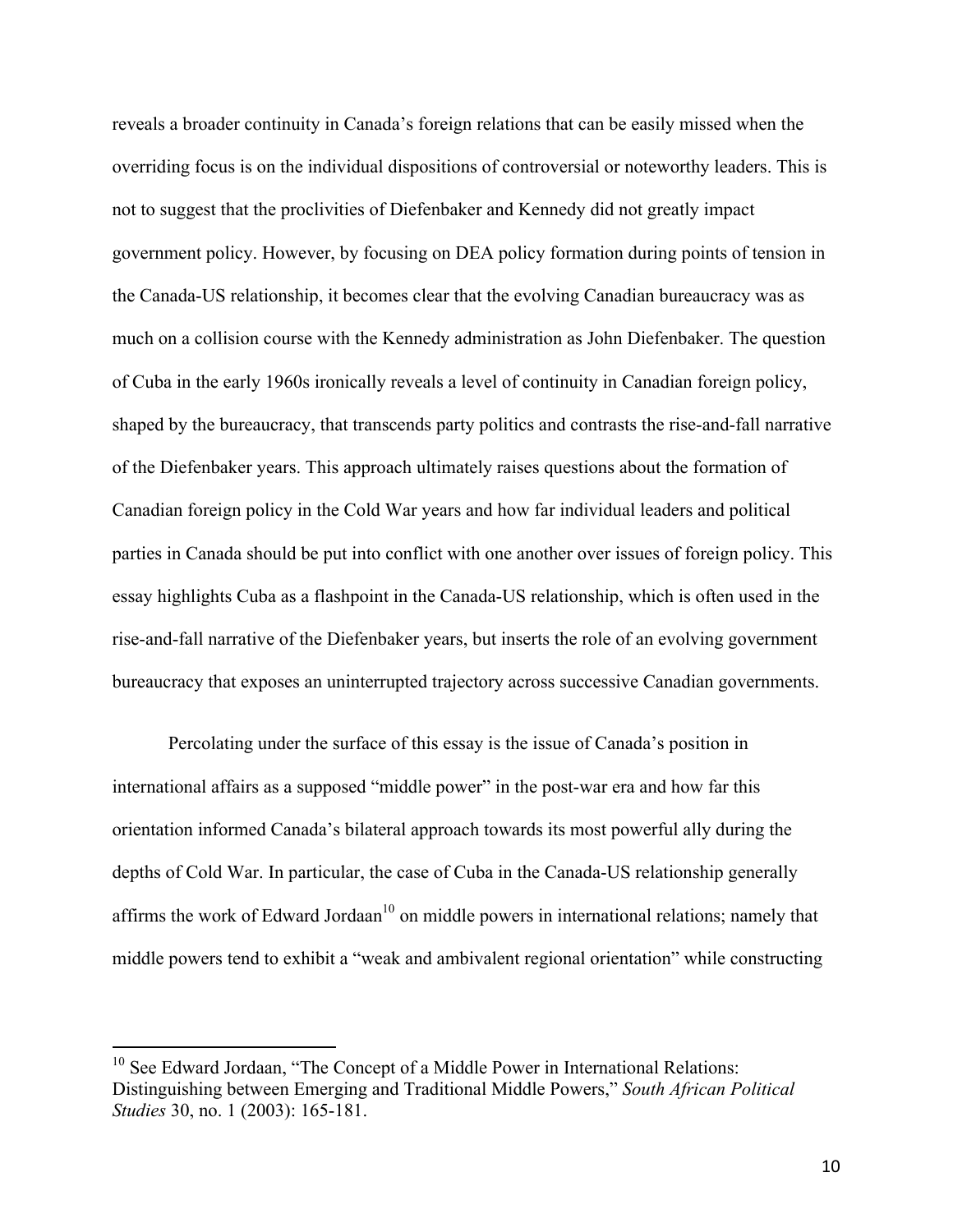"identities distinct from the powerful state in their region."11 This essay also ties in with Adam Chapnick's analysis of Canada's role in founding the United Nations and its emerging status as a middle power.<sup>12</sup> Chapnick examines how the deliberations over the founding of the UN ultimately carved out a space for countries like Canada in the new international system. As Chapnick notes, the founding of the UN cemented Canada's role as a middle power: "a state characterized by its decency, its thoughtfulness, and its ability to get along with other countries," whereas the Canadian people "came to view themselves as ambassadors of internationalism and leading mediators within the new world structure."<sup>13</sup> The roots of the so-called middle power project are evident throughout the case of Cuba in 1961-62 at the DEA, as the language of mediation and the assumption that Canada's position in world affairs could, in theory, influence a world power in a way that a smaller nation could not, were ubiquitous throughout DEA communiques and policy papers.14 Ultimately, the roots of Canada's middle power orientation in

 $11$  This essay certainly corresponds with Jordaan's assertion that middle powers—in this case, Canada—attempt to construct distinct identities from their regional power (the United States). This style of language is riddled throughout DEA documents and even by Diefenbaker himself. The idea of appearing distinct from American policy as being an asset in international affairs seemed to be lost on no one in DEA circles. However, whether or not this essay affirms Jordaan's argument that middle powers show weak and/or ambivalent regional orientation is a bit more nuanced. On the one hand, Canada successfully resisted calls to join the Organization of American States during these years, which could be deemed as a weak and ambivalent regional orientation and therefore concur with Jordaan's thesis. On the other hand, the DEA's interest in Latin America and its diplomatic and economic potential was accelerating at a fever pitch during these years, particularly as figures such as Robertson and Green saw the region as a prospective recruiting ground for key votes at the United Nations for Canadian initiatives, such as nuclear disarmament and banning atmospheric testing.

<sup>&</sup>lt;sup>12</sup> See Adam Chapnick, *The Middle Power Project: Canada and the Founding of the United Nations* (Vancouver: University of British Columbia Press, 2005).  $13$  Ibid,  $147$ .

 $14$  In fact, even some of the same figures in Chapnick's examination were involved in the Cuba case. Ironically, Norman Robertson himself actually played a central role in the UN deliberations in the 1940s. As Canada's Undersecretary of State for External Affairs under Liberal Prime Minister Mackenzie King at a time when the prime minister retained the foreign affairs portfolio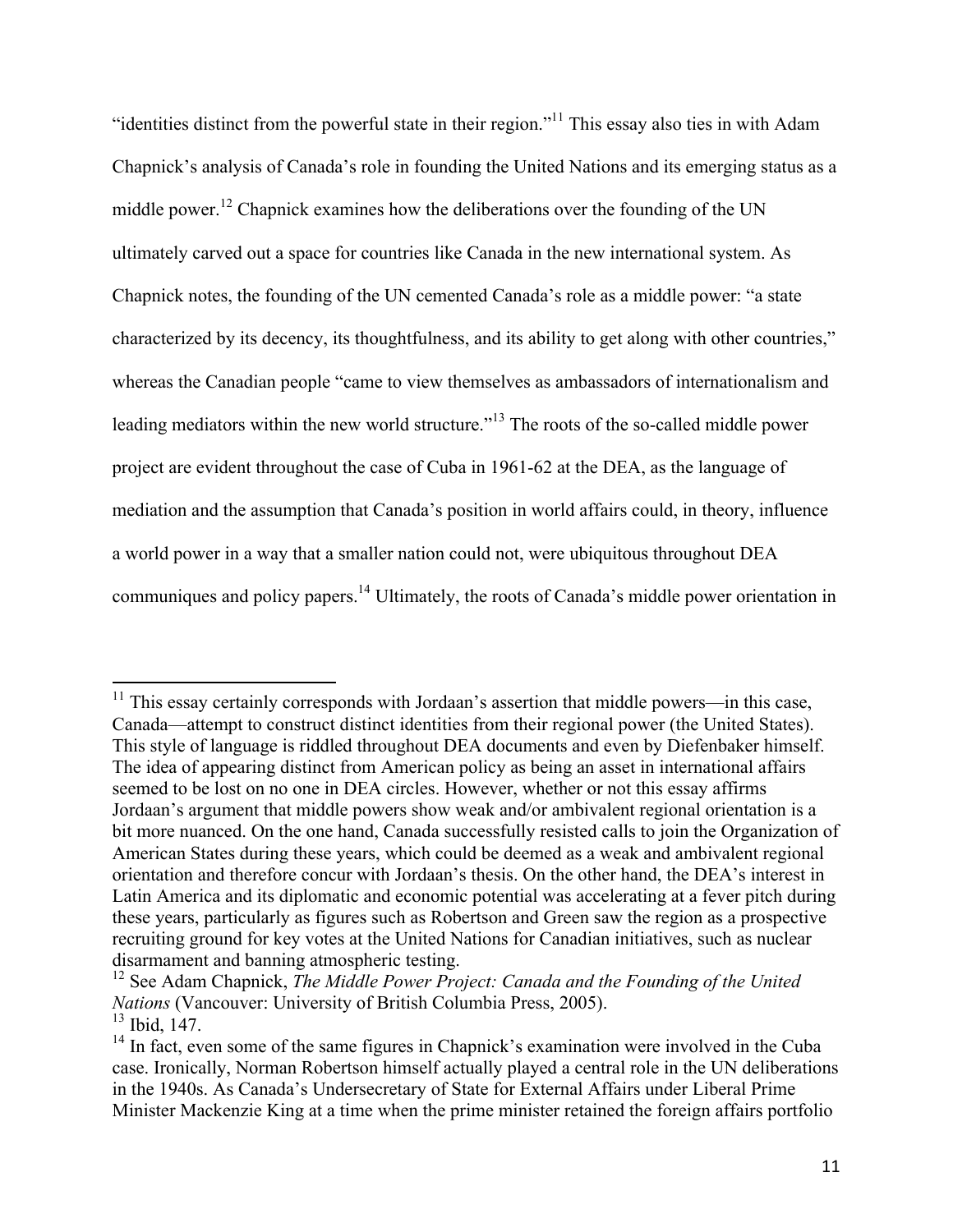its foreign policy expanded and evolved well before the case of Cuba in 1961-62 and bureaucratic figures like Norman Robertson played a central role in this development.

 

for himself, Robertson was the number one ranking unelected official in the DEA during these years.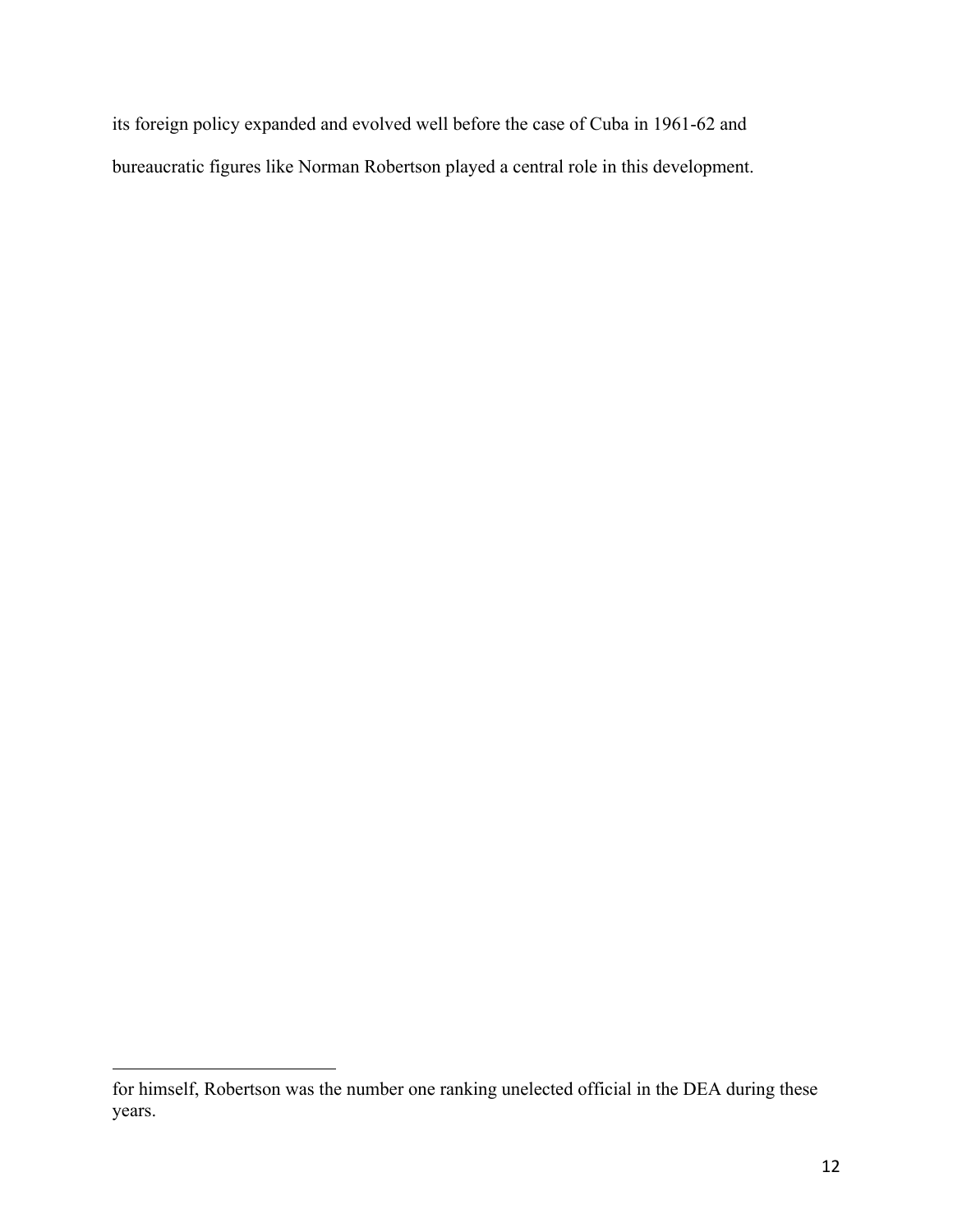#### **Norman Robertson and Canadian Nationalism**

Born in 1904 in Vancouver, British Columbia, Norman Robertson was educated at the University of British Columbia and then at the University of Oxford as a Rhodes Scholar. He joined the DEA in 1929 and served as the department's Under Secretary of State for External Affairs by 1941 under Prime Minister Mackenzie King. Robertson held this high-ranking position for the remainder of the Second World War and played a significant role in deliberations at the San Francisco Conference of 1945 which gave birth to the United Nations and where Canada's post-war middle power goals were first conceived.<sup>15</sup> Following the war, Robertson served as Canada's High Commissioner to the United Kingdom—under King from 1946-1949 and St. Laurent from 1952-1957. After his time in London, Robertson spent one year as Canada's Ambassador to the United States from 1957-1958.16 Despite Diefenbaker's suspicions of his "politics and his past association with Pearson," Robertson was begrudgingly appointed to his old position of Undersecretary of State for External Affairs in 1958 following an enthusiastic endorsement by cabinet minister Sydney Smith.<sup>17</sup> Robertson ultimately became the embodiment of the upper echelons of the DEA during the Diefenbaker years: experienced in world affairs, trained under past Liberal governments, and keenly aware of the middle power role Canada sought out in the international system.

 <sup>15</sup> "Norman Alexander Robertson (1904-1968)," *Behind the Diary: A King's Who's Who Biographies*, LAC, accessed March 27, 2018.

https://web.archive.org/web/20110408174012/http://www.collectionscanada.gc.ca/king/023011- 1050.37-e.html

<sup>16</sup> Hilliker and Barry, *Canada's Department of External Affairs, Volume 2: Coming of Age, 1946-1968*, 7, 10, 48, 88.

<sup>&</sup>lt;sup>17</sup> Hilliker and Barry, 147.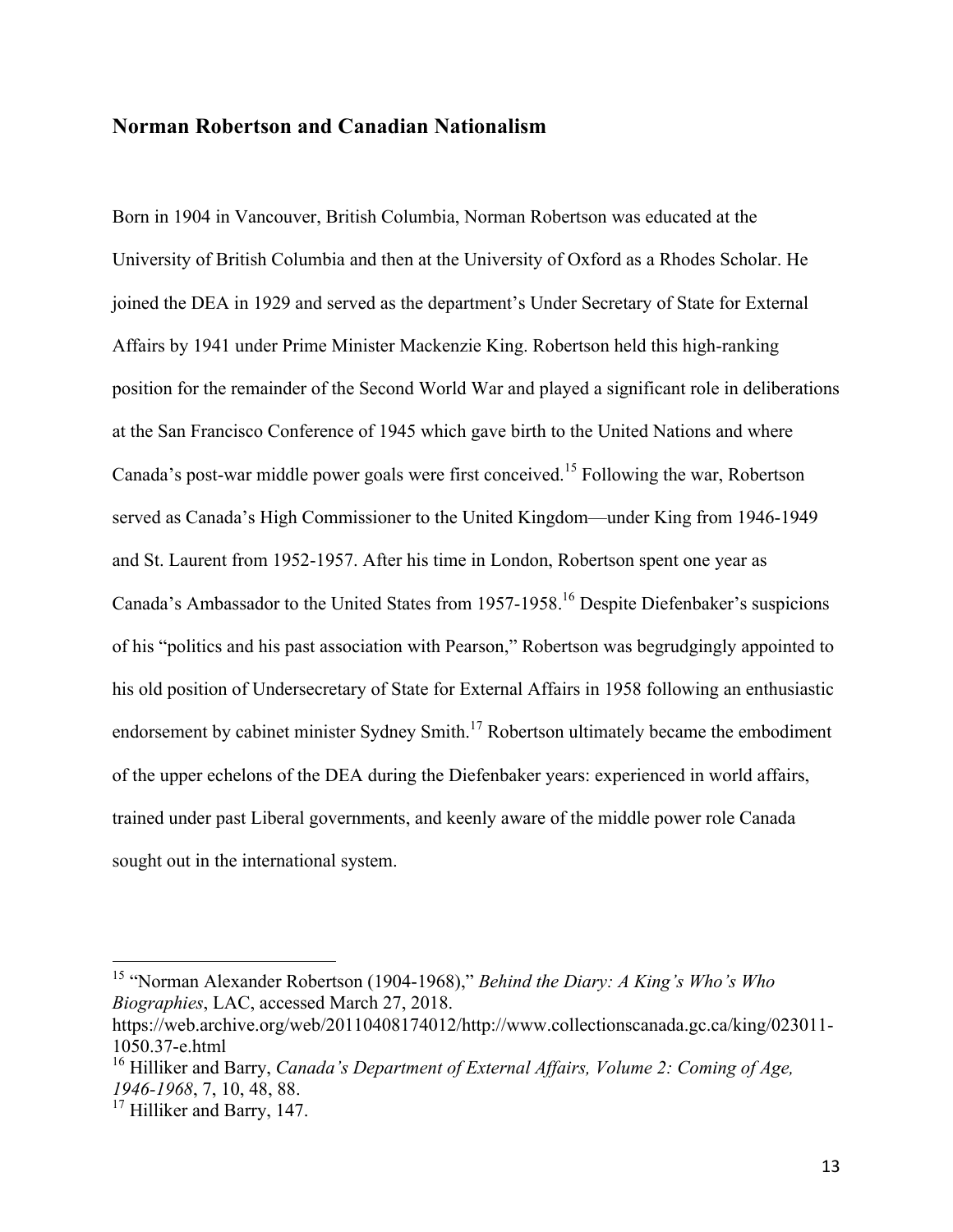Diefenbaker's suspicions of former Liberal staffers—whom he derisively called "Pearsonalities"—haunted the early years of Robertson's tenure, as Diefenbaker erected unorthodox barriers that made necessary communication between himself and Robertson more difficult and indirect. Robertson was also systematically excluded from critical meetings that, on account of his office, he otherwise would have attended. This dynamic would eventually improve after the appointment of Howard Green in 1959, who had "complete confidence" in Robertson and possessed the trust of Diefenbaker.<sup>18</sup>

The US State Department was obliquely aware of Robertson and his potential influence. Secretary of State Dean Rusk was briefed in 1961 by his embassy in Ottawa that Robertson represented a "grey eminence" behind Diefenbaker and Green that needed to be acknowledged, as his advice in international and American affairs carried "considerable weight with both … Ministers."<sup>19</sup> The brief went on to argue that Robertson preferred a "more independent Canadian" course in international affairs" and was "prone to seek solutions that emphasize that Canada should not blindly follow" the United States.<sup>20</sup> The perceived influence of Robertson over Diefenbaker and Green, combined with his visions for a more independent approach to international affairs, led the State Department to speculate that Robertson could potentially become the cause of a "softer" approach by the Diefenbaker government towards the Soviet Bloc, which considered American efforts to only negotiate with the USSR from "a position of strength" to be "provocative."<sup>21</sup> Despite these early warnings, Robertson and the DEA generally

<sup>&</sup>lt;sup>18</sup> Hilliker and Barry, 149.

<sup>&</sup>lt;sup>19</sup> Telegram sent from US Department of State in Ottawa, Canada to Secretary of State Dean Rusk on Norman Alexander Robertson, LAC, NAR Files, MG 31—E83—Vol 5, File 7, May 11, 1961, 4.

 $20$  Ibid.

 $21$  Ibid.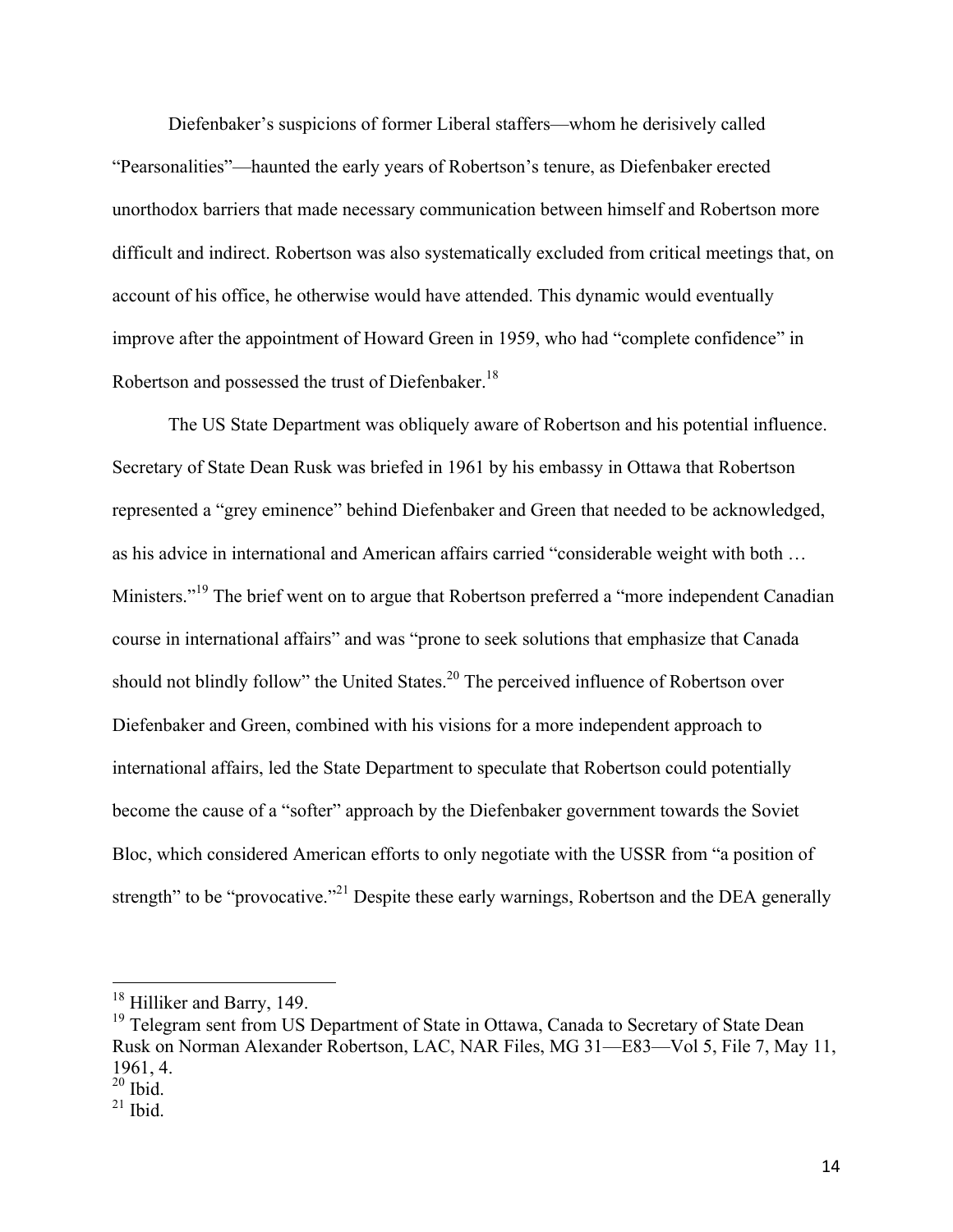went overlooked in American circles when deciding how to approach Canadian policy, as officials preferred to focus on the personalities and statements of Diefenbaker or Green.

By the time Robertson was in a position to inform Canadian policy over the case of Cuba, Canada and the United States were entering one of the lowest points in their bilateral history. Indeed, the overlapping tenures of John Diefenbaker and John Kennedy, as historian Asa McKercher notes, represented one of the "most fractious periods" in the long history of bilateral relations.<sup>22</sup> Aside from their personal dislike of one another, which has been well-documented and undoubtedly contributed to bilateral tensions, numerous points of conflict in policy emerged in rapid succession during these years that ultimately strained relations to the point where Kennedy "likely" intervened in the Canadian federal election of 1963 to defeat Diefenbaker and elect the Liberals and Lester Pearson.<sup>23</sup> Historian Robert Bothwell argues that, by the late stages of the Diefenbaker government, "Canada's role as an American ally was in question."<sup>24</sup> Points of policy conflict that facilitated this decline in relations included American desires for Canada to join the Organization of American States, which Canada resisted as a means to avoid confronting American policy in Latin America;<sup>25</sup> Canada's opposition to Great Britain joining the European Common Market; Canada pursuing an immense sale of wheat to then-unrecognized Communist China, which ultimately needed American petrol to transport across the Pacific; American insistence that Canada mirror its approach toward Cuba and the Castro regime in 1961 regarding

 <sup>22</sup> McKercher, *Camelot and Canada: Canadian-American Relations in the Kennedy Era*, 3. <sup>23</sup> McKercher, 198.

<sup>24</sup> Robert Bothwell, *Your Country, My Country: A Unified History of the United States and Canada* (New York: Oxford University Press, 2015), 254.<br><sup>25</sup> See Peter McKenna, *Canada and the OAS: From Dilettante to Full Partner* (Montreal:

McGill-Queens University Press, 1995).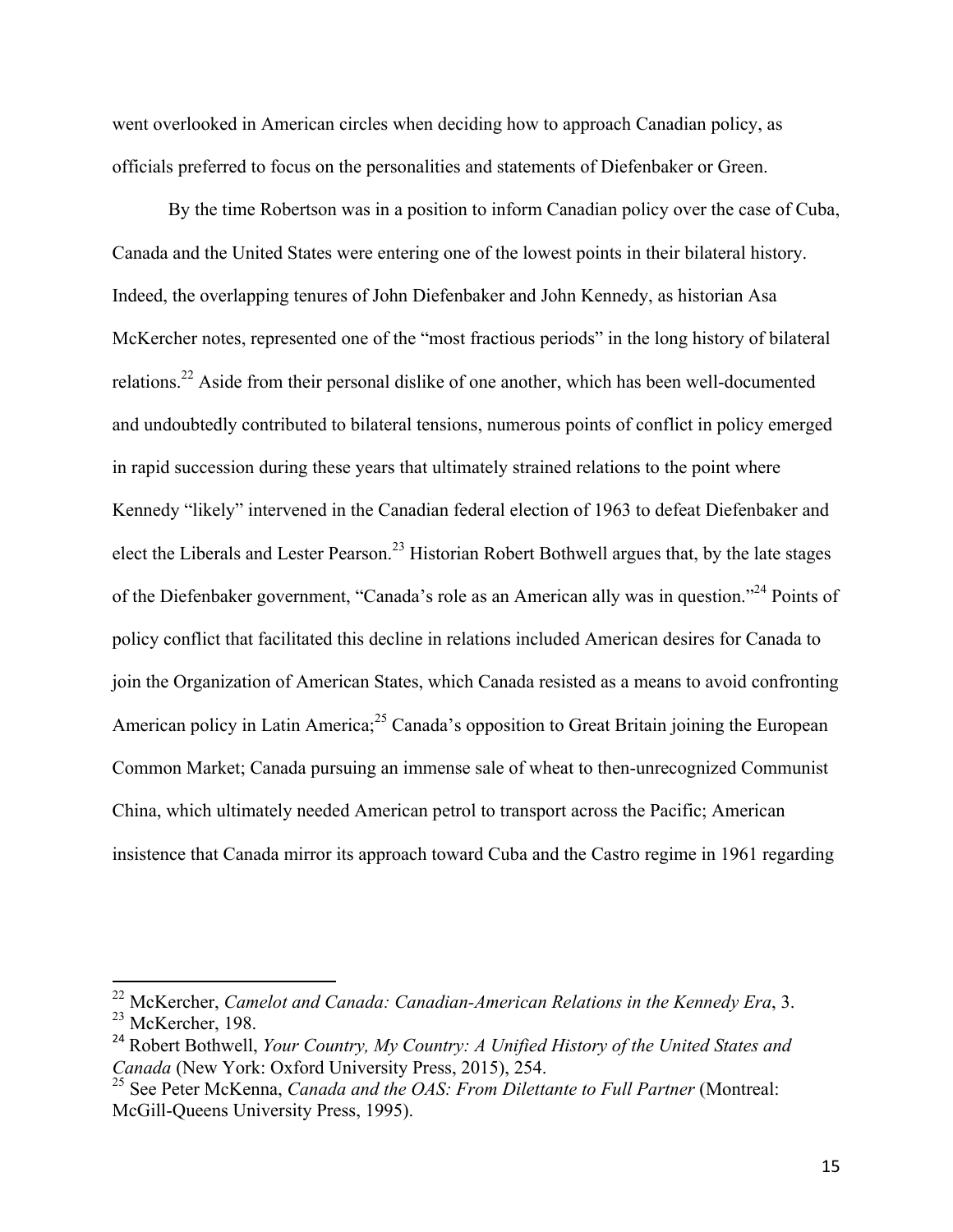economic sanctions, and Diefenbaker's hesitance to initially respond to the Cuban Missile Crisis in 1962.

Underlying these policy differences was the critical issue surrounding nuclear weapons that caused relations to break down and ultimately led to the downfall of the Diefenbaker government in 1963. The Canadian Department of National Defense (DND) had been working with its American counterparts at the Pentagon throughout the late 1950s on a strategy for Canada to acquire American nuclear weapons as part of a mutually agreed upon policy of continental defense, with the nodding approval of Diefenbaker. However, the DEA, under the leadership of Howard Green and Norman Robertson, developed a Canadian nuclear strategy that called for the banning of atmospheric testing and pursuing initiatives of nuclear disarmament at the United Nations. As this policy evolved and established itself as being in the interest of Canada's foreign policy regarding nuclear weapons, it began to generate favourable views within the Diefenbaker cabinet, the DND notwithstanding. This is significant because adopting such a strategy ultimately made it increasingly difficult for Canada to accept American nuclear weapons as it would undermine their stance on disarmament. Mindful of both the disarmament strategy and his own fears of being seen domestically as cowing to American policy, Diefenbaker delayed his final decision on acquiring nuclear weapons, much to the consternation of the Pentagon, State Department, and White House, before ultimately rejecting it in late 1962. This apparent indecisiveness came to symbolize the Diefenbaker government's foreign policy more generally and became a source of attacks from Pearson's Liberals in the 1963 election—likely the most American-focused Canadian election in modern history.<sup>26</sup> Pearson promised to accept

 <sup>26</sup> John Hilliker and Donald Barry, *Canada's Department of External Affairs, Volume 2: Coming of Age, 1946-1968* (Montreal: McGill-Queens University Press, 2014), 245.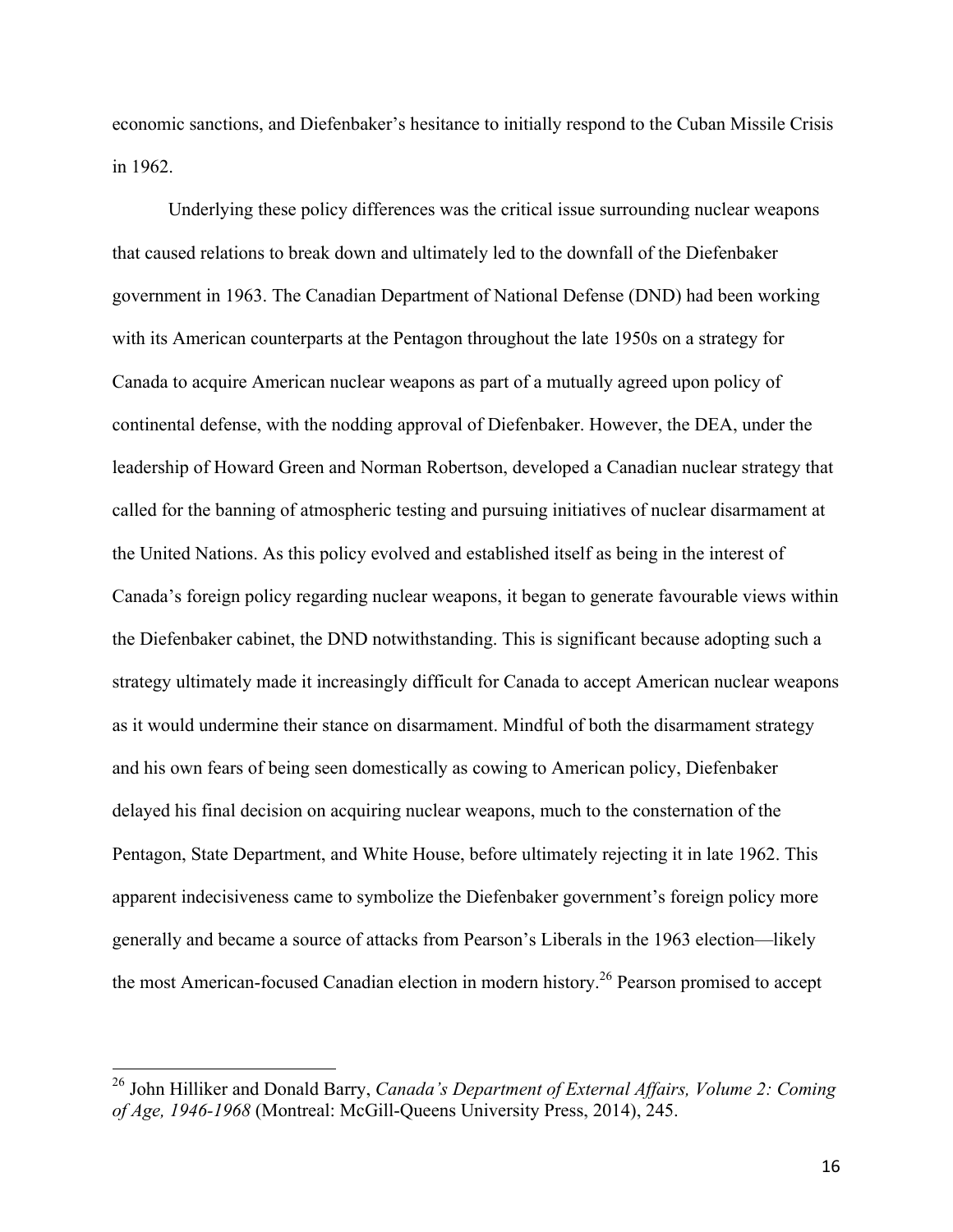nuclear weapons and restore positive relations with the United States, and the Diefenbaker government collapsed.

The context in Canada in the years preceding the bilateral conflict over Cuba were marked by considerable socio-political change. John Diefenbaker's Progressive Conservative Party came to power in 1957 after more than two decades of consecutive Liberal rule under Mackenzie King and Louis St. Laurent. Elected to a slim minority government, Diefenbaker subsequently called another election in 1959 and won the largest majority government in Canadian history. Underlying Diefenbaker's rapid ascension was a growing ethos of Canadian nationalism spurred by a perceived encroachment of the United States—both economically and culturally—onto Canada throughout the 1950s. Despite his "almost religious devotion" to the British Crown and his commitment to Canada's role in international institutions, such as NATO and the United Nations, Diefenbaker nevertheless was a populist Canadian political figure.<sup>27</sup>

By the early 1960s, the growing sentiments of nationalism within Canada had been formally acknowledged within government circles on both sides of the border. In a conversation with the Canadian Ambassador to the United States Arnold Heeney in the Summer of 1960, Diefenbaker expressed himself in the "most serious terms" on growing anti-American sentiment.<sup>28</sup> Diefenbaker warned the ambassador that in his lifetime he had never witnessed such "widespread and deep resentment against the United States."<sup>29</sup> When pressed by Heeney on what he thought was causing so much angst toward the United States, Diefenbaker provided four

 <sup>27</sup> Basil H Robinson, *Diefenbaker's World: A Populist in Foreign Affairs* (Toronto: University of Toronto Press, 1989), 4.

<sup>&</sup>lt;sup>28</sup> United States Department of State Memorandum of conversation between ambassadors Arnold Heeney and Livingston Merchant, in National Archives and Records Administration in College Park, Maryland, USA (hereafter NARA), Box 1240, File 611.42/1-460, September 14, 1960, 1.  $29$  Ibid.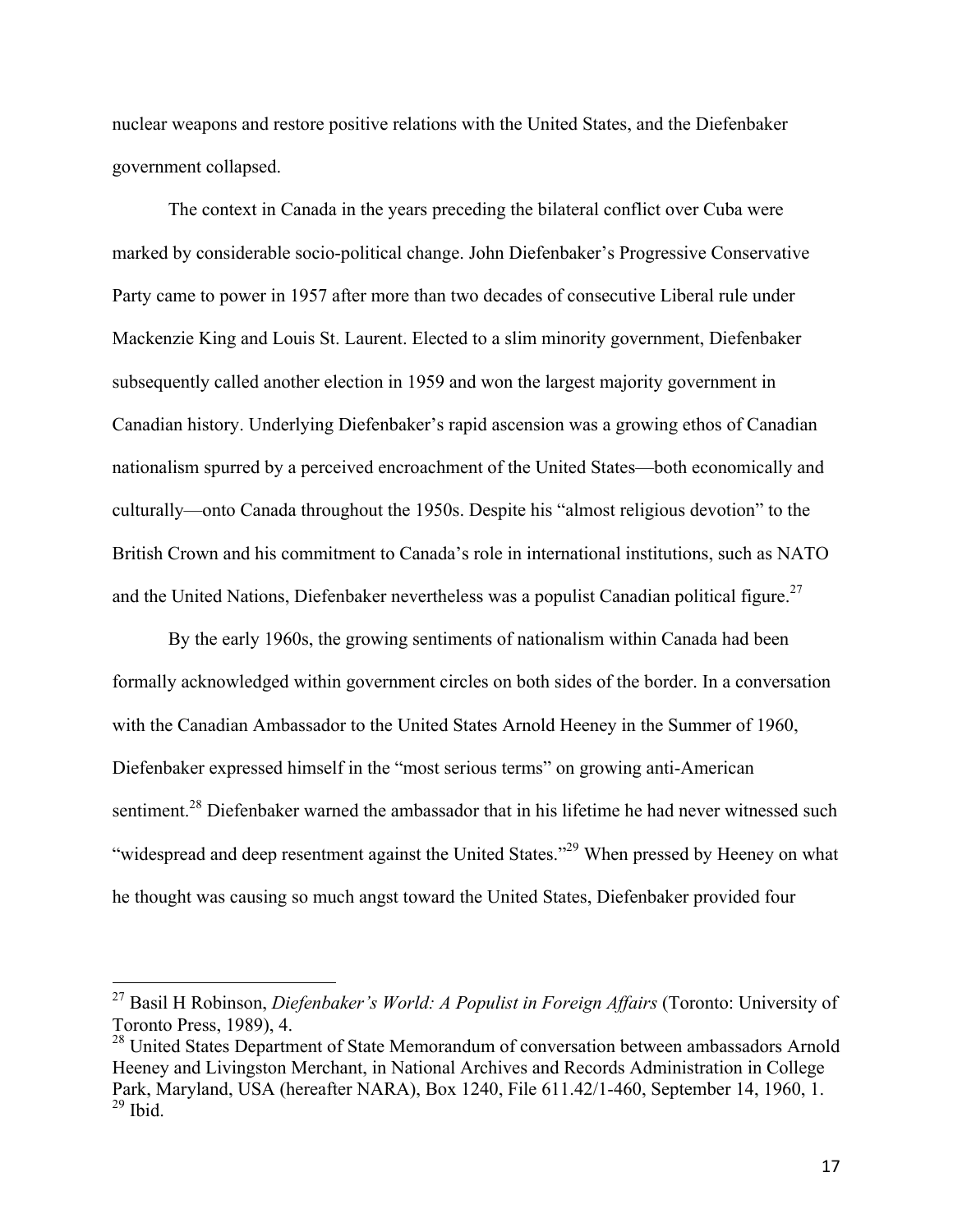contributing factors: a "widespread conviction" in Canada that the US was "pushing people around"; a popular belief that the American military was "belligerent" and moving away from civilian control; the "economic aggressiveness" of American capital pouring into the Canadian economy; and fears that have arose from the unfavourable balance of trade between the two countries.<sup>30</sup> Despite his populist campaign rhetoric in 1957 and 1959, and the fact that the adverse balance of trade between Canada and the US was one of his favourite talking points in the House of Commons during his days in opposition, Diefenbaker assured Ambassador Heeney that he himself did not hold the anti-American views that he generally attributed to most Canadians. $31$ 

The following year, the newly-minted Kennedy White House was keenly aware of potentially provocative sentiments in Canada, but they came to different conclusions on the causal factors of such feelings than Diefenbaker articulated the year before. In a brief for Kennedy prior to his visit to Ottawa in May of 1961, a White House advisor observed that the "primary problem" facing the United States with respects to Canada "lies in an evolving Canadian attitude of introspection and nationalism."32 The brief argued that the overwhelming influence of American wealth and power had engendered a "Canadian inferiority complex" that was "reflected in a sensitivity to any real or fancied slight to Canadian sovereignty" and therefore the "essential element" in dealing with problems involving Canada was "psychological."<sup>33</sup> The White House made an important distinction between the anti-

 <sup>30</sup> Ibid, 2.

<sup>31</sup> Robinson, *Diefenbaker's World: A Populist in Foreign Affairs*, 4; United States Department of State Memorandum of conversation between ambassadors Arnold Heeney and Livingston Merchant, NARA, Box 1240, File 611.42/1-460, September 14, 1960, 2.

 $32$  "Scope Paper" for President Kennedy's visit to Ottawa in May 1961, LAC, NAR Files, MG 31—E 83—Vol 5, File 8, May 2, 1961, 1. <sup>33</sup> Ibid.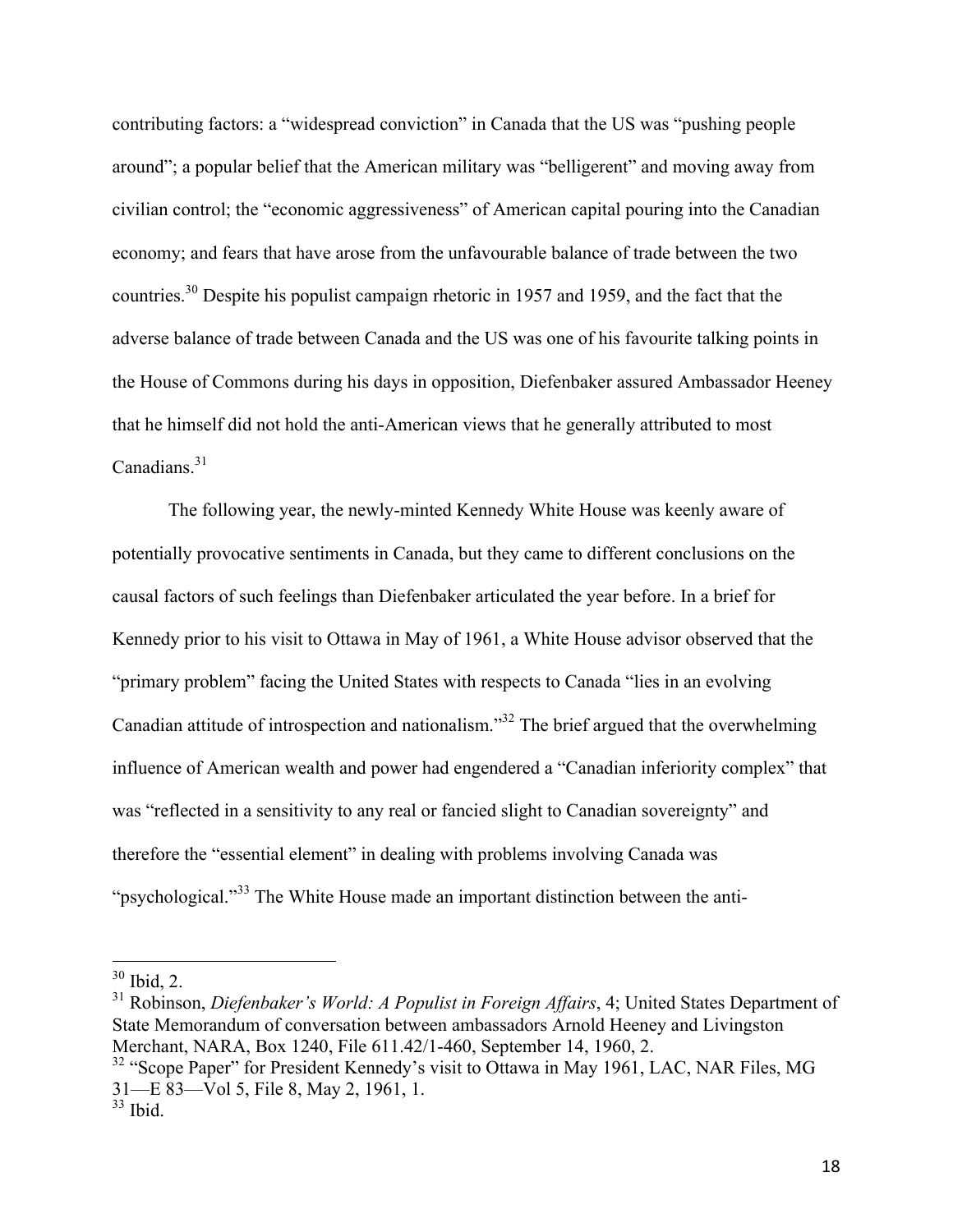Americanism being warned about by Diefenbaker and Canadian "introspection and nationalism" that was not necessarily anti-American by nature. The brief did note that there were pockets of resistance to American influence among "intellectuals" in Canada, whose goals were "fuzzily connected" with potential "neutralism, anti-nuclear sentiments, and quasi-pacifism," with their ultimate goal being Canada serving as an "independent leader" of middle power nations.<sup>34</sup> However, the brief correctly pointed out that these "negative strands of opinion" did not "predominate" Canadian society; rather, it argued that the Canadian public was "favorably disposed toward the United States" and that they were "highly susceptible to American influence in culture … and politics."<sup>35</sup> This assessment generally corresponds with public opinion polling conducted in Canada in 1961. In a CTV News poll from that year, Canadians overwhelming ranked Kennedy as the world figure they most admired (49%), far ahead of British Prime Minister Harold MacMillan (16%) and Charles de Gaulle (11%).<sup>36</sup>

Keeping in mind the perspectives of both governments over the issue of Canadian nationalism or anti-Americanism is an important tool for examining the various foreign policy spats that emerged in bilateral relations during the Diefenbaker and Kennedy years. On the one hand, the Kennedy Administration saw this as their "primary problem" in dealing with Canada. Furthermore, as Asa McKercher observes, despite the Kennedy Administration's emphasis on nationalism in Canada, US officials ultimately felt these sentiments were "irrational" in nature.<sup>37</sup> Conversely, Diefenbaker seemed more convinced that these sentiments were marked by feelings

 <sup>34</sup> Ibid.

<sup>35</sup> Ibid, 1-2.

<sup>&</sup>lt;sup>36</sup> CTV Television Network Bulletin "Canadians Select J.F.K. Top World Leader," UASC, PCP Views on US/Polls?, MG 01/XII/B/350 Telepol Survey—CTV Television Network 1961-1962, December 24, 1961, 2.<br><sup>37</sup> McKercher, *Camelot and Canada: Canadian-American Relations in the Kennedy Era*, 14.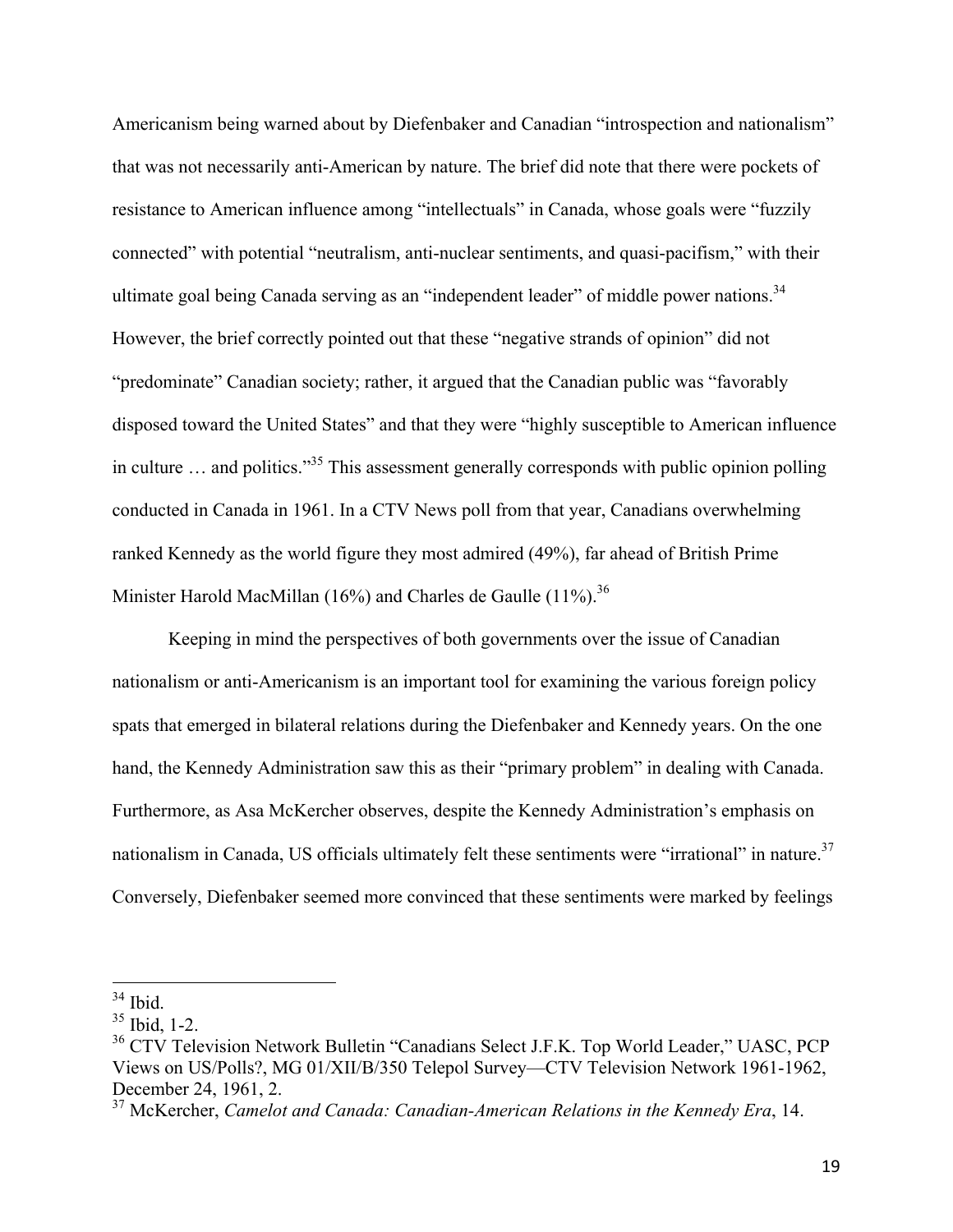of anti-Americanism. Consider that Diefenbaker's obsession with maintaining power over the Liberals after more than two decades in opposition contributed to a distinct set of "survival instincts" that ultimately caused him to view foreign policy through a domestic lens.<sup>38</sup> In short, the American view that Canadian nationalism was irrational ultimately left the White House and State Department susceptible to being internally dismissive, if outwardly polite, towards Canadian foreign policy when it conflicted with their own. Whereas Diefenbaker's hypersensitivity to domestic opinion when he believed anti-American sentiments to be at a fever pitch ultimately led to a fear of being perceived as too cozy with American policy or, worse, having Canada's foreign policy dictated to them by the White House. This contributed to the indecisiveness that has come to symbolize his tenure as prime minister, and is often a key explanation for his government's collapse in 1963.<sup>39</sup>

The years preceding the Cuba case coincided with the rapid expansion of the Department of External Affairs. Initially operating without its own minister in the federal cabinet, the DEA found its legs on the world stage in the 1950s. Between 1948 and 1968, staffing levels at the department nearly tripled, as did the number of foreign posts abroad. In Africa alone, the number of foreign posts running out of the DEA increased by a factor of  $six<sup>40</sup>$  The department had its coming of age moment during the Suez Crisis in 1956, which led to Canada's first ever recipient of the Nobel Peace Prize: Secretary of State for External Affairs Lester Pearson. Most importantly, by the time Diefenbaker came to power in 1957, the bureaucracy of the department had been staffed by successive Liberal governments that worked directly under the leadership of

<sup>&</sup>lt;sup>38</sup> McKercher, 6.

<sup>39</sup> See Patricia McMahon's *Essence of Indecision: Diefenbaker's Nuclear Policy, 1957-1963*  (Montreal: McGill-Queens University Press, 2009).

<sup>&</sup>lt;sup>40</sup> Hilliker and Barry, *Canada's Department of External Affairs, Volume 2: Coming of Age, 1946-1968*, xxxi–xxxii.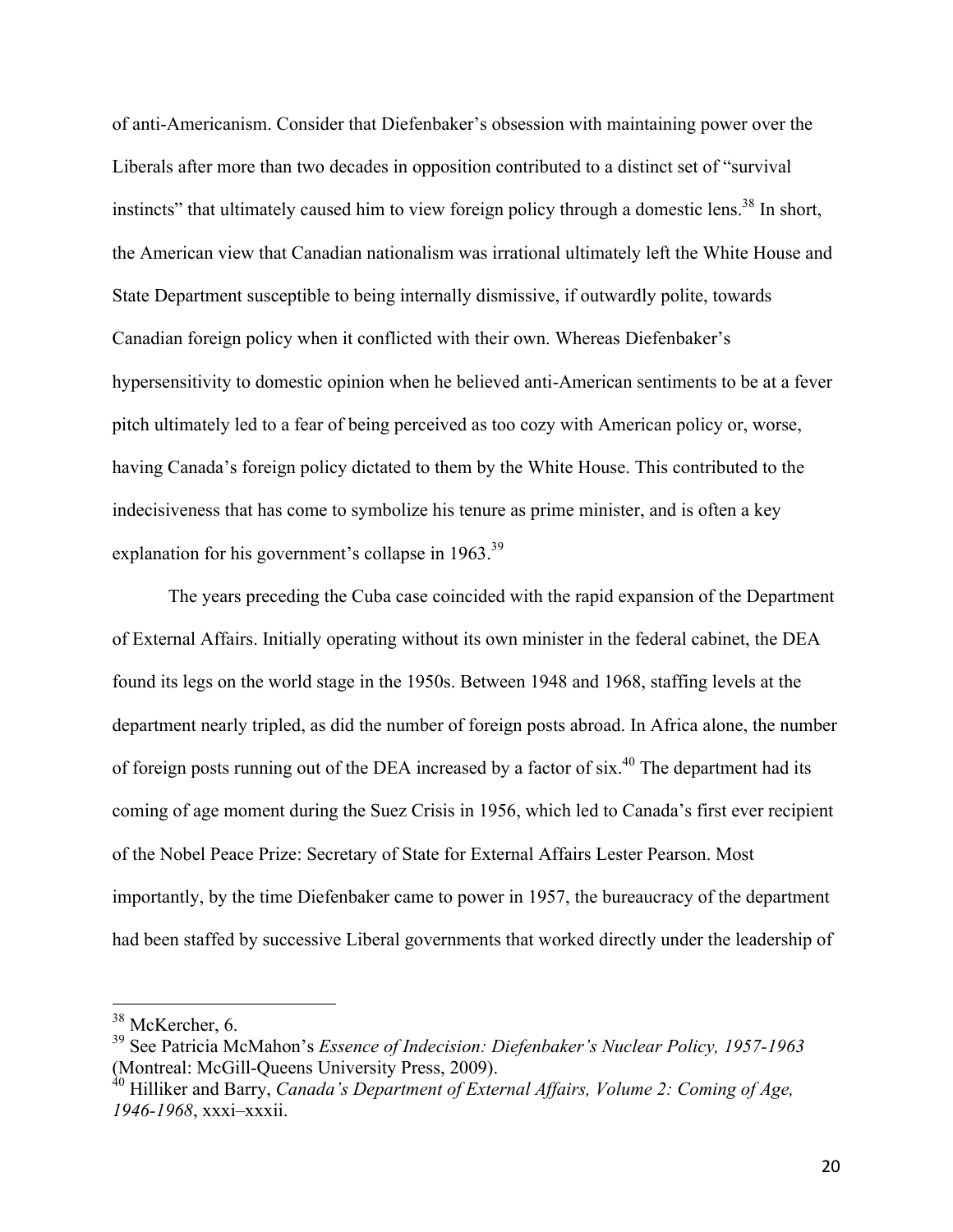Pearson—the newly appointed leader of the Liberal Party and thus Diefenbaker's chief rival. Consequently, Diefenbaker came to power with a deep suspicion of the DEA and its staff as being potentially loyal to their previous larger-than-life minister.<sup>41</sup> Diefenbaker's suspicions of the DEA staff naturally led to expectations that there would be significant turnover within the department as the government changed hands, but Diefenbaker "resisted the temptation," likely a result of the acute lack of experienced diplomats in the Progressive Conservative Party with which he could fill the department. $42$ 

After great deliberation, Diefenbaker appointed the president of the University of Toronto, Sydney Smith, to head the department. Despite being met with "highly favourable" press, and the Progressive Conservative caucus being "ecstatic" over his appointment, Smith's lack of a personal relationship with Diefenbaker and lack of parliamentary experience led to Diefenbaker frequently intervening in departmental affairs, undermining the extent of Smith's authority.43 In 1959 Smith died suddenly from a heart attack and Diefenbaker retained the role of external affairs minister for himself until a replacement could be found. Howard Green was appointed as minister in June 1959 as a permanent replacement for Smith. A long-serving Member of Parliament from Vancouver, Green briefly served as the Minister of Public Works in the first Diefenbaker government before being posted to foreign affairs. Green's position represented a key ally for Diefenbaker in the department: they had a close personal relationship, for years they had adjoining desks in the House of Commons, and, as Green himself would argue years later, both men represented the "left-wing" of the Progressive Conservatives and were "the

 $41$  Ibid.

<sup>42</sup> Robinson, *Diefenbaker's World: A Populist in Foreign Affairs*, ix.

<sup>43</sup> Hilliker and Barry, *Canada's Department of External Affairs, Volume 2: Coming of Age, 1946-1968*, 144–46.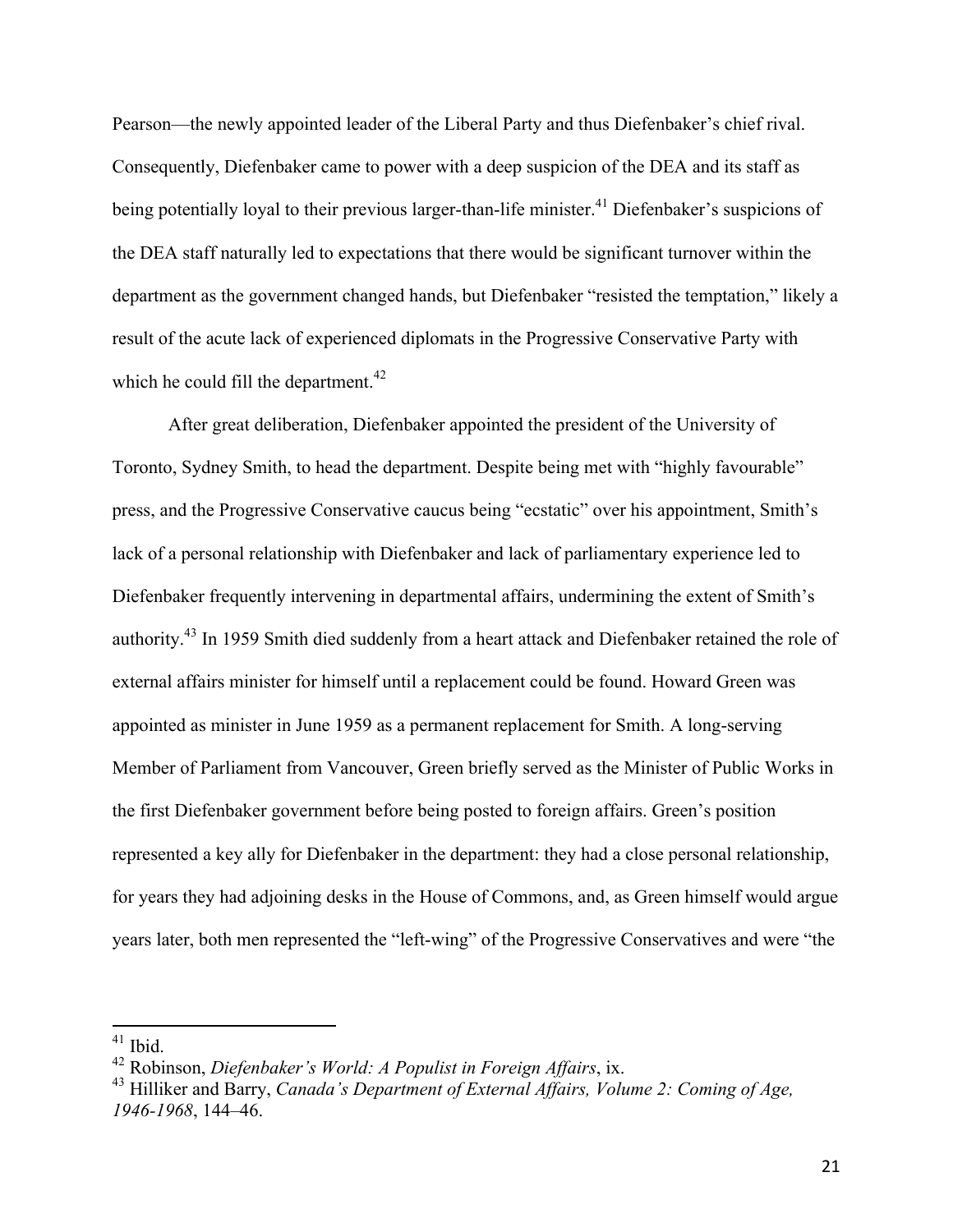two strongest pro-Commonwealth men in the party."<sup>44</sup> Green ultimately represented a reliable voice in a department that Diefenbaker still maintained deep suspicions over. While Diefenbaker would retain important foreign portfolios for himself, such as East-West relations and the Commonwealth, Green was left with "plenty of room" to assert "his own interests and priorities."45 As Green himself observed, "Mr. Diefenbaker was very much interested in foreign policy. But in effect he left me a free hand."<sup>46</sup>

While Green's interests and priorities included Latin America and the developing world, the defining issue of his career was the halting of nuclear atmospheric testing and general disarmament. As historian Daniel Heidt points out, Green's keen awareness of the growing scientific consensus over the implications of nuclear testing in the atmosphere emboldened his anti-nuclear position in the early years of his tenure in foreign affairs.<sup>47</sup> Concerns over atmospheric testing nicely segued into his primary concern of Canada pursuing disarmament in an "independent and leading capacity" at the UN General Assembly.<sup>48</sup>

In a communiqué overviewing Canadian officials that was sent to US Secretary of State Dean Rusk, the US embassy in Ottawa noted that the resumption of disarmament negotiations was Green's "major concern," along with being "rigidly opposed" to nuclear testing of any

<sup>&</sup>lt;sup>44</sup> Interview conducted by the Department of External Affairs between Howard Charles Green and Peter Stursberg, LAC, Howard Green Oral History, MG 31—E 83—Vol 27, File 8, October 26, 1971, 17. <sup>45</sup> Robinson, *Diefenbaker's World: A Populist in Foreign Affairs*, 97.

<sup>&</sup>lt;sup>46</sup> Interview conducted by the Department of External Affairs between Howard Charles Green and Peter Stursberg, LAC, Howard Green Oral History, MG 31—E 83—Vol 27, File 8, October

<sup>26, 1971, 17.&</sup>lt;br><sup>47</sup> D. Heidt, ""I Think That Would Be the End of Canada": Howard Green, the Nuclear Test Ban, and Interest-Based Foreign Policy, 1946–1963,'" *ARCS* 42, no. 3 (2012): 343–69.

<sup>48</sup> Hilliker and Barry, *Canada's Department of External Affairs, Volume 2: Coming of Age, 1946-1968*, 153.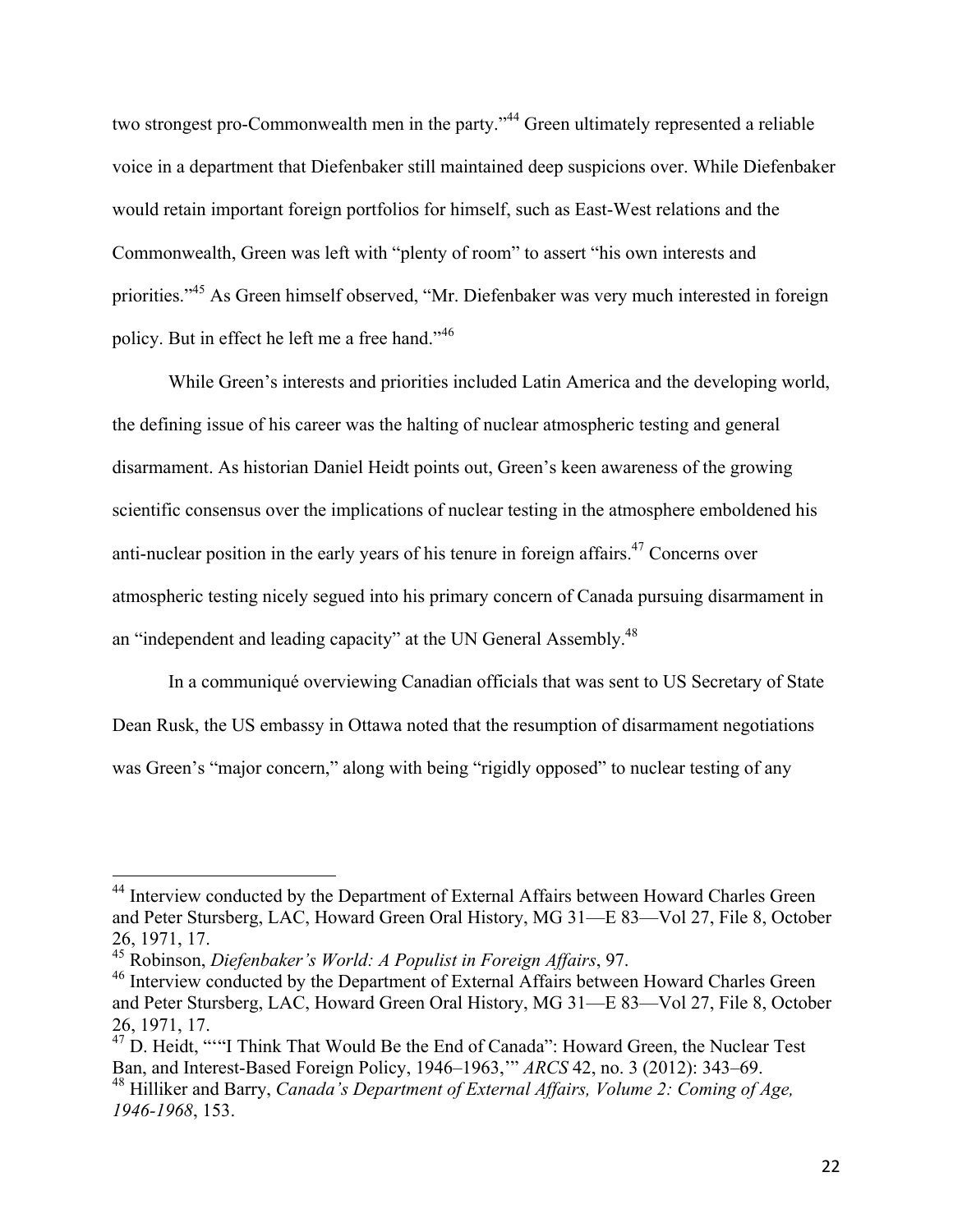kind.<sup>49</sup> The brief went on to evaluate Green and the implications for American relations with Canada, noting his "naïve and parochial approach" to international problems was an "integral part of his personality," and identifying him as the leader of the "more nationalistic element" in the Diefenbaker government.<sup>50</sup> Embassy officials advised that Green was "extremely sensitive to any implied interference with Canada's independence … by the United States" and his "selfrighteousness and stubbornness" made him a more difficult figure for the United States to deal with than Diefenbaker. $51$ 

By 1961 the DEA was a fully-functioning branch of the federal cabinet that would have been unrecognizable to its former self only ten years prior. While not as large as the foreign ministries of the United States or Britain, its reach had extended considerably into places that were likely never even an after-thought in Canadian foreign policy at the end of the Second World War. Fueled by the work of the DEA, Canada now had a vested interest in pursuing initiatives at the United Nations, and being perceived as independent of the United States in foreign affairs was often a prerequisite for these aims. Moreover, while headed by Diefenbaker's friend and ally Howard Green, the department was overwhelmingly staffed by holdovers from the previous Liberal governments, most notably Norman Robertson in his undersecretary position. This was likely a result of the scarcity of experienced people within the ranks of the Progressive Conservative Party and the fact that the DEA came of age during a Liberal dynasty in Ottawa. Robertson, as the highest ranking employee and his illustrious career in foreign affairs dating back to the 1930s under Mackenzie King, was ultimately the embodiment of this reality

<sup>&</sup>lt;sup>49</sup> Telegram sent from US Department of State in Ottawa, Ontario, Canada to Secretary of State Dean Rusk on Howard Charles Green, LAC, NAR Files, MG 31—E83—Vol 5, File 7, May 11, 1961, 2.

 $50$  Ibid.

 $51$  Ibid.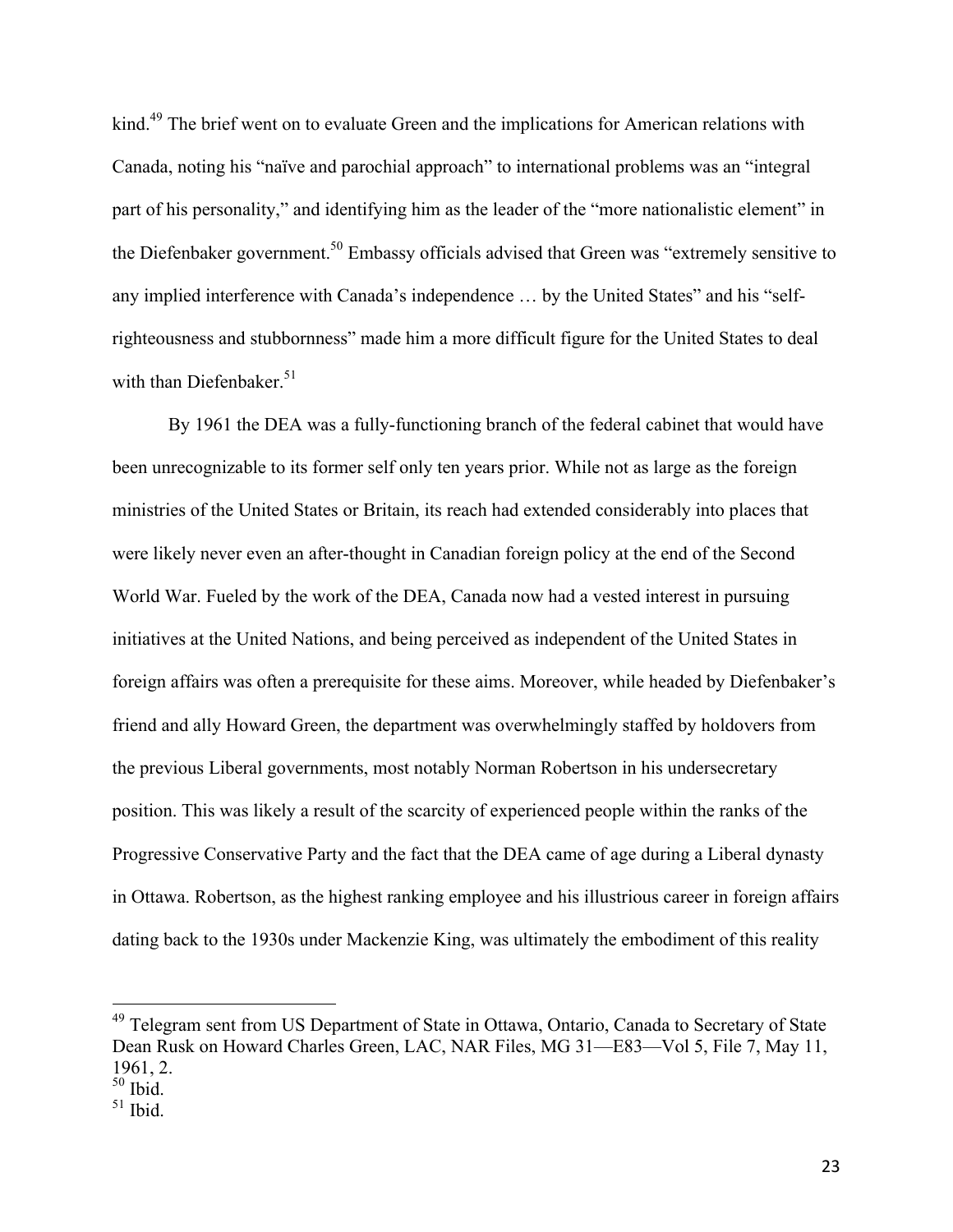and would represent a key figure in the deterioration of Canada-US relations over the issue of Cuba by 1961.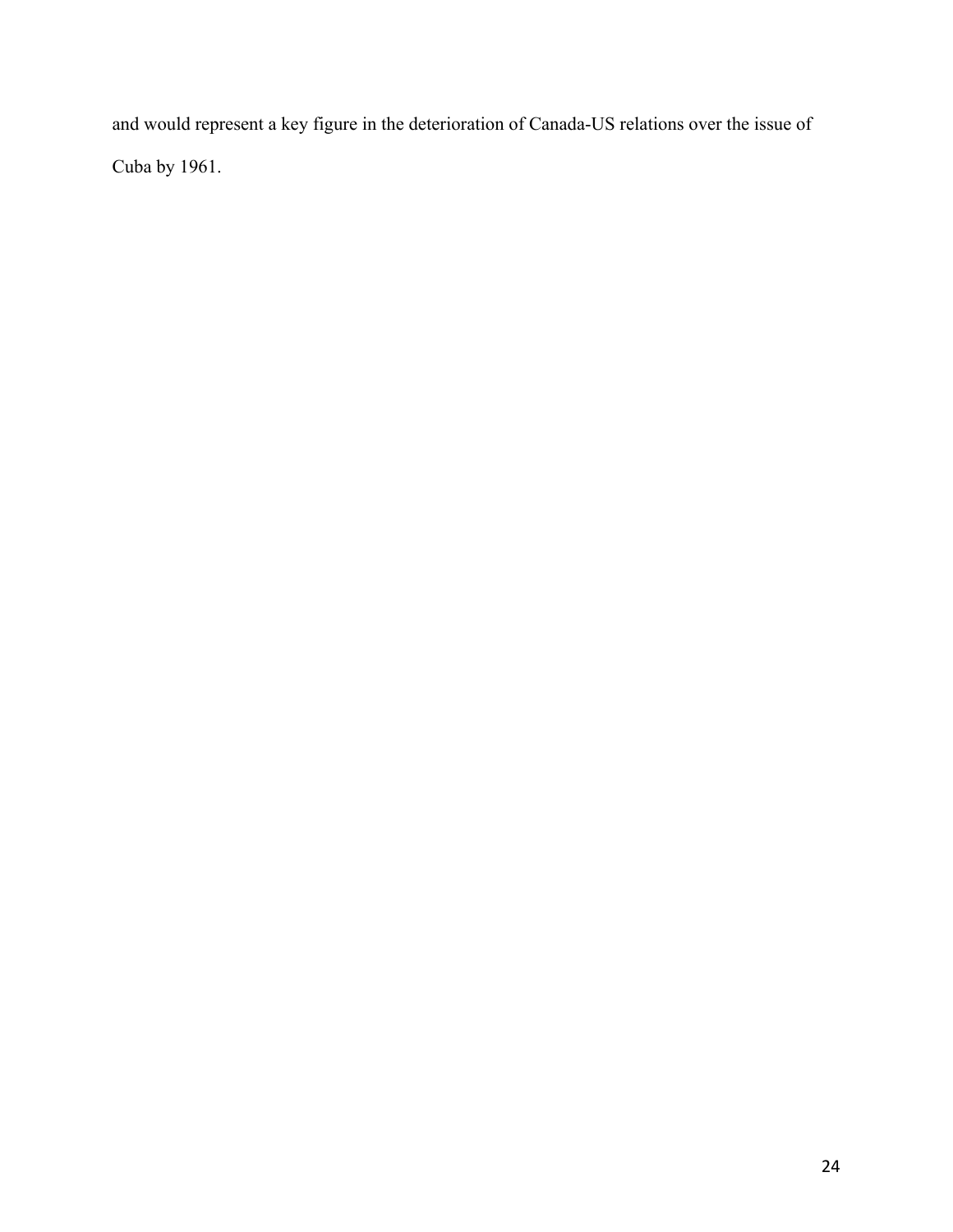## **The Cuban Crisis**

In 1957, the Diefenbaker government ushered in a new era for Canadian foreign relations with Latin America. Generally associated as being more occupied with the North Atlantic world, the Canadian government and the DEA had relatively little diplomatic interest south of the Rio Grande prior to 1957. Canada had yet to join the Organization of American States (OAS) and the DEA only had *one* officer in charge of the entire region.<sup>52</sup> In 1958 the DEA began to show an interest in opening itself up to Latin America. Just after his appointment as head of the department, Sydney Smith expressed a personal interest in engaging with the region. Smith visited Mexico, Brazil, and Peru in 1958, where he "detected a great deal of eagerness" for Canada to join the OAS, and was reportedly willing to push for the idea of Canadian membership within the Diefenbaker cabinet.<sup>53</sup>

Following his appointment after Smith's death in 1959, Green had also included Latin America as one of his few keen interests in foreign affairs and soon pushed for diplomatic expansion in the region on the part of the DEA. Green's observations that Latin American countries tended to vote together at the UN, while often supporting Canadian initiatives in the General Assembly, convinced him of the benefits of expanding diplomatic ties. In April 1960, Diefenbaker became the first prime minister to visit Latin America when he travelled to Mexico City, while Green visited several countries in South America. Following the trip Green announced the creation of a new Latin American Division within the DEA to replace the lone officer in charge of the region. Throughout 1960, Diefenbaker and Green became more open to

 <sup>52</sup> McKenna, *Canada and the OAS: From Dilettante to Full Partner*, 78.

<sup>53</sup> McKenna, 77.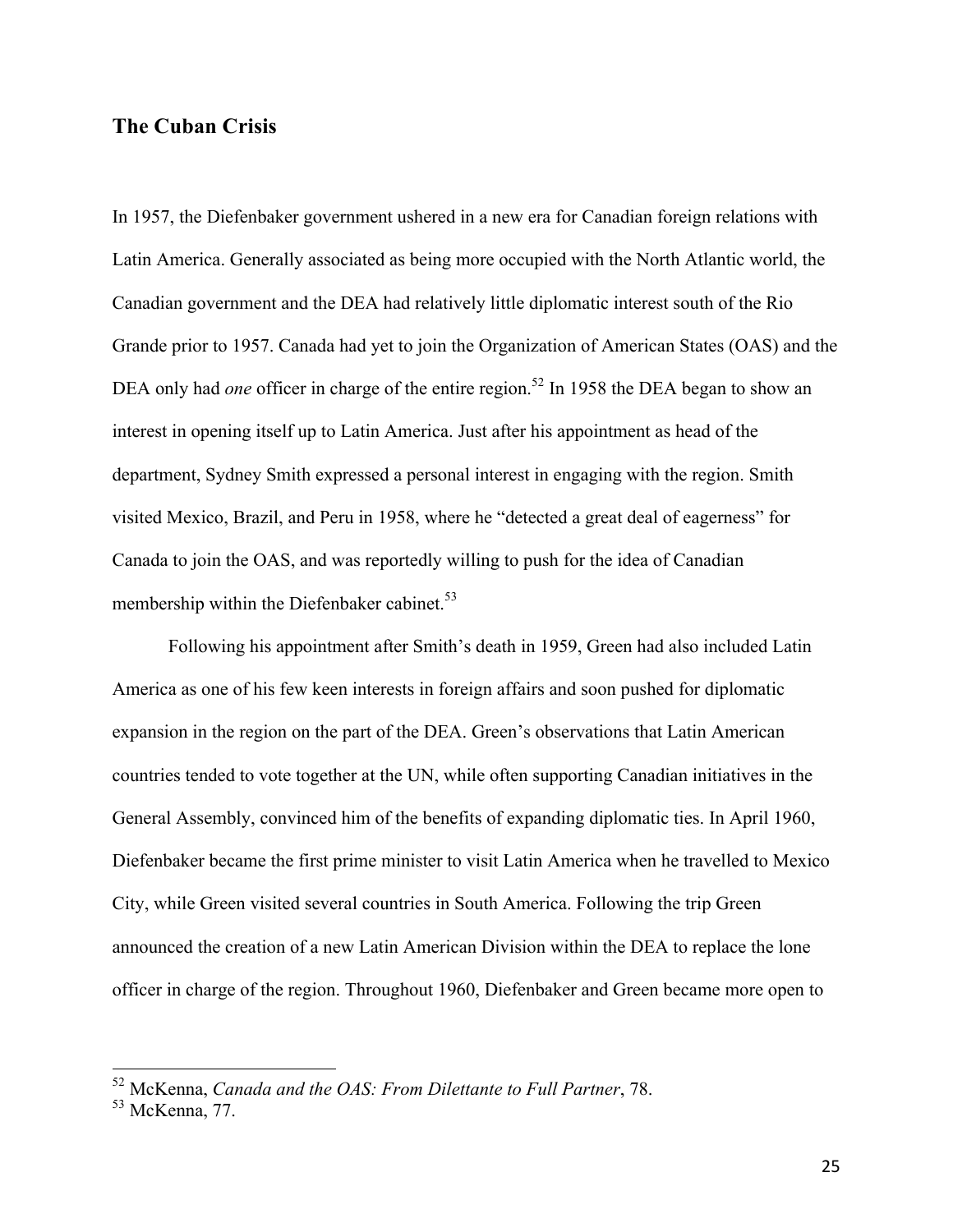the "growing consensus" in government circles for Canada to join the OAS.<sup>54</sup> However, by early 1961, due in large part to American policy towards Cuba, plans for OAS membership would be abandoned and Canada's approach to Latin America suddenly became a point of considerable tension in their bilateral relationship with the United States.

The brief period between the US-orchestrated invasion at the Bay of Pigs on April 17, 1961 and Kennedy's visit to Ottawa from May 16 to 18 the following month was a significant moment for the development of Canada's Latin America policy with respect to its decline in bilateral relations with the United States. This month simultaneously saw rapid policy formation on the part of the DEA in relation to Cuba and the United States, and a flurry of preparation on both sides of the border for Kennedy's inaugural visit to Ottawa that would address a series of bilateral issues that were turning into points of tension between both governments.

Two days after the invasion at the Bay of Pigs, memoranda were exchanged amongst the upper echelons of the DEA and between the department and Diefenbaker's DEA liaison Basil Robinson. The DEA carefully examined what the state of Cuban affairs and Soviet involvement in the hemisphere meant for both East-West tensions and Canada's foreign interests. Department officials began to formally separate the Castro regime and the Cuban revolution from its place in the middle of an "ideological contest" between the Soviet Union and the United States. In a memorandum written on April 19, a DEA official lamented that the situation in Cuba is "much more than a continuation of the original internal revolution" which was "an expression of the legitimate social and economic aspirations of the Cuban people."<sup>55</sup> Rather, Robinson suggested, in overtly sympathetic terms, that Cuba was in fact a "casualty of the internationalization of its

 <sup>54</sup> McKenna, 77.

 $55$  Ibid.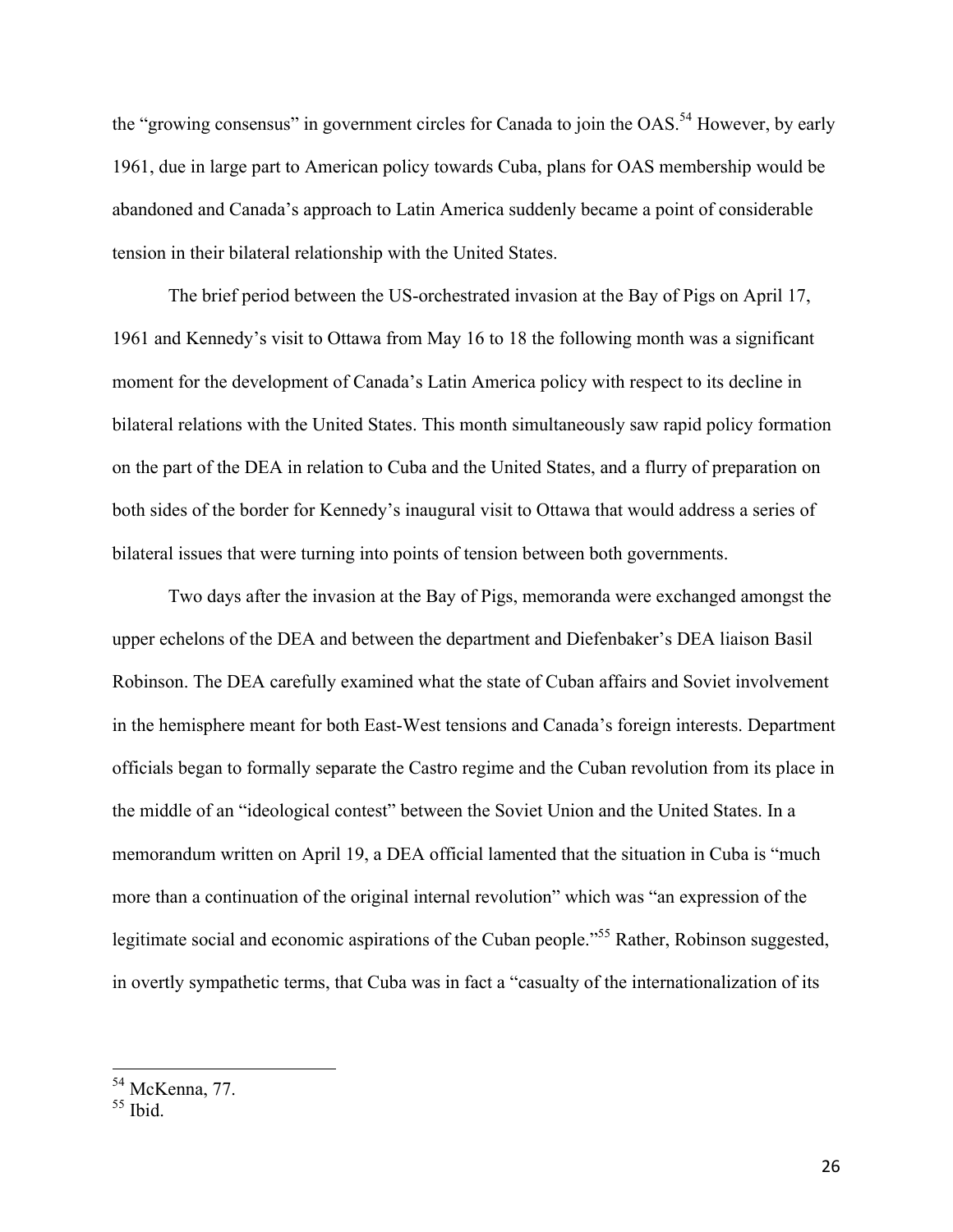original revolution." Robinson continued, "In this tragic process, the true interests of the Cuban people have become subordinated to the inter-play of outside forces beyond their control." As the DEA clearly saw Cuba as a victim of external forces, they were highly concerned with the role of the Soviet Union and its intention to spread "international communism" in Cuba that could be used as a "bridgehead" to further penetrate into the whole of Latin America.<sup>56</sup> In short, the early days in Canada's policy formation with respect to Cuba and the United States during the Diefenbaker years saw a tendency to sympathize with Cuba and to sound the alarm with respect to Soviet desires to expand their influence in the Western Hemisphere. Robinson's memorandum concluded that "any threat to the peace" of the hemisphere "affects us" and the Canadian government ought to seek conditions that would allow Cuba to develop as a "constructive partner of the nations of the Western Hemisphere."57

On April 26, Diefenbaker himself coordinated with the DEA to hone Canada's position with Cuba and how it pertained to American policy. Diefenbaker informed Robertson that he did not want the Kennedy Administration to have the impression that Canada's Cuba policy meant that they could "count on Canadian support for anything foolish they might do," which was generally in-step with DEA thinking. More specifically, Diefenbaker demanded a prepared statement to make it clear that Canadian concerns over Cuba were about "the threat of subversion in other parts of Latin America" and that they "should not be constructed as meaning that the Canadian Government would automatically follow the United States in whatever it chose to do on policy towards Cuba." Diefenbaker concluded by arguing that Canada was not going to

 <sup>56</sup> Department of External Affairs memorandum to Henry Basil Robinson titled "CUBA," LAC, NAR Files, MG 31—E 44—Vol 5, File 4 (April 1961), April 19, 1961, 2. <sup>57</sup> Ibid, 3.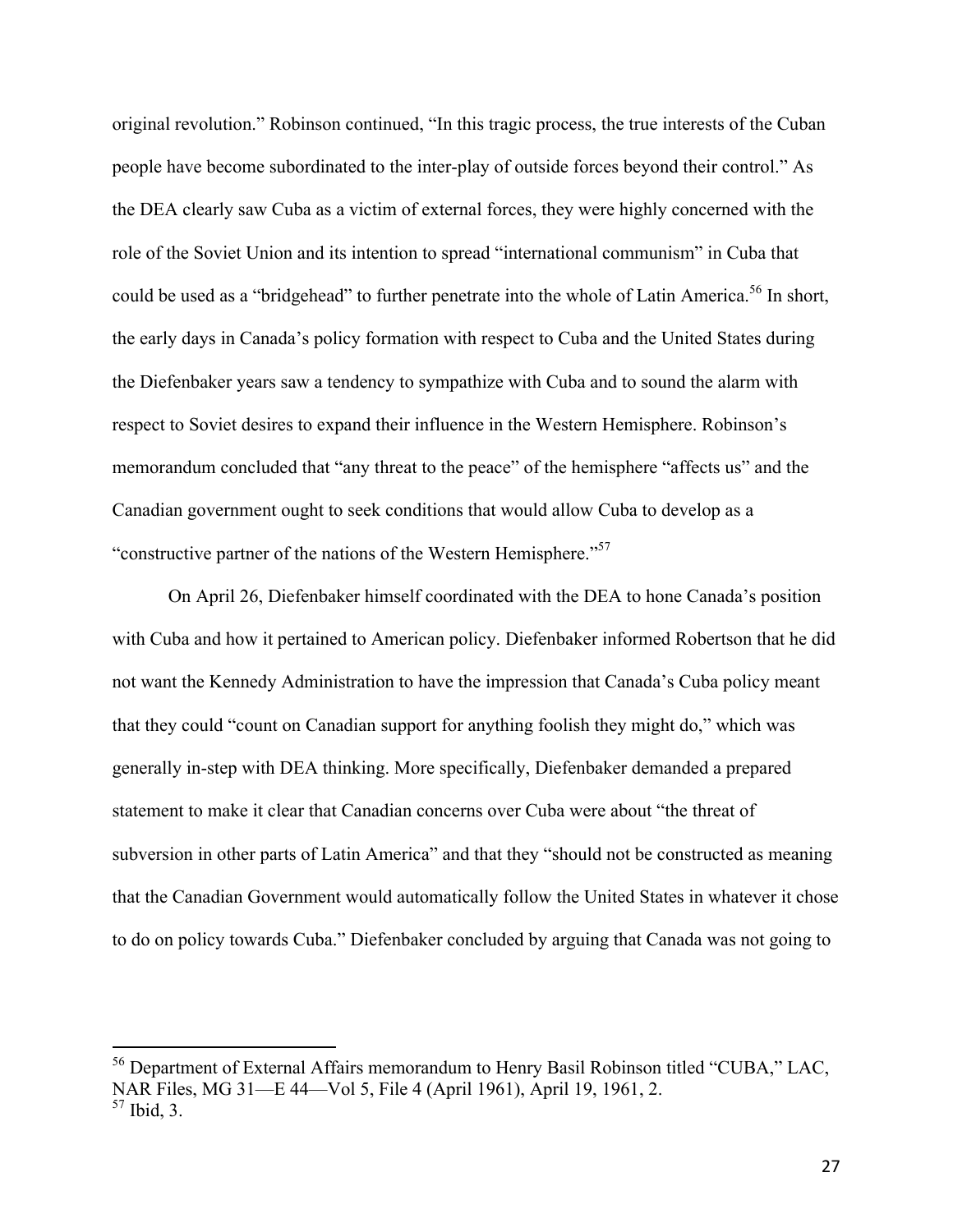become "tied up" in any moves at the OAS over Cuba.<sup>58</sup> In fact, the Cuban scenario was used by Canadian diplomats who steadfastly opposed Canadian membership in the OAS as a case study for the perils of joining the international body.<sup>59</sup>

In a chain of events that sent shockwaves through State Department circles and formally tipped off the Kennedy Administration about evolving Canadian policy towards Latin America, Green approached Secretary Rusk at a NATO summit in Oslo on May 9. According to the State Department, Green cautioned Rusk "against U.S. intervention in Cuba" on the grounds that it would "stir up a hornet's nest" in Latin America and cripple the ability of the UN in settling the problem. Three days later, in a media interview given in Geneva while travelling back to Canada from Norway, Green reportedly offered to "mediate" the situation between the United States and Cuba. Both instances became major talking points in the State Department's preparation for Kennedy's visit to Ottawa. In a brief for Kennedy's visit, the State Department commented that such offers of mediation were "not helpful since in the public mind it tends to divert attention from the Communist threat and give credence to Cuban claims that only bilateral issues are really in question."<sup>60</sup>

Heading into Kennedy's formal visit to Ottawa there were two significant forces at play on both sides of the border over Cuba. On the Canadian side, early reactions within the DEA to the Bay of Pigs led to rapid policy formation that articulated both a sympathetic disposition

 <sup>58</sup> Secret memorandum from Henry Basil Robinson on behalf of John Diefenbaker to Norman Alexander Robertson titled "CUBA," LAC, NAR Files, MG 31—E 83—Vol 5, File 4 (April 1961), April 27, 1961, 1.

<sup>59</sup> James Rochlin, *Discovering the Americas: The Evolution of Canadian Foreign Policy towards Latin America* (Vancouver: University of British Columbia Press, 1994), 58.<br><sup>60</sup> Secret memorandum from US Department of State regarding President John Kennedy's visit

to Ottawa, Canada from May 16-18, 1961, titled "The Cuban Situation," LAC, NAR Files, MG 31—E 83—Vol 5, File 8 (May 1961), May 11, 1961, 2.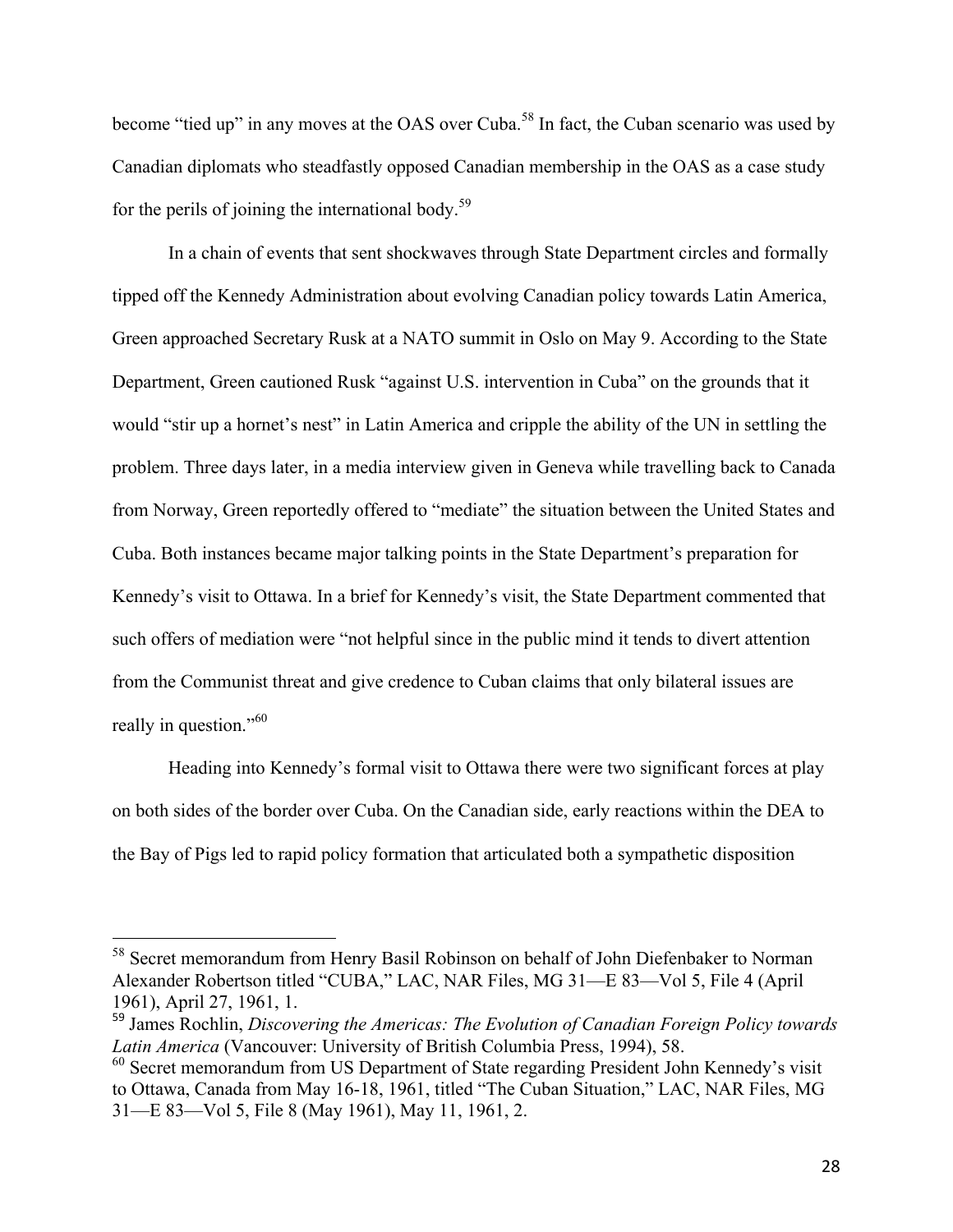towards Cuba's revolution becoming internationalized by the Soviets, and a desire to clarify that this perspective did not mean Canada would blindly adopt any future American policy in the region. Perhaps more importantly, the immediate aftermath of the Bay of Pigs seemed to present a lesson to the DEA that joining the OAS may present more problems than had originally been anticipated. Joining the OAS would ultimately force Canada to face American policy head-on with actual votes, in an assembly—and cause Canada to be "tied up," as Diefenbaker had suggested.<sup>61</sup> Indeed, the fear of losing an independent foreign policy towards Latin America, and therefore undermining its credibility as a middle power in global affairs, would ultimately keep Canada from entering the OAS for decades.

From the American perspective, the visit to Ottawa came at a time when concerns were rising in American government circles about Canada's Cuba policy. Green approaching Rusk in Oslo and his offers to mediate conflict between the United States and Cuba flew in the face of the rigidity that was the Kennedy world view when it came to Cold War politics. There was also a growing desire in Washington to have Canada join the OAS. In fact, the US had been keen supporters of Canadian membership following the Second World War,<sup>62</sup> primarily because it would offer them a strategic ally in the organization and another developed country to relieve some of the financial burden in funding the hemispheric body. This dynamic was still in place when Kennedy took office, but the growing concern over Cuba amplified the American

<sup>&</sup>lt;sup>61</sup> Secret memorandum from Henry Basil Robinson on behalf of John Diefenbaker to Norman Alexander Robertson titled "CUBA," LAC, NAR Files, MG 31—E 83—Vol 5, File 4 (April 1961), April 27, 1961, 1.<br><sup>62</sup> Ironically, the US was steadfastly opposed to Canada joining the OAS' predecessor, the Pan-

American Union, prior to the end of WWII. Peter McKenna argues that the US saw Canada as an off-shoot of Great Britain that did not have an independent foreign policy of its own. Therefore, by keeping Canada out of the PAU, the US was keeping a European power outside of hemispheric institutions.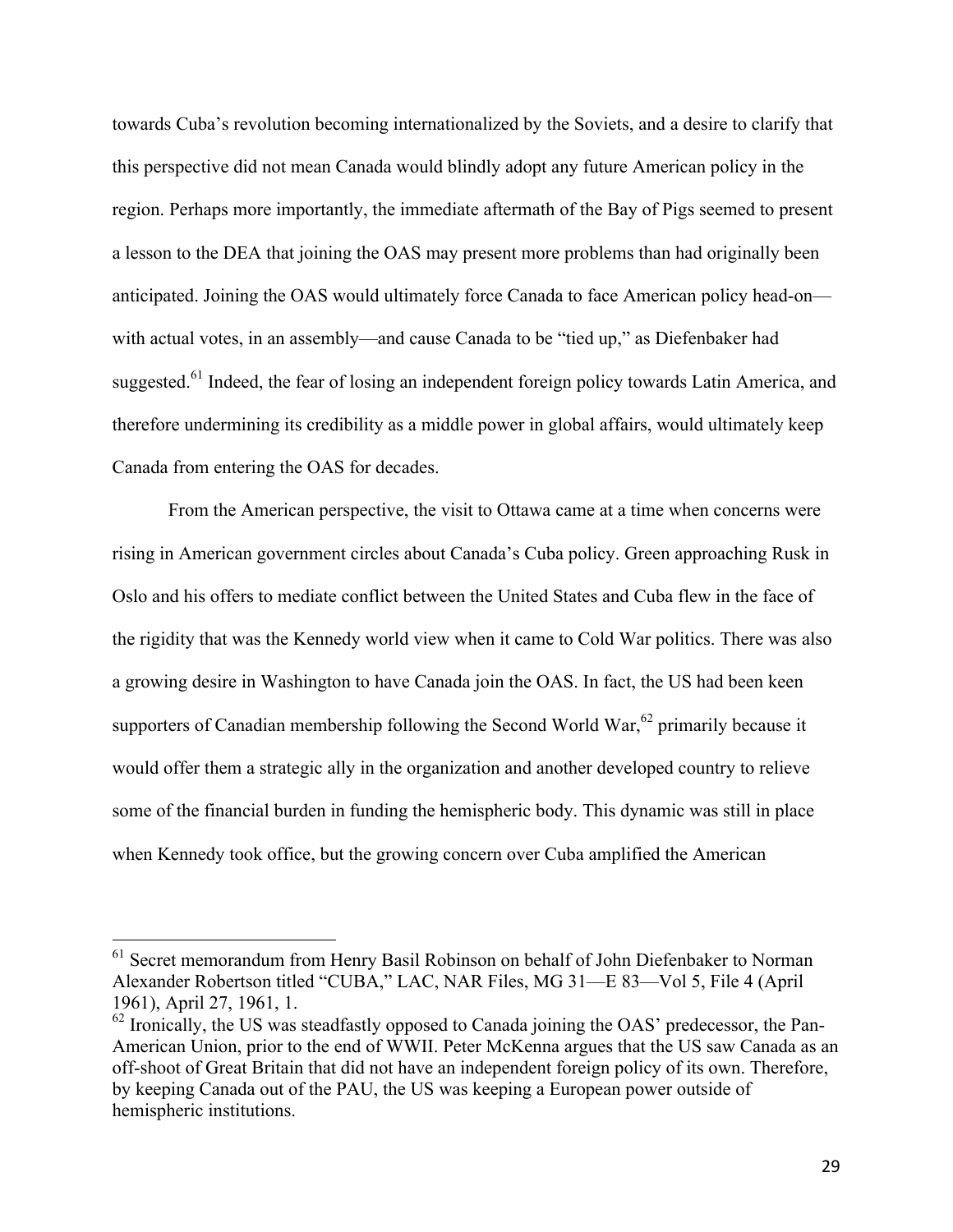perspective over OAS membership. In theory, Canadian membership would provide a strategic Cold War ally for the United States in dealing with Soviet influence in the hemisphere. However, the growing desire of the White House to have Canada join the OAS in the weeks leading up to their Ottawa visit led to an ill-conceived strategy that would only further entrench the position held by Diefenbaker and the DEA, setting the stage for an epic unravelling of bilateral relations over the course of the Diefenbaker and Kennedy years.

Kennedy single-handedly killed the prospect of Canada joining the OAS in his joint address to the Canadian Parliament on May 17. In his generally well-received speech, Kennedy stated to Canadian dignitaries that the Western Hemisphere is "a family into which we born" and "we cannot turn our back" on its problems. "I believe that all of the free members of the Organization of American States," Kennedy continued, "would be both heartened and strengthened by any increase in your hemispheric role. Your skills, your resources, your judicious perception at the council table—even when it differs from our own view—are all needed throughout the inter-American Community." Kennedy concluded his OAS plea with a simple question: "Your country and mine are partners in North American affairs—can we not now become partners in inter-American affairs?"<sup>63</sup> This part of the speech had been a miscalculation by the White House. Aside from the fact that the appeal of joining the OAS had been rapidly declining within Canadian government circles following the failed invasion at the Bay of Pigs, the speech also overlooked Diefenbaker's own domestic fears over the perception of him being dictated to by an American president. As Howard Green observed in the House of

 $63$  Press release, "Address of the Honourable John F. Kennedy,  $35<sup>th</sup>$  President of the United States of America, to Members of the Senate and of the House of Commons in the House of Commons Chamber, May 17, State Visit to Canada, May 16-18, 1961," LAC, NAR Files, MG 31—E 83—Vol 5, File 7 (May 1961), May 17, 1961, 4.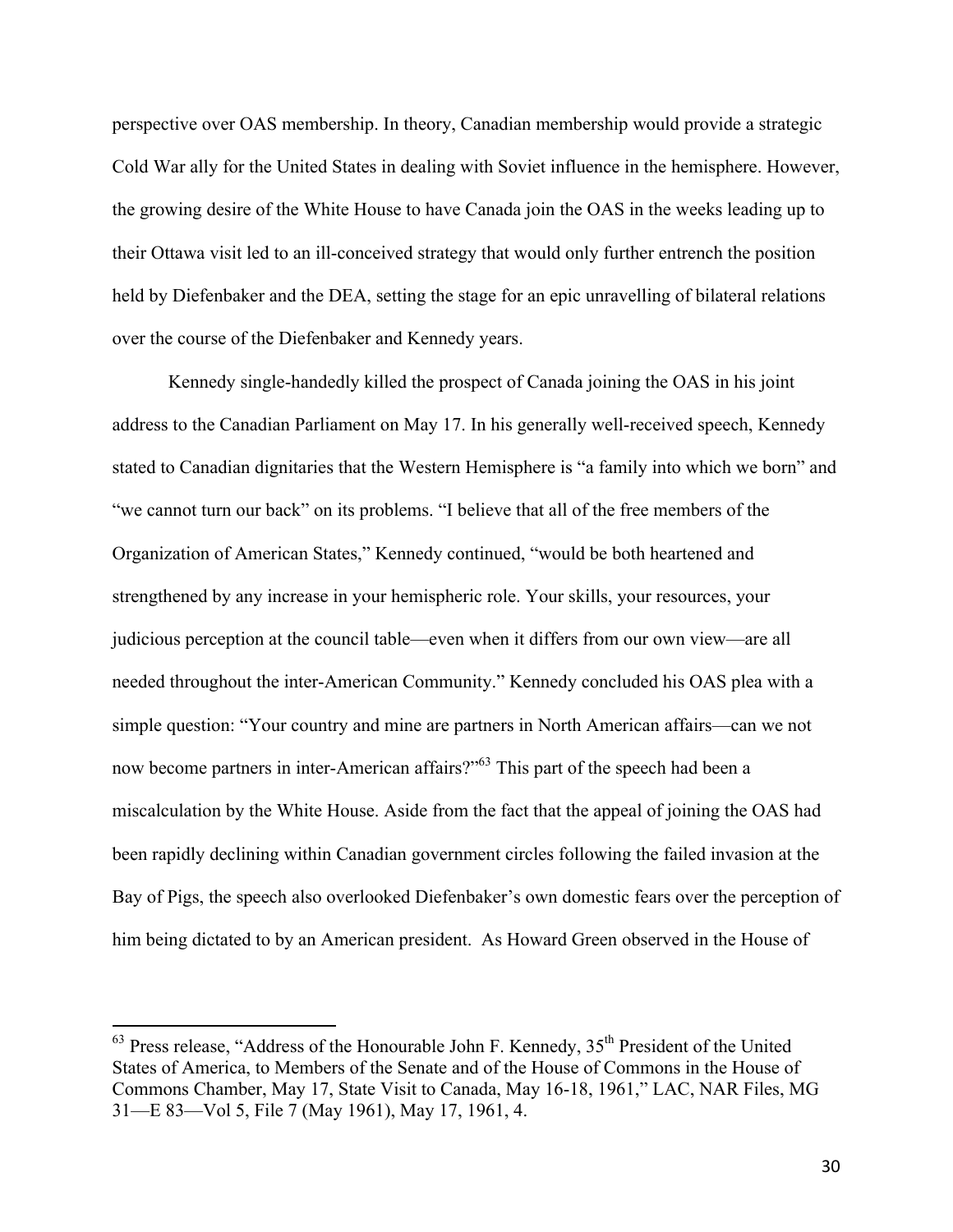Commons later that year about Kennedy and the OAS question, "One of the least effective ways of persuading Canada to adopt a policy is for the president or the head of state of another country to come here and tell us what we should do, no matter if it is done with the best intentions."<sup>64</sup>

In the months following Kennedy's visit to Ottawa and failed attempt at convincing parliament to join the OAS, Canada-US relations began to strain over a series of contentious issues. Although the Berlin Crisis in the Summer and Autumn of 1961 exhibited a "surprising symmetry" between the United States and Canada, particularly in public view, American resumption of nuclear testing following the crisis left the DEA perplexed. Canada felt that this ultimately undermined its efforts at the UN on nuclear disarmament, and Diefenbaker complained that the Kennedy administration was throwing away its "advantage in world opinion" by resuming such tests.<sup>65</sup> Furthermore, Canadian officials "felt considerable frustration" that they were being "kept in the dark" in the deliberations between the four primary Western powers, despite its place within NATO.<sup>66</sup> During the same timeframe, as the finishing touches on an agreement that would see American nuclear warheads delivered to missile sites in Canada seemed imminent, an unidentified leak to the press confirming such progress sent bilateral relations into a tailspin.<sup>67</sup> Diefenbaker, incensed at the optics of the story and reverting to his survival instincts to avoid the perception that he was cowering to American pressure, retreated from the agreement and would ultimately reverse the plan later in his tenure. Kennedy was "baffled" and "unable to understand" Diefenbaker's about face on the nuclear issue, accelerating considerable angst on the American side of the border.<sup>68</sup> Asa McKercher notes that "early"

 <sup>64</sup> House of Commons, *Debates*, September 1961, 8203.

<sup>&</sup>lt;sup>65</sup> McKercher, *Camelot and Canada: Canadian-American Relations in the Kennedy Era, 98.* <sup>66</sup> Ibid. 99.

<sup>67</sup> Ibid, 103.

<sup>68</sup> Ibid, 104.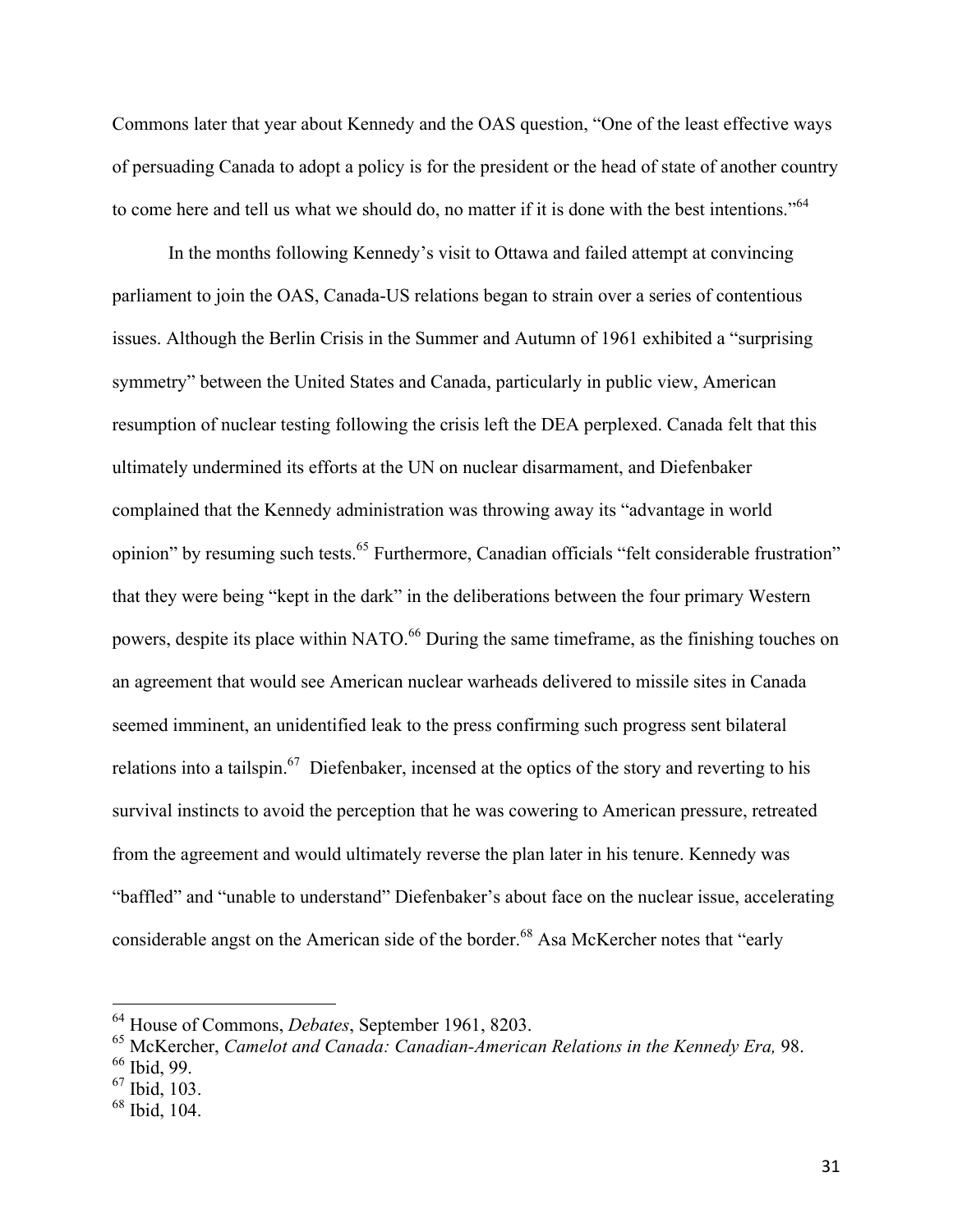September 1961 was the last time that the president and prime minister were on good terms."<sup>69</sup> This was largely the cumulative result of the fallout over the Berlin Crisis and the Canadian retreat on nuclear weapons that accelerated an already significant tailspin in bilateral relations, which ultimately created a more tense context when the issue of Cuba was raised the following February.

While Robertson and the DEA's initial policy formation over Cuba in the Kennedy-era was conducted in earnest following the Bay of Pigs, the general issue of Cuba vis-à-vis Canada-US relations resurfaced in DEA circles in early 1962. At this point the Kennedy administration was determined to tighten the economic noose around Cuba by expanding its embargo and severing the economic links between Cuba and other Western nations. In an address to the North Atlantic Council in February, State Department official Walt Rostow argued for NATO allies to include Cuba in their Coordinating Committee for Multilateral Export Controls (COCOM) restrictions—a Cold War initiative requiring NATO allies to place an arms embargo on countries of the Eastern Bloc.70 Interestingly, Canada had, in effect, already extended COCOM restrictions to Cuba, as it had banned exports of strategic goods to Cuba as well as the trans-shipment of goods to Cuba that had originated in the United States, which was more than any NATO or Latin American country had done to accommodate American policy. Nevertheless, the Kennedy Administration wanted Ottawa to rethink its approach towards Cuba to something more hostile and indistinguishable from American policy. That same month Dean Rusk met with Canadian Ambassador to the United States Arnold Heeney to emphasize the need for a shift in Canadian policy. Rusk argued that Cuba represented a threat to Latin American and Western interests, and,

 <sup>69</sup> Ibid, 101.

 $70$  Ibid. 153.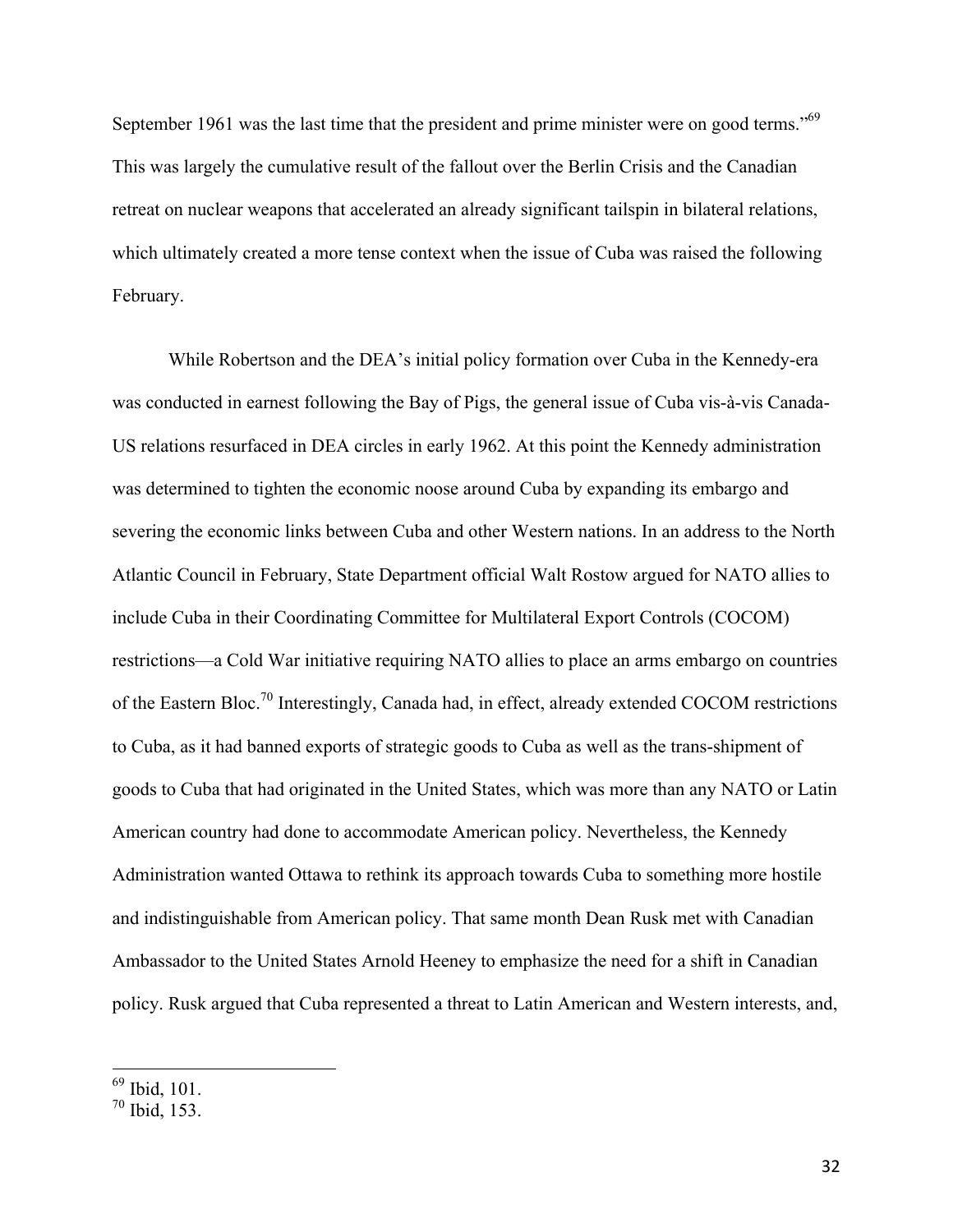given Canada's place within the Western Hemisphere, Canada's responsibility in cutting off political and economic links with Cuba was greater than its NATO allies.<sup>71</sup>

The posturing by Rostow at NATO and the conversation between Heeney and Rusk dubbed "the Rusk-Heeney talks" by Norman Robertson—prompted the DEA to prepare a thorough analysis of Canada's Cuba policy for Howard Green that he could present to his fellow cabinet ministers given that they would likely want to re-examine Canada's approach to the Cuban issue. Drafted by Robertson on March 8, the policy brief laid out four essential questions for the cabinet to re-assess its Cuba policy:

- 1) Has the government been able to implement effectively its announced policy?
- 2) What response should we make to the US approach in NATO?
- 3) Since the US clearly has in mind that Canada should go farther than what has to date been proposed in NATO, what, if any, additional measures should Canada agree to undertake in co-operation with the United States?
- 4) How can we explain and present our policy more effectively both to the public in Canada and abroad and to the United States administration $2^{72}$

The most noteworthy assessments made by Robertson were in response to the second, third, and fourth questions. In response to the question of what Canada's response should be to the American approach to NATO, Robertson laid out the general demands made by Rostow to the North Atlantic Council, including denying arms to Cuba and forbidding the trans-shipment of US items; formally applying COCOM regulations to Cuba; and reporting to NATO all credit extended to Cuba.<sup>73</sup> While Robertson stated the DEA had already prepared a memorandum for

 $71$  Ibid.

 $72$  Secret Memorandum from Norman Robertson to Secretary of State for External Affairs Howard Green, "Relations with Cuba," LAC, NAR Files, MG 31—E 83—Vol 5, File 18 (February 1962), March 8, 1962, 1.

 $73$  Ibid, 3.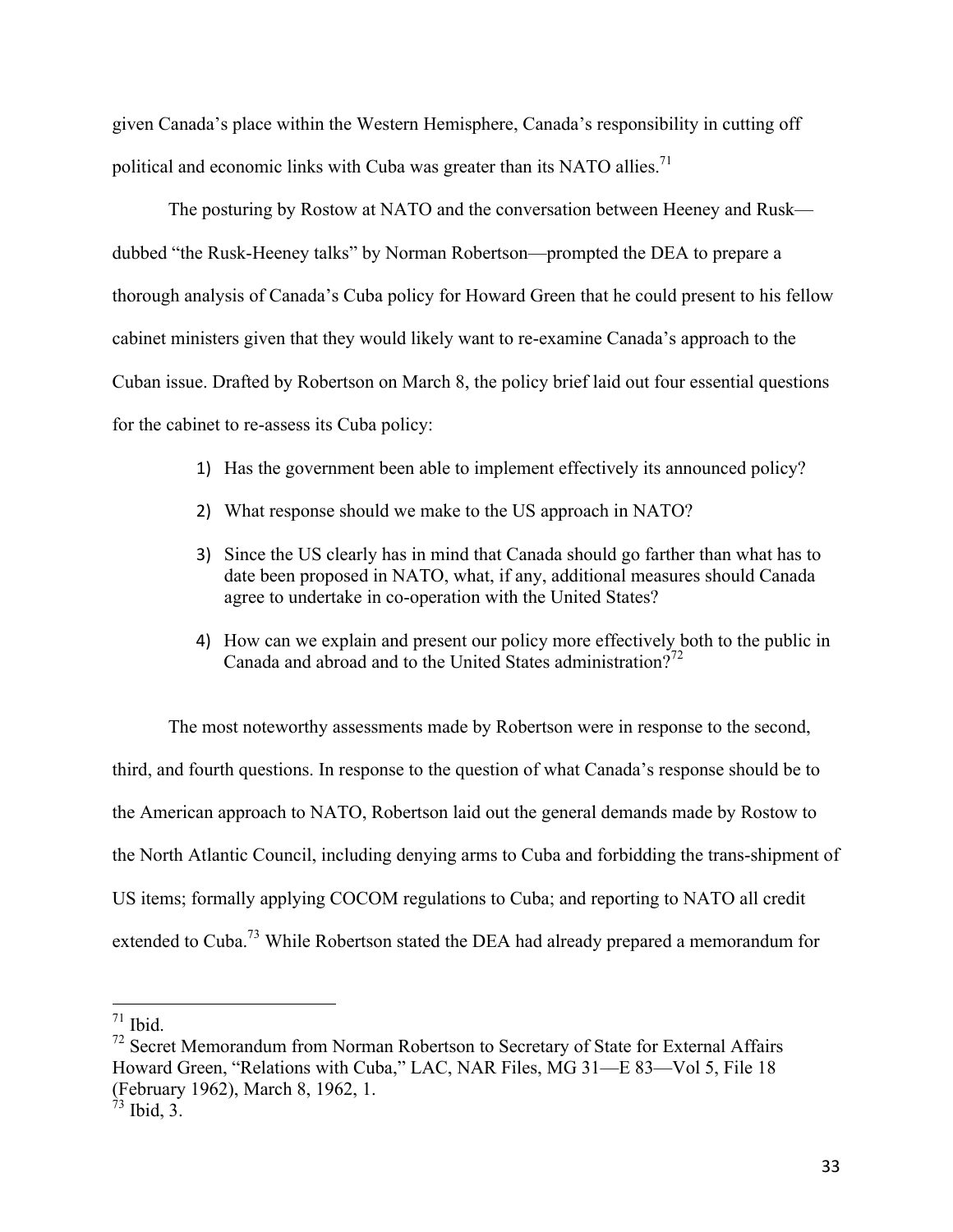initiating the process of applying COCOM controls to Cuba if the scenario came to fruition, he also advised Green that the American stance towards NATO on the issue of Cuba would not go far. Robertson argued that the United States was likely going to concentrate its efforts on acquiring a NATO resolution that would require all members to apply COCOM regulations to Cuba and deny the country any strategic goods or arms. Observing the mood of other NATO members, Robertson argued that other governments had shown "little enthusiasm for such a decision which the United States would probably wish to make public."<sup>74</sup> "The wisdom of NATO extending its operations to the Caribbean," Robertson continued, "has been questioned and it is difficult to assess how much support in the last analysis the U.S. will be able to muster within NATO."<sup>75</sup> Robertson's analysis was ultimately accurate, as NATO would not go on to adopt such restrictions against Cuba like the United States had hoped.

In response to the second question, Robertson put forth a series of measures that the United States had suggested would be appropriate for Canada to adopt with respect to their Cuba policy. First, Canada should deny items to Cuba that were not on the COCOM list but were nevertheless seen as significant to the Cuban economy. Second, Canada should make "stronger and more critical statements" about the Castro government in public.<sup>76</sup> Third, Canada should deny landing rights for "Cuban or Bloc aircraft" travelling through Canada to Cuba.<sup>77</sup> Fourth, Canada should join the United States in stopping the export of Cuban arms to Central America by "possibly" launching Canadian destroyers to the Caribbean.<sup>78</sup> And fifth, Robertson noted that there had been "indications" that the United States would like Canada to "break diplomatic

- 
- $77$  Ibid.
- $78$  Ibid.

 $^{74}$  Ibid, 3-4.<br> $^{75}$  Ibid.<br> $^{76}$  Ibid, 4.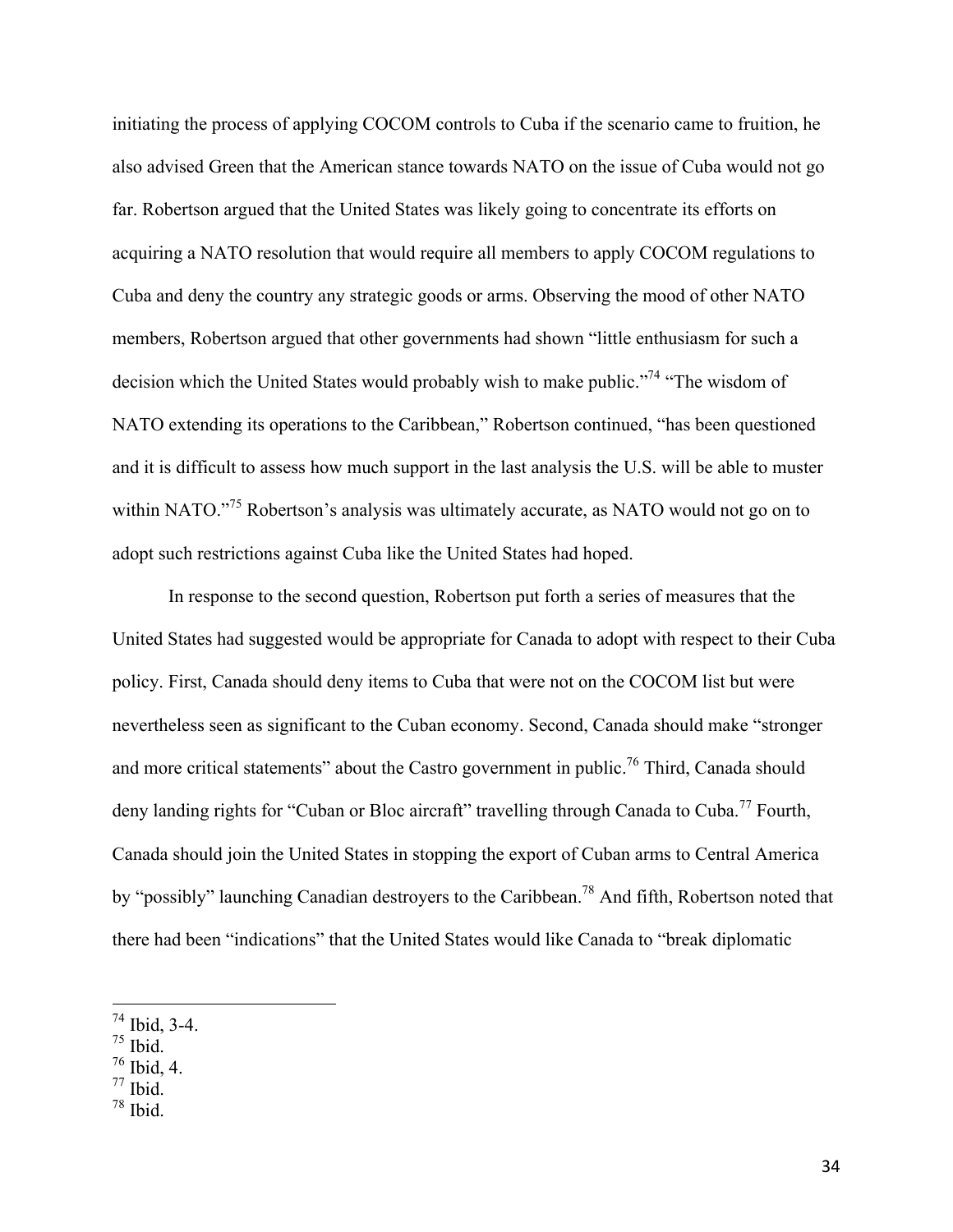relations with Cuba and thereby deprive Castro of any semblance of respectability which he might derive through his contacts with [Canada]."<sup>79</sup> Robertson noted that, with "perhaps" the exception of the first and second point, all of the American proposals were "very extreme."<sup>80</sup>

Of primary concern to Robertson was the optics of Canada adopting either some or even all of the US proposals. Robertson argued that, if Canada adopted some of the proposals but stopped short of enacting all of them, there "undoubtedly" would be "many critics in the United States and Latin America" who would give Canada "no credit for having moved at all."<sup>81</sup> While Robertson acknowledged that if Canada were to adopt most or all of the proposals it would have been credited with "belatedly" joining in, he nevertheless warned of the diplomatic repercussions of adopting such a policy.<sup>82</sup> "A complete disruption would," Robertson advised, "occur in our own relations with Cuba and probably the door would be closed for any effective contact in the future for as long as the Castro Government remains in power. Such a drastic change in position would probably be represented throughout Latin America as Canada 'knuckling under' to U.S. pressure."83 Robertson argued that such an impression throughout Latin America would "not be in our interest nor in the interest of the United States. Such a substantial shift in our policy could make the positions of such friendly governments as those in Argentina, Brazil, and Mexico much more exposed and difficult."<sup>84</sup>

Robertson concluded his analysis of this topic by questioning the fundamental assumptions in American policy toward Cuba and advising a foreign policy strategy that starkly

 $81$  Ibid.

 $^{79}$  Ibid, 4-5.<br> $^{80}$  Ibid, 5.

 $82$  Ibid.

<sup>83</sup> Ibid.

 $84$  Ibid.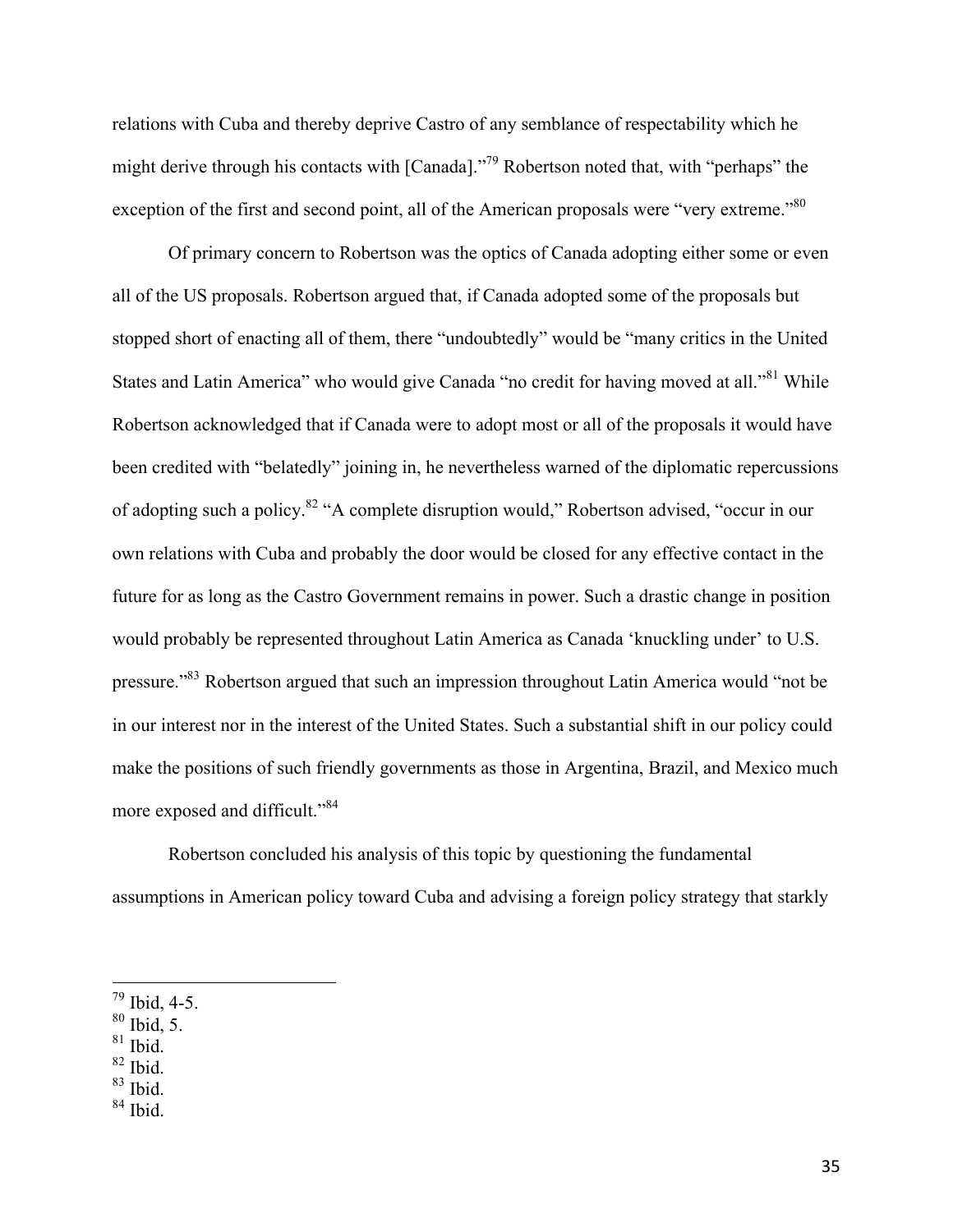contrasted with American aims in the region. In questioning American assumptions, Robertson noted that, in the event that economic pressure by the US was able to create chaos in Cuba and destroy Castro's position, there was "little assurance that … he would be replaced by a noncommunist regime or one better disposed towards the United States."<sup>85</sup> And, in the event the United States intervened in Cuba with force to overthrow Castro, Robertson argued that "[the US] would probably find themselves supporting, as they have in so many parts of the world, a puppet regime which would have little appeal throughout the rest of Latin America.<sup>86</sup>

To combat American policy, Robertson argued the need for Canada to maintain all diplomatic links as a means to prevent American intervention in Cuba, while treading lightly so as not to provoke significant criticism. "As long as Canada maintains the type of contacts we now have with Cuba," Robertson argued, "the existence of such links might conceivably lessen the possibility of … drastic action by the United States."87 Robertson cautioned that Canada's position needed to be effectively communicated on both sides of the border to keep "temperatures down" and to avoid the impression that Canada was being "insensitive to any real threat of Soviet-controlled communism" in the Western Hemisphere.<sup>88</sup> "At the same time," Robertson continued, "in view of our interest in the orderly progress of Latin America, we should presumably help to keep the way clear for [Latin American] nations to achieve changes in their own social and economic order, sometimes at revolutionary pace."<sup>89</sup> Robertson's analysis that Canada ought to use its diplomatic ties to prevent American aggression, while being sure to

 <sup>85</sup> Ibid.

 $^{86}$  Ibid.

 $87$  Ibid.

<sup>88</sup> Ibid, 5-6.

 $89$  Ibid.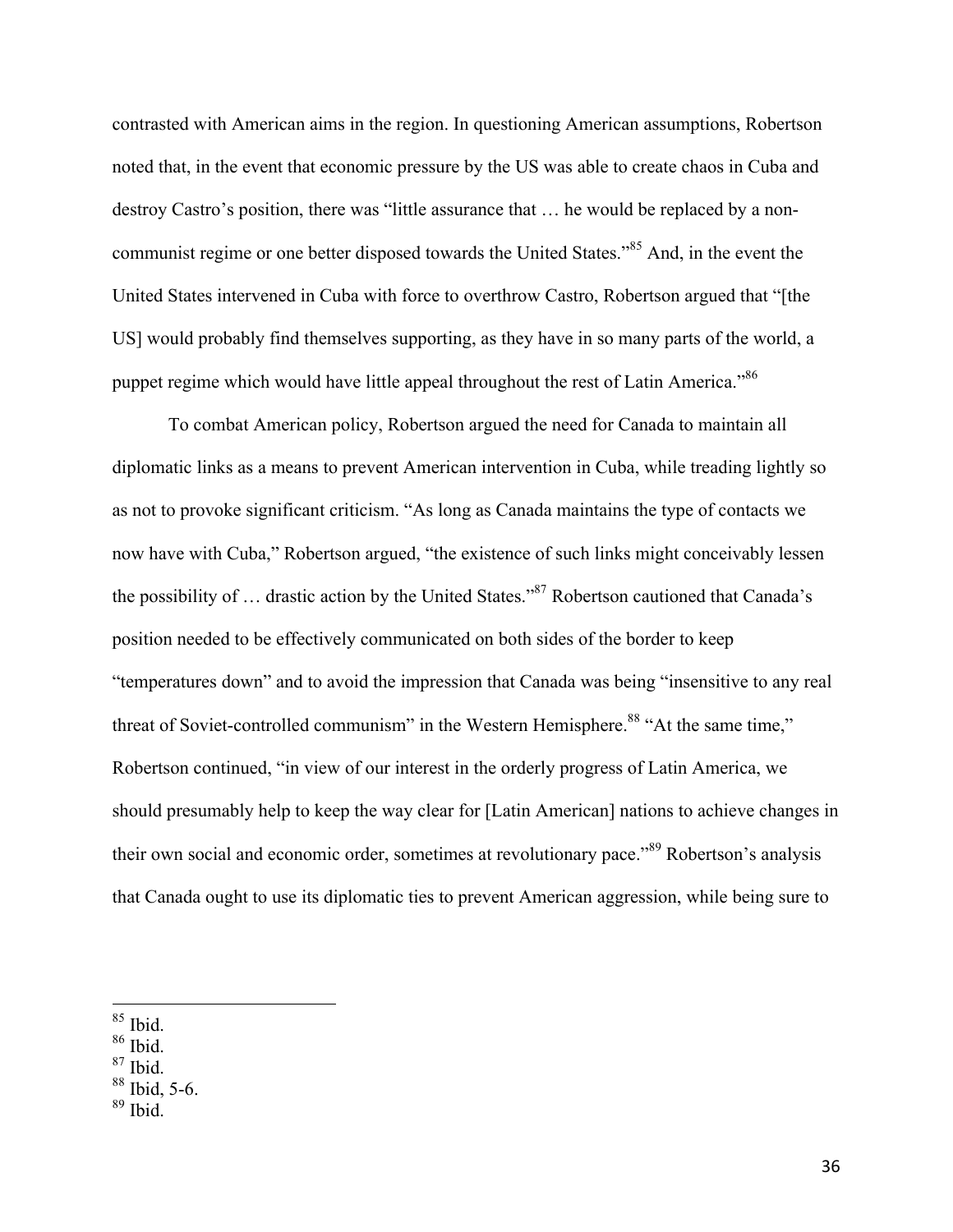maintain its Cold War alignment within NATO, ultimately embodied the diplomatic tight rope that was being walked by Canada's supposed middle power foreign policy aims.<sup>90</sup>

In response to the fourth question—how can Canada effectively explain such positions at home and in the United States?—Robertson noted an invitation Canada received from the United States to discuss relations with Cuba would be their best opportunity. Robertson advised against commenting on mere details of various proposals that would "avoid the fundamental question which Mr. Rusk has raised," namely, was Canada prepared to "join the United States in an effort to weaken the Castro regime and to prevent the re-export of Castro's revolution to other parts of Latin America."<sup>91</sup> While Robertson acknowledged that the "single-mindedness" of the United States had "made it difficult" for Canada to work with them on the issue of Cuba, he nevertheless advised taking advantage of the United States' offer to discuss questions of Cuba in a "frank and co-operative manner," as this would leave Canada "obliged to question whether it would be desirable or possible to bring Castro down through external pressure and even if this were possible, whether a subsequent regime (and the repercussions elsewhere in the hemisphere) would be an improvement."<sup>92</sup> "In essence," Robertson cautioned, "we would be questioning the fundamental wisdom of basic United States policies, both past and projected. This means that great skill would be required to avoid the impression that a small power was telling a major power how to run its affairs."<sup>93</sup>

 

 $90$  See the aforementioned work by Edward Jordaan and his analysis on the weak regional orientation of middle powers versus their need to maintain independence from powerful states.

 $91$  Ibid, 6.

 $92$  Ibid.

 $93$  Ibid.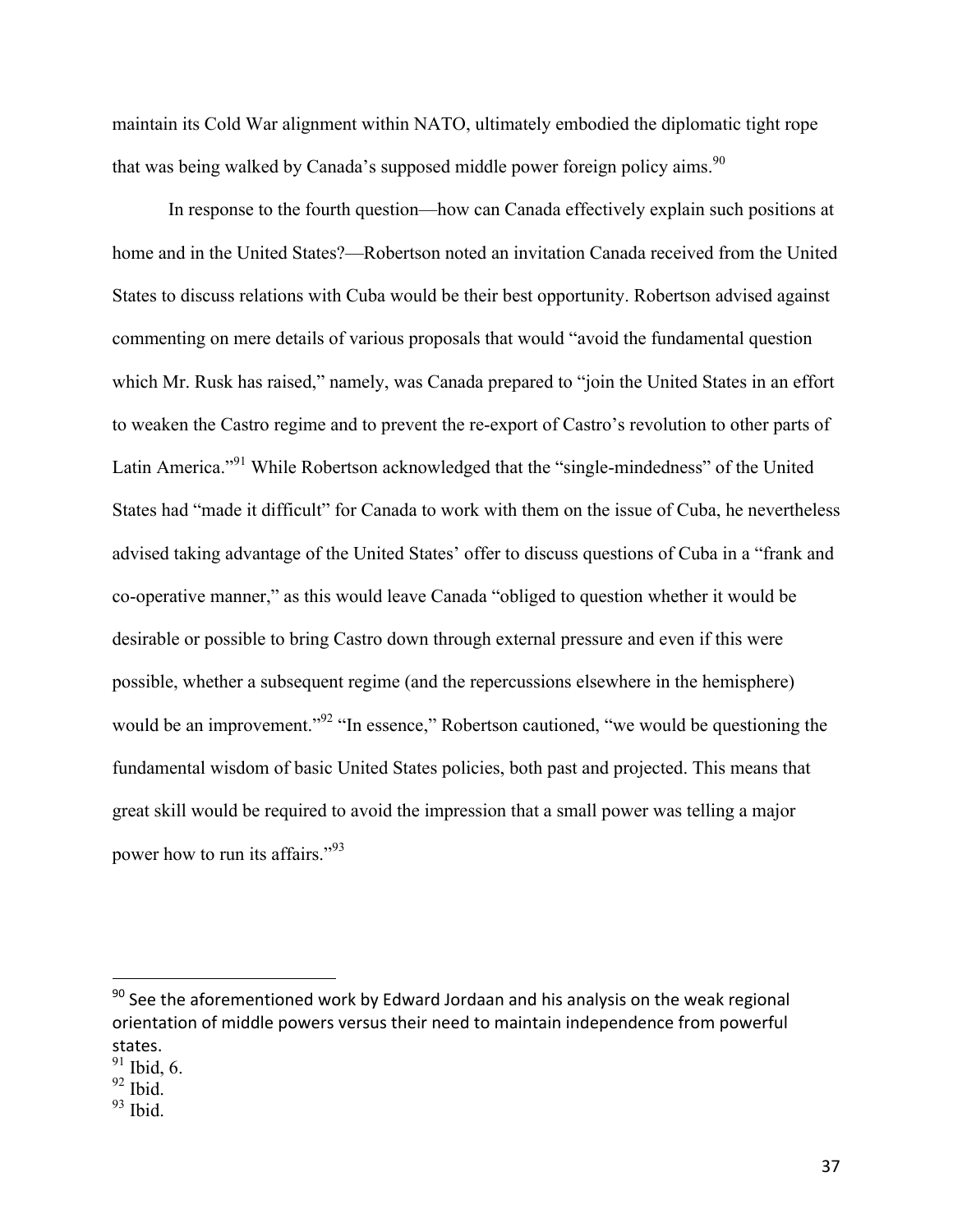By 1962 the DEA had neatly differentiated its policy toward Cuba from that of the United States. This is not to suggest that Canada was not fundamentally aligned with the United States in Cold War politics or that the DEA encouraged a hostile approach to American policy; as mentioned, Canada already restricted the Cuban economy more than any other NATO ally, and the DEA was always cautious in communicating its policy so as to not aggravate its southern neighbour. However, the upper echelons of the DEA had carved out a Canadian strategy that was fuelled by its middle power goals in the international community.

In the years preceding 1962, the DEA had established a keen interest in an independent foreign policy that would facilitate support for its initiatives at bodies such as the UN. Canadian initiatives at the UN often required support from key voting-blocs, such as Latin America or Africa, as figures like Howard Green and Norman Robertson, who had been keenly aware of this reality, worked to open and expand Canada's diplomatic ties to these regions. Much like the debate over Canada acquiring nuclear weapons from the United States, the DEA cautioned against an approach that could hurt Canada's efforts at the UN or resembled Canada being dictated to by the United States. In the case of nuclear weapons, the DEA argued that allowing such weapons on Canadian soil would undermine its nuclear disarmament initiatives at the UN. In the case of Cuba, the DEA viewed American policy as potentially undermining Canada's emerging relationship with Latin America, and the unilateral approach employed by the US towards Cuba as being diametrically opposed to the multilateral spirit of the UN that gave Canada its crowning foreign policy achievement during the Suez Crisis only a few years before. In essence, while Canada was unquestionably aligned with the United States at the height of the Cold War, the DEA viewed its standing at the UN, and within the developing world more specifically, as a primary concern of Canada's foreign policy, which ultimately led to a differing

38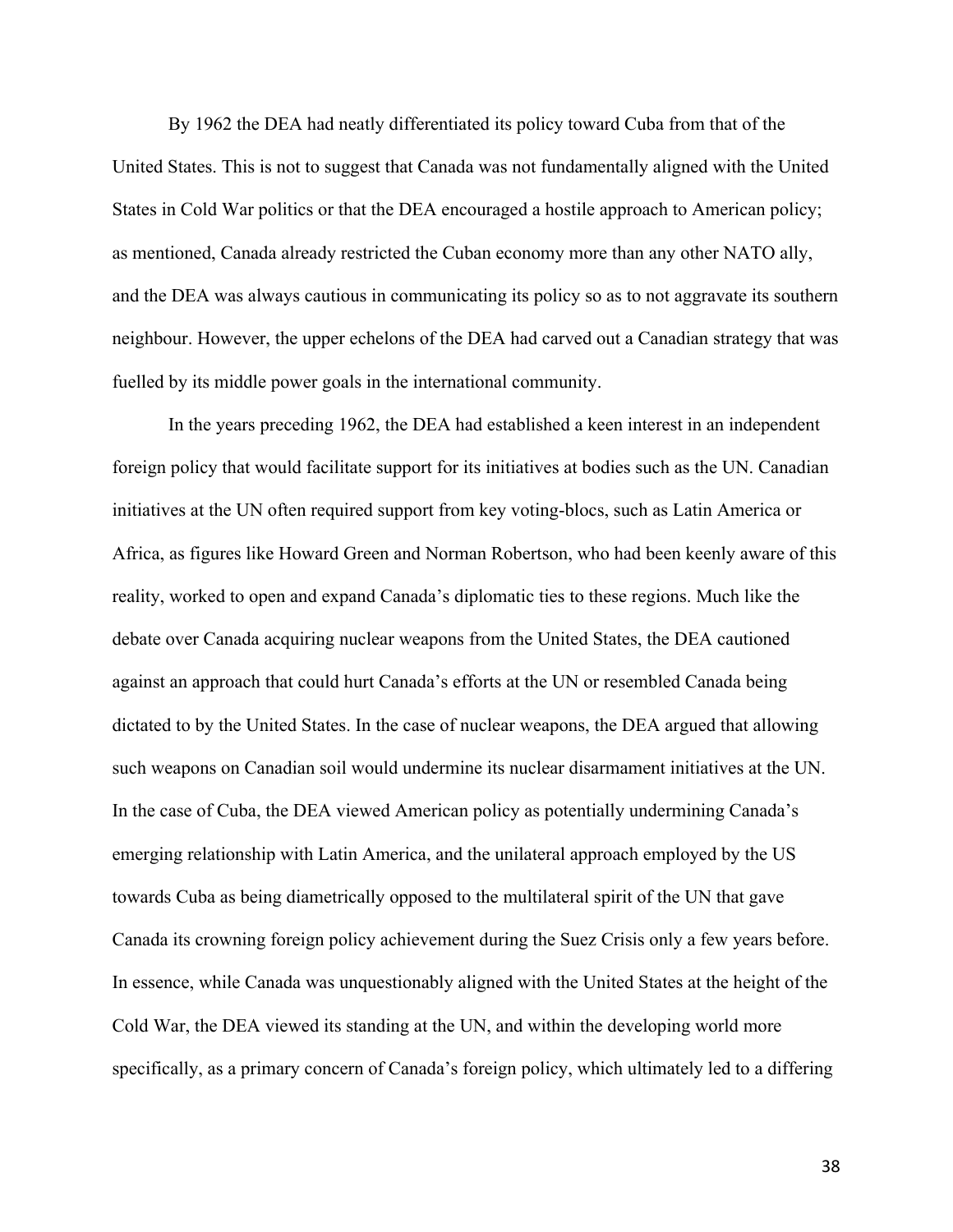policy perspective than the United States, particularly when the American approach was far outside the norms of the international community, such as the case of Cuba.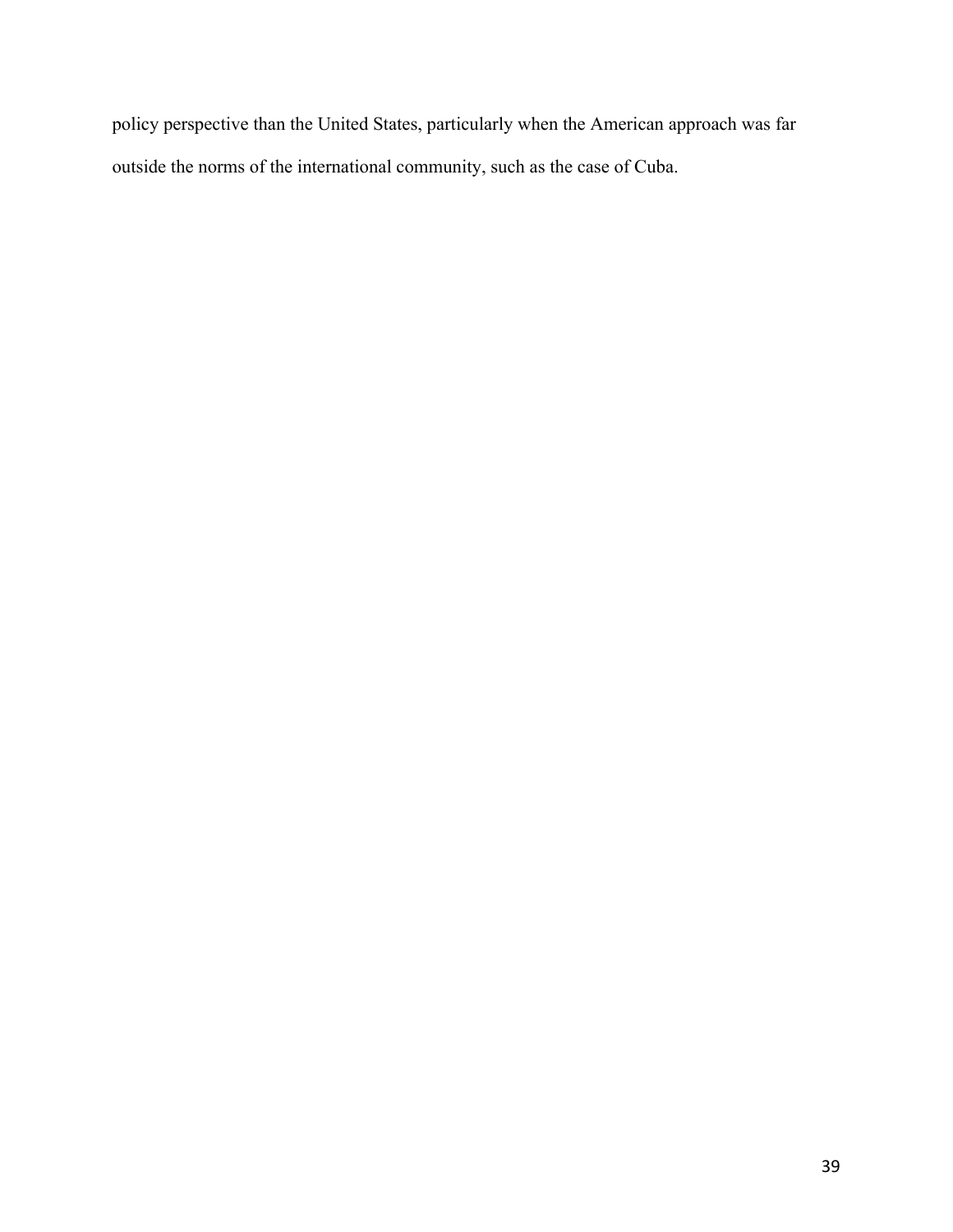## **Conclusion**

The Cuban crisis in 1961-62 highlights how far Canadian foreign policy was ultimately being guided by a bureaucratic institution that was acting in defence of evolving Canadian interests in global affairs. The importance of being a middle power in the international community led Canadian policymakers to articulate a policy which differed from that of the US insofar as it accepted the legitimacy of the Cuban revolution and rejected unilateral efforts to overthrow the Castro regime. This is not to suggest Canada was somehow drifting towards neutralism in Cold War politics or in Latin American affairs. On the contrary, and perhaps ironically, although Canadian deviation from American policy in Cuba was of considerable importance to maintaining its credibility at the UN and in Latin America, Canada was *more* aggressive during these years towards Cuba than any developed country not named the United States. While NATO debated and ultimately rejected the idea of adopting COCOM restrictions against Cuba, the Canadian government essentially adopted and implemented such restrictions anyway. The Canadian government had already placed an embargo on "strategic goods" and banned the transshipment of American goods through Canada to Cuba. Despite Canada's Cuba policy deviating from the ideal imagined by the US State Department, Canada was still overwhelmingly aligned with the United States in the Cold War, including in the case of Cuba. This may ultimately say more about the unreasonable expectations the United States had of its Canadian allies particularly in contrast to other NATO allies—than it does about Canada adopting provocative policies that potentially undermined the United States at the height of the Cold War.

The conflicting interest between the US State Department and the DEA over Cuba was one of numerous episodes during these years that precipitated a decline in bilateral relations.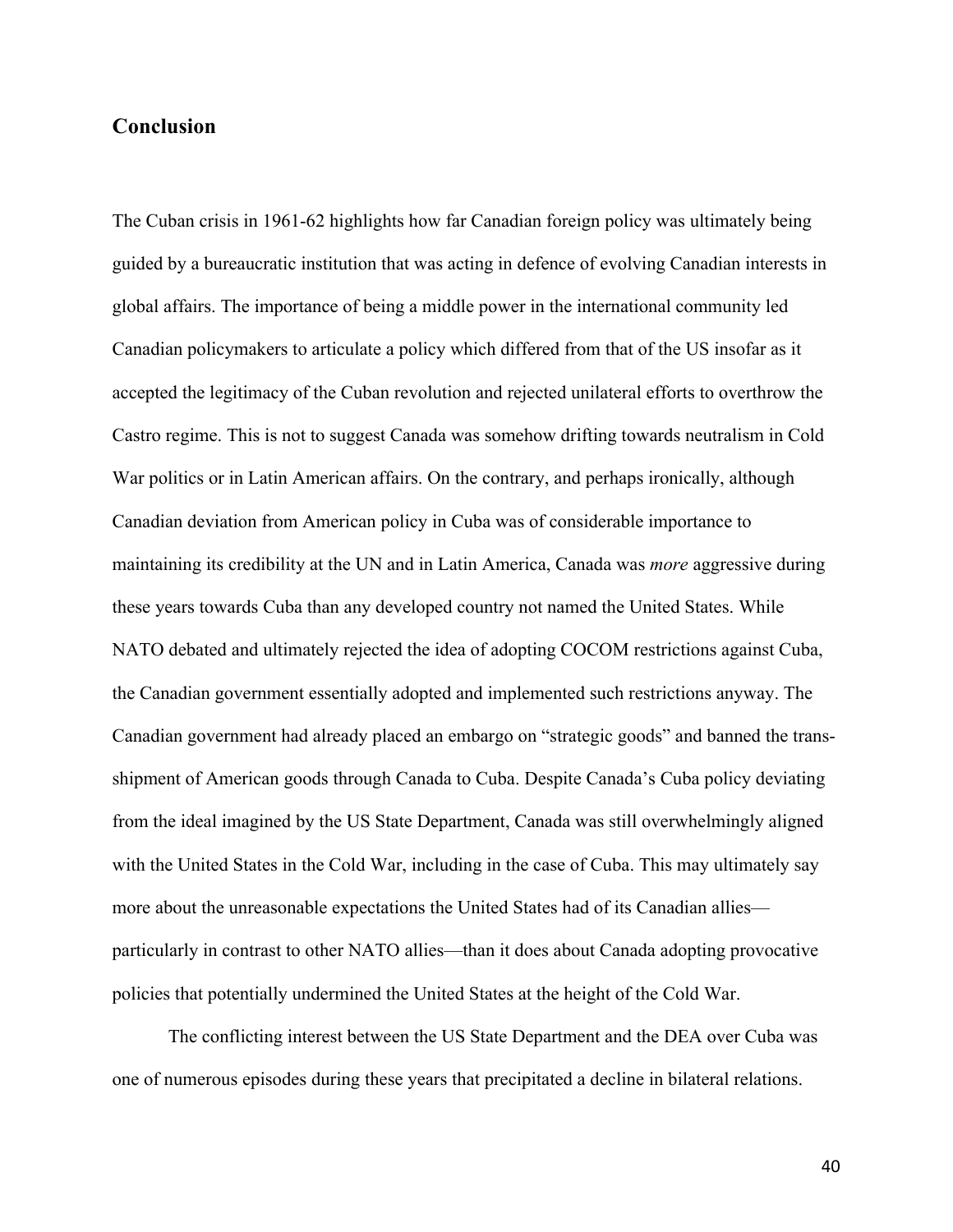However, the American government was more likely to place the blame for this conflict on the personalities of high ranking figures like John Diefenbaker and Howard Green, as opposed to an already-in-motion shift within the Canadian bureaucracy toward a foreign policy agenda that emphasised the appearance of mediation in international affairs and independence from its regional power. To the Kennedy administration, Diefenbaker seemed to be the embodiment of Canada's supposed "psychological" problem consisting of "introspection and nationalism" with an "inferiority complex," that aides warned Kennedy about in 1961.<sup>94</sup> Diefenbaker was prone to outbursts toward ambassadors, seeming about-faces on matters of policy, and left a legacy of indecisiveness that ultimately dominated the American perspective on how to interpret Canadian policy.95 US officials thought of Green as a rogue, yet naïve individual in the Canadian government who damaged relations with their most important ally through his perceived neutralist manoeuvering in a hyper-Cold War geopolitical landscape.<sup>96</sup>

Despite this fixation with Diefenbaker and Green as impediments to what would otherwise be normal bilateral relations, little attention has been paid in American circles to figures like Norman Robertson, or the origins and trajectory of the policy formation within the DEA more generally. While Diefenbaker and Green no doubt wielded significant power in Canadian foreign affairs, the more contentious policies pursued by the Diefenbaker government vis-à-vis relations with the United States were often conceived by career bureaucrats like Robertson and a DEA that had been on its own distinct policy evolution since the early 1950s,

 $94$  "Scope Paper" for President Kennedy's visit to Ottawa in May 1961, LAC, NAR Files, MG 31—E 83—Vol 5, File 8, May 2, 1961, 1

<sup>&</sup>lt;sup>95</sup> For Diefenbaker's outburst towards an ambassador, see letter to George Ball from Livingston Merchant on John Diefenbaker's "tirade" in official meeting on May 4, 1962, NARA, B: 1241: F: 611.42/4-461, May 5, 1962, 1-7.

<sup>96</sup> McKercher, *Camelot and Canada: Canadian-American Relations in the Kennedy Era*, 28.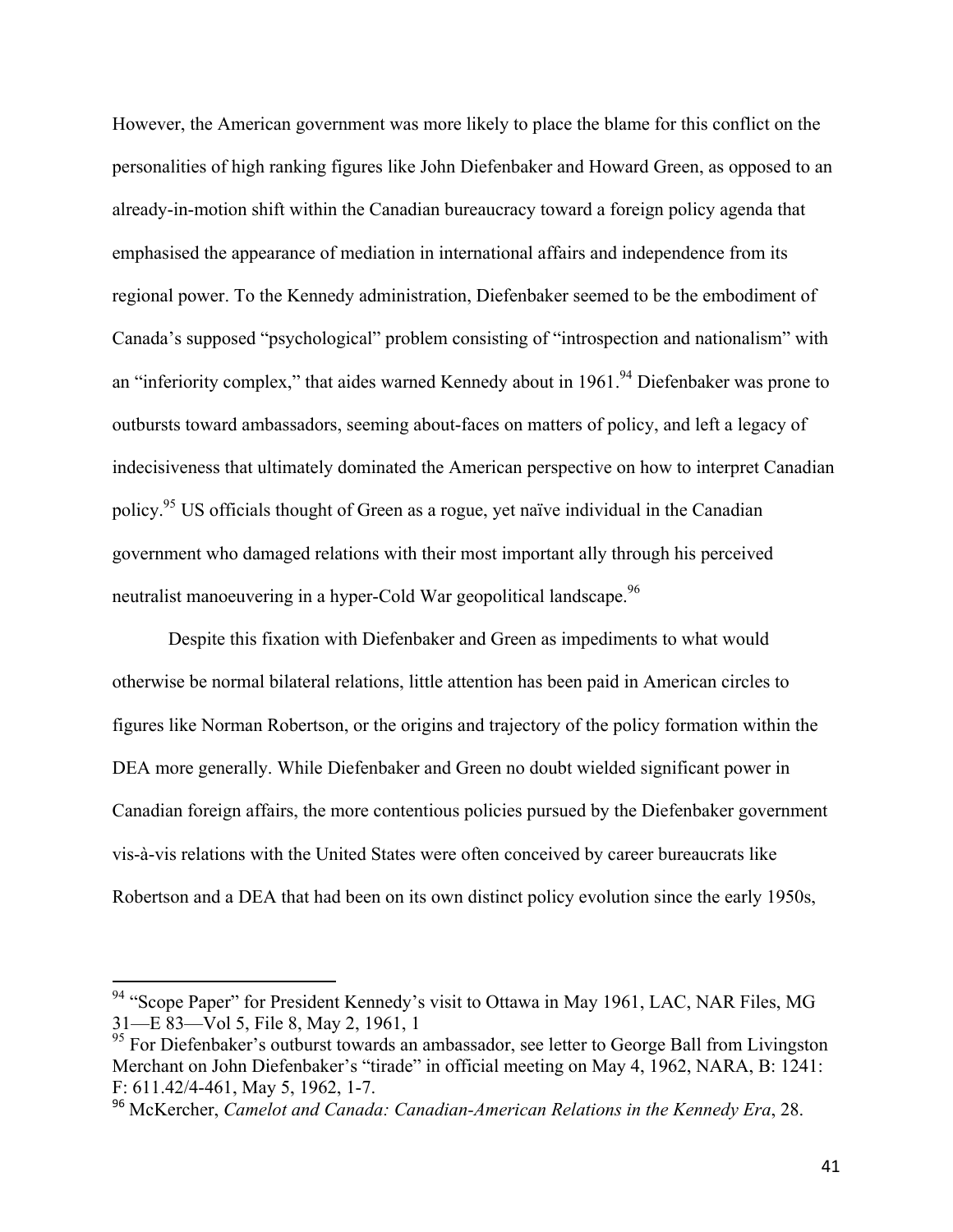primarily under Diefenbaker's chief rival Lester Pearson. While the DEA ultimately needed approval from like-minded ministers such as Green, they were nevertheless on their own course of policy-formation that transcended party politics and their policy creation has often been overlooked on account of a fixation with the highest levels of governance. This brings into question the structures that were responsible for Canada's foreign policy, often accredited to high-profile leaders and ministers (like Diefenbaker and Green) but were largely played out at the bureaucratic level whose policy framework seemed to be indifferent to governing parties or personality spats between leaders. This reality suggests a significant level of continuity across Canadian governments during these years—Liberal or Progressive Conservative—concerning Canada's foreign interests, despite visible differences between the governing and opposition party at any given time.

This continuity within the DEA emphasizes the importance of understanding process and idea creation in the formulation of Canada's foreign policy during these years versus simply observing the presentation of ideas through leaders and public statements. By overemphasizing leaders, the role of bureaucracy in developing Canadian foreign policy is often missed or at least overlooked. In the case of Cuba, it is not that the Kennedy administration's Cold War policy was on an inevitable collision course with an unpredictable John Diefenbaker and naïve foreign minister, but rather it was on a collision course with a Canadian bureaucracy that was committed to its middle power project that was initiated in the 1940s, came of age in the 1950s, and had ultimately become incompatible with American Cold War orthodoxy by the 1960s. This reality makes Kennedy's well-documented preference for Lester Pearson and the Liberals over Diefenbaker's Progressive Conservatives in the 1963 election all the more unusual given that the DEA was staffed overwhelmingly by "Pearsonalities" and holdovers from recent Liberal

42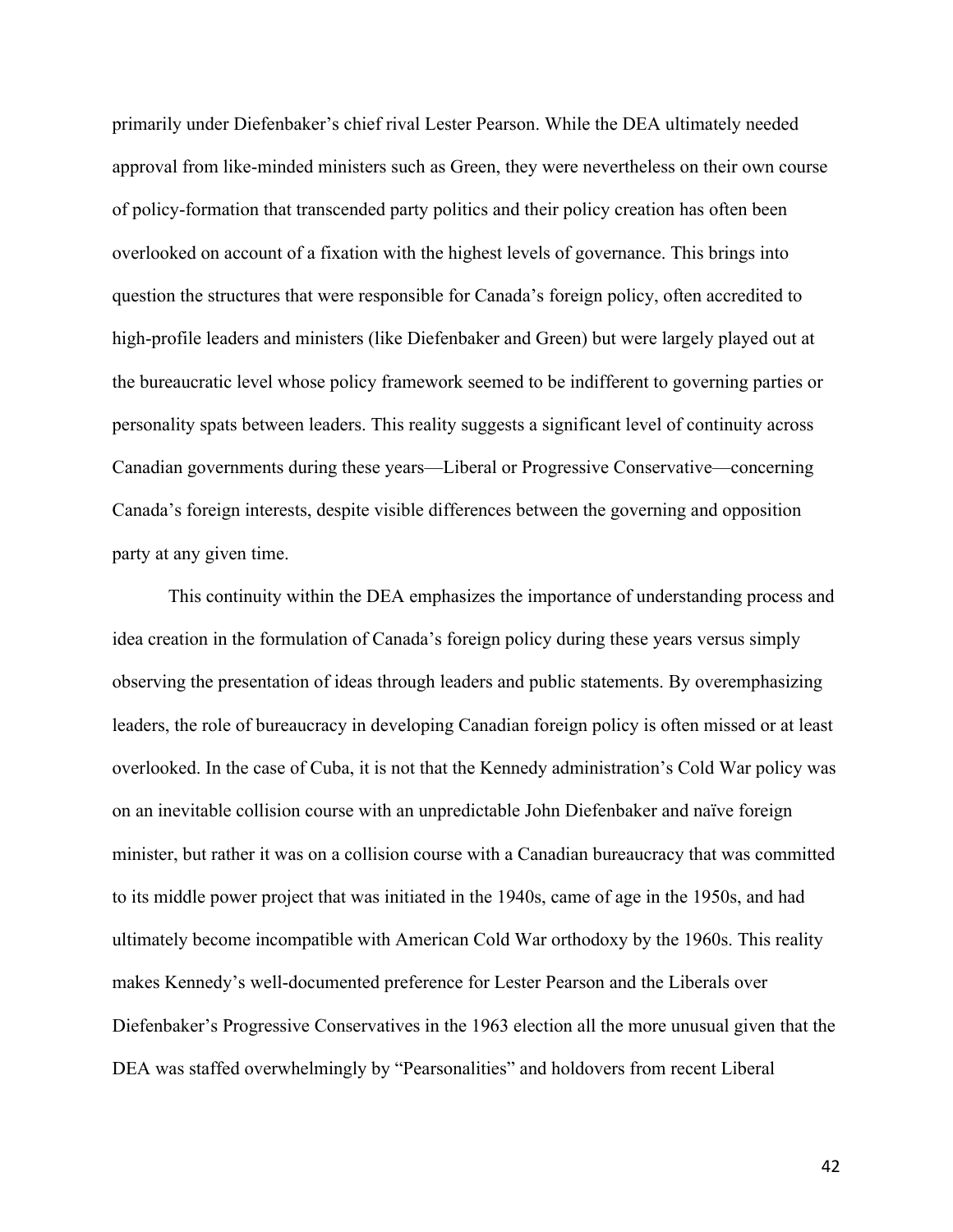governments. It also shows that American thinkers were not as conscious of the continuity that existed in the Canadian bureaucracy, particularly when it came to its development as a middle power in world affairs. Consequently, when one looks to understand the nature of Canada's foreign affairs during these years, greater attention needs to be paid to the functions and aims of its evolving bureaucracy, which was simultaneously the place of idea and policy creation, and tended to transcend monumental shifts often associated with changes in leadership, revealing considerable continuity in the goals of Canadian foreign policy.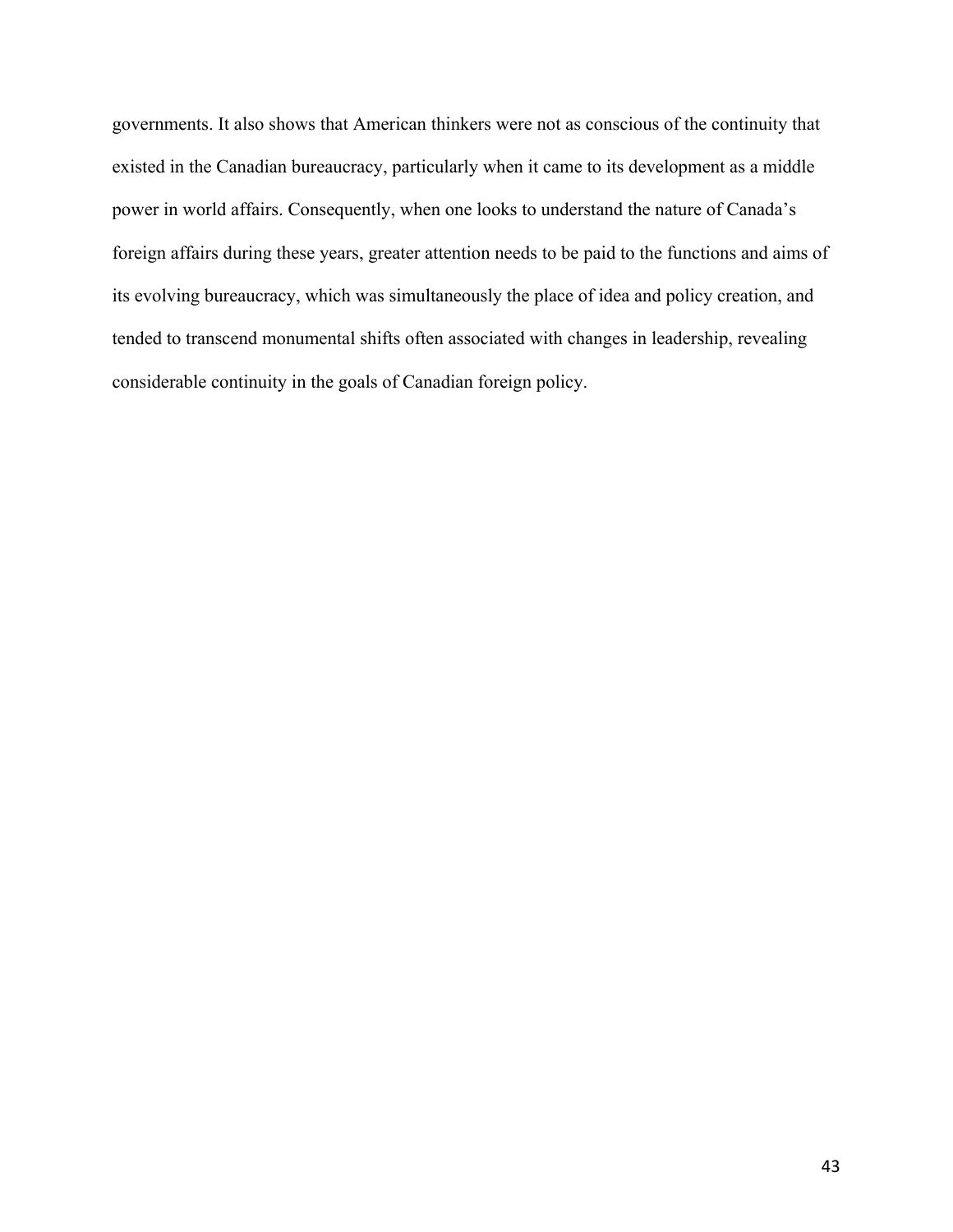## **Bibliography**

Archival Sources:

**Library and Archives Canada, Ottawa, Ontario. National Archives and Records Administration, College Park, Maryland. University of Saskatchewan Archives and Special Collections, Saskatoon, Saskatchewan.**

Primary Sources:

**LAC**

MG 31—E 83—Vol 5 File 4 (April 1961) MG 31—E 83—Vol 5 File 7 (May 1961) MG 31—E 83—Vol 5 File 8 (May 1961) MG 31—E 83—Vol 27 File 8 (Oral History Interview of Howard Green—1971) MG 31—E 83—Vol 27 File 10 (Oral History Interview of Howard Green—1971-1975) MG 31—E 83—Vol 27 File 11 (Oral History Interview of Howard Green—1972-1980) MG 32—B 13—Vol 7 File 12 (Canada—United States Relations. 1960-1963) MG 32—B 13—Vol 8 file 14 External Affairs Debate — memoranda, notes. April 1961

### **NARA**

Box: 1240 File: 611.42/1-460 Box: 1241 File: 611.42/1-1061 Box: 1241 File: 6.11.42/4-461

### **USAC**

MG 01/VII/1/269.4 Canada-United States Relations 1961 MG 01/XII/A/268 Diefenbaker, John G — Correspondence — (V.I.P.) Kennedy, John F. 1960- 1962 MG 01/XII/B/350 Telepol Survey — CTV Television Network 1961-1962

Secondary Sources:

Bothwell, Robert. *Your Country, My Country: A Unified History of the United States and Canada*. New York: Oxford University Press, 2015.

Chapnick, Adam. *The Middle Power Project: Canada and the Founding of the United Nations*. Vancouver: University of British Columbia Press, 2005.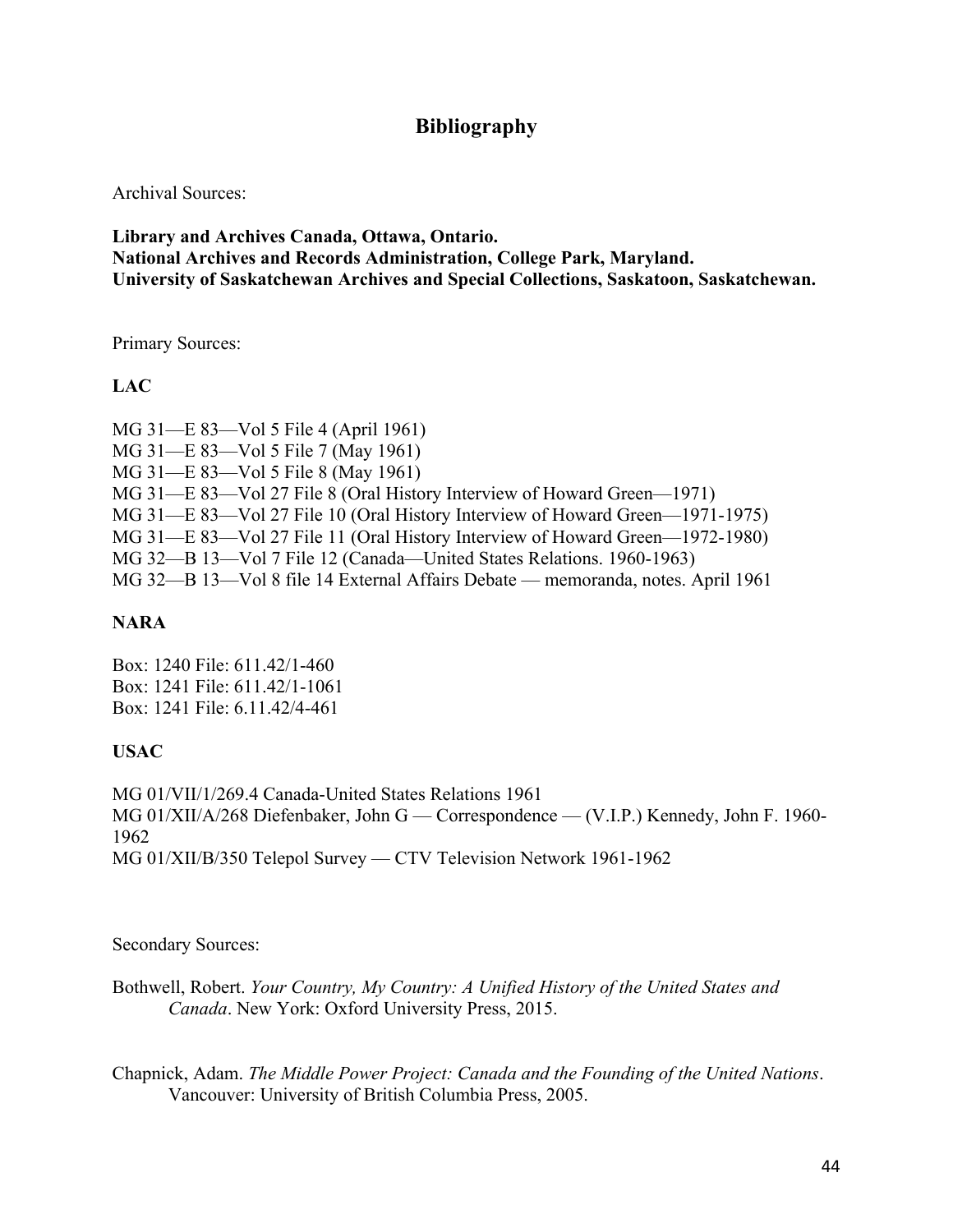- Heidt, D. "'"I Think That Would Be the End of Canada": Howard Green, the Nuclear Test Ban, and Interest-Based Foreign Policy, 1946–1963.'" *ARCS* 42, no. 3 (2012): 343–69.
- Hilliker, John, and Donald Barry. *Canada's Department of External Affairs, Volume 2: Coming of Age, 1946-1968*. Montreal: McGill-Queens University Press, 2014.
- Jordaan, Edward. "The Concept of a Middle Power in International Relations: Distinguishing between Emerging and Traditional Middle Powers," *South African Political Studies* 30, no. 1 (2003): 165-181.
- McKenna, Peter. *Canada and the OAS: From Dilettante to Full Partner*. Montreal: McGill-Queens University Press, 1995.
- McKercher, Asa. *Camelot and Canada: Canadian-American Relations in the Kennedy Era*. New York: Oxford University Press, 2016.
- McMahon, Patricia. *Essence of Indecision: Diefenbaker's Nuclear Policy, 1957-1963*. Montreal: McGill-Queens University Press, 2009.
- "Norman Alexander Robertson (1904-1968)," *Behind the Diary: A King's Who's Who Biographies*, LAC, accessed March 27, 2018. https://web.archive.org/web/20110408174012/http://www.collectionscanada.gc.ca/king/0 23011-1050.37-e.html
- Robinson, Basil H. *Diefenbaker's World: A Populist in Foreign Affairs*. Toronto: University of Toronto Press, 1989.
- Rochlin, James. *Discovering the Americas: The Evolution of Canadian Foreign Policy towards Latin America*. Vancouver: University of British Columbia Press, 1994.
- Spooner, Kevin. *Canada, the Congo Crisis, and UN Peacekeeping, 1960-64*. Vancouver: University of British Columbia Press, 2009.